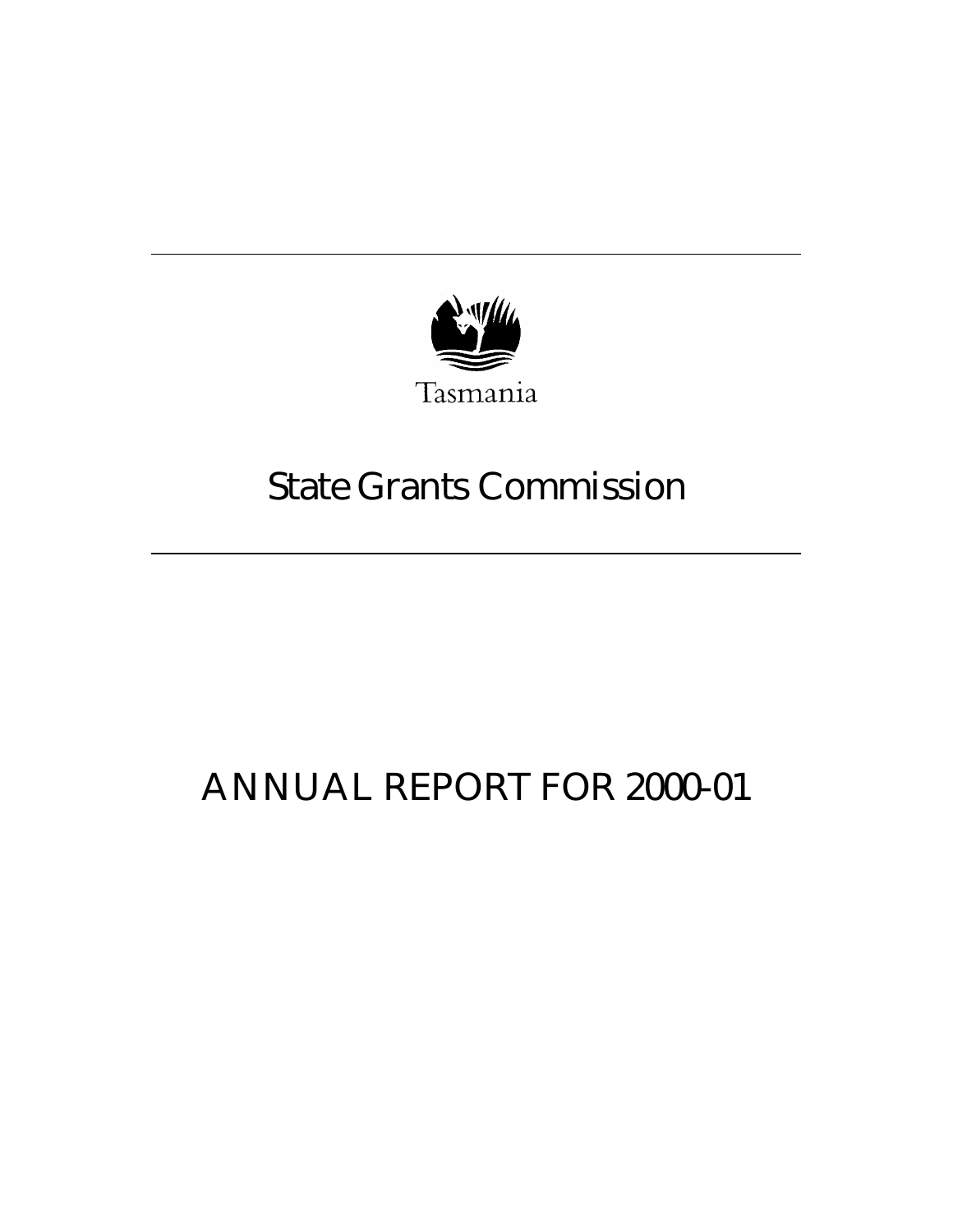Please address any enquiries to:

The Secretary State Grants Commission GPO Box 147B HOBART TASMANIA 7001.

Telephone: 03 6233 2293<br>Facsimile: 03 6233 2492 03 6233 2492 E-mail:david.hope@treasury.tas.gov.au

This report is available on the World Wide Web at:

*www.treasury.tas.gov.au/sgc*

ISSN 1327-4406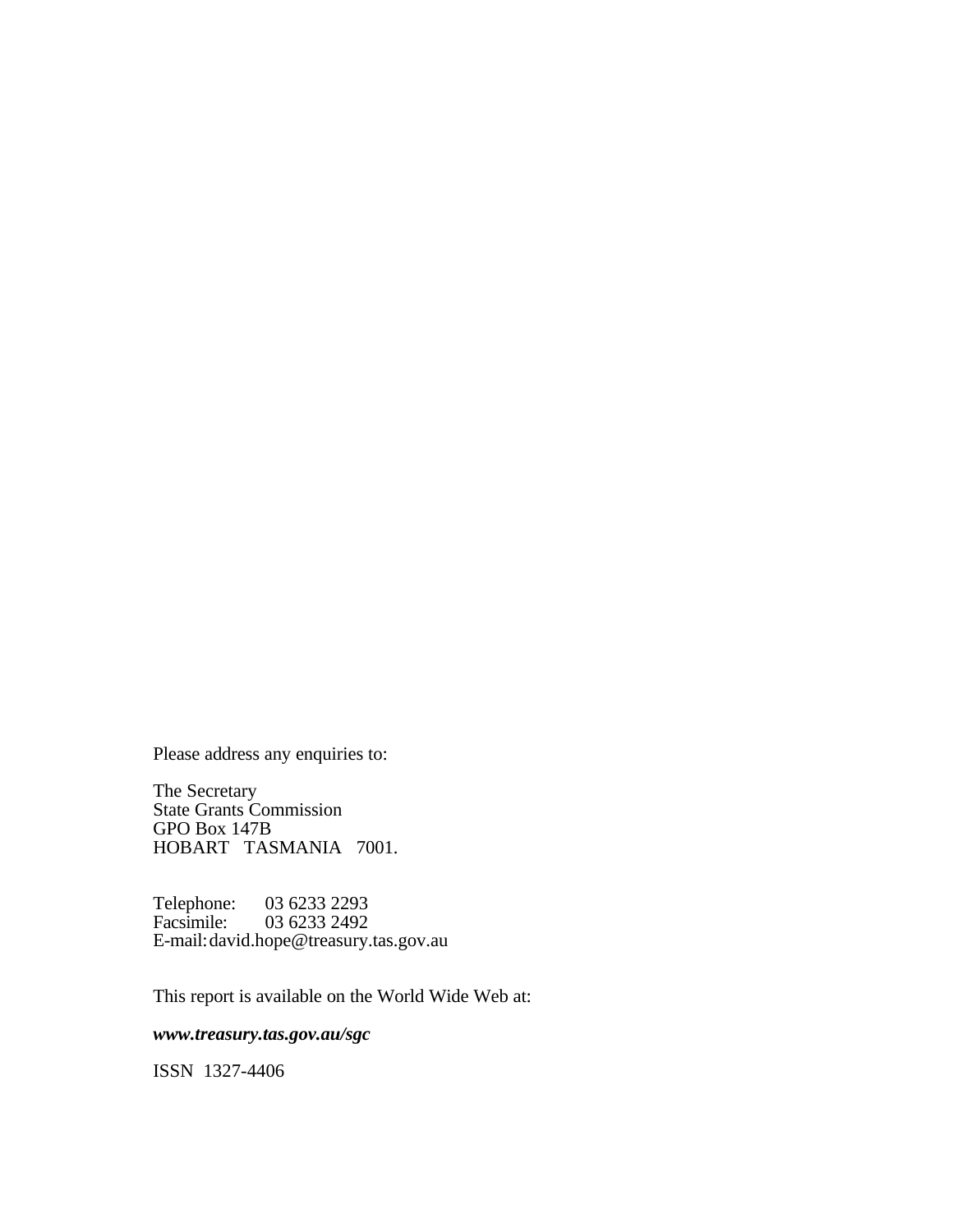The Hon. Dr David Crean MLC TREASURER

Dear Treasurer

In accordance with Section 9 (3) of the *State Grants Commission Act (No. 40 of 1976)*, I have pleasure in presenting the State Grants Commission's Annual Report and recommendations of financial assistance for local government authorities in Tasmania. This is the twenty fifth Annual Report of the Commission, and relates to grants for payment in the 2000-01 financial year.

Yours sincerely

I G Inglis **CHAIRMAN**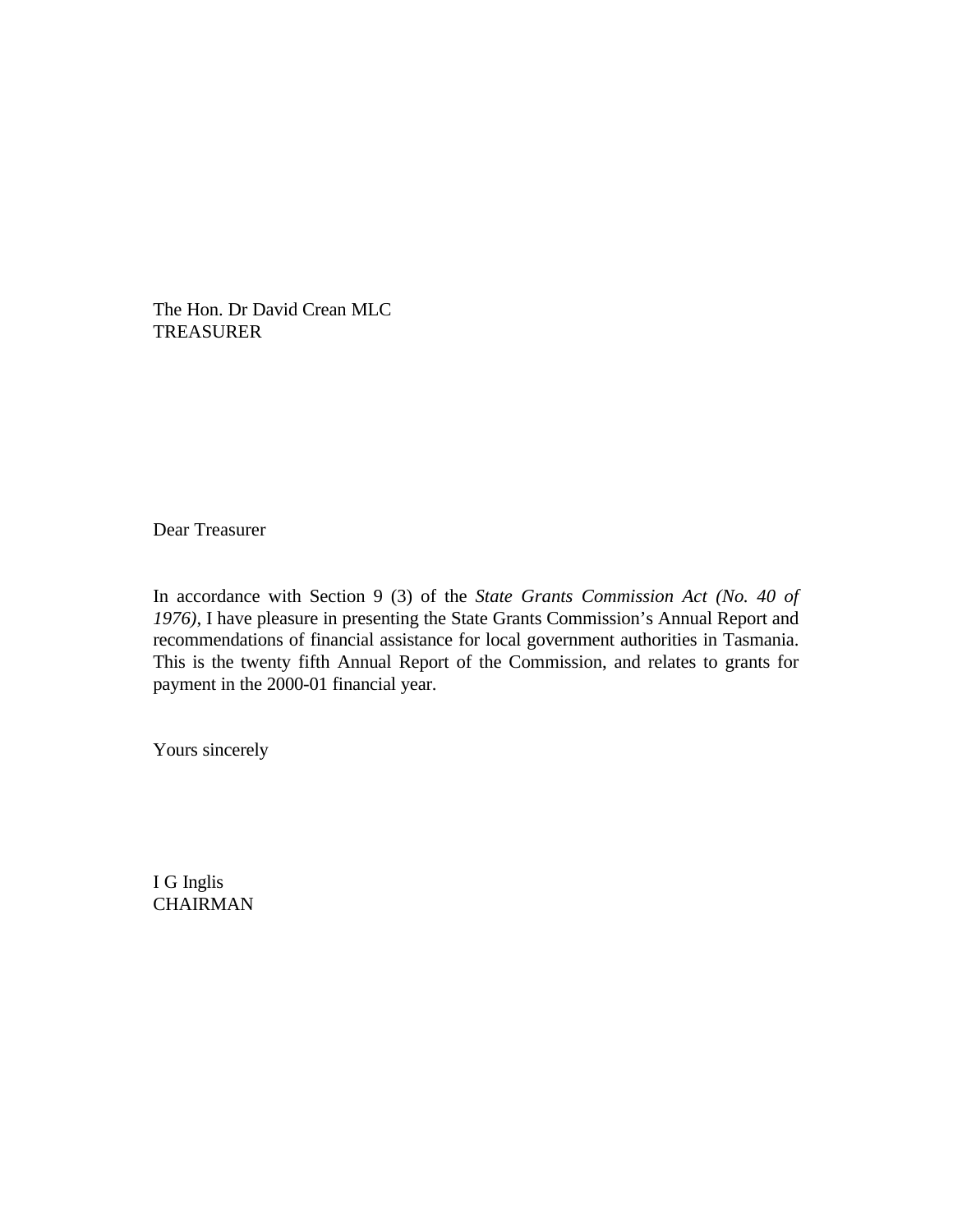# **CONTENTS**

| 1. INTRODUCTION                                                      | $\mathbf{1}$   |
|----------------------------------------------------------------------|----------------|
| 2. LEGISLATION GOVERNING THE GRANTS                                  | $\mathbf{1}$   |
| 3. LEVEL OF ASSISTANCE FOR 2000-01                                   | $\overline{2}$ |
| <b>4. INVESTIGATIONS AND INQUIRIES</b>                               | 3              |
| <b>5. PRINCIPLES AND METHODS</b>                                     | 4              |
| Base grant distribution                                              | $\overline{4}$ |
| Calculation of standardised revenue                                  | 5              |
| Calculation of standardised expenditure                              | 5              |
| Application of council-specific disability factors                   | 8              |
| Scale<br>(i)                                                         | 8              |
| Population dispersion<br>(ii)                                        | 8              |
| (iii) Isolation                                                      | 9              |
| (iv) Regional responsibility                                         | 10             |
| (v) Population growth/population decline                             | 10             |
| (vi) Worker influx                                                   | 10             |
| Absentee population<br>(vii)                                         | 11             |
| Age profile<br>(viii)                                                | 11             |
| (ix) Unemployment                                                    | 11             |
| $(x)$ Tourism                                                        | 11             |
| (xi) Day-tripper                                                     | 12             |
| (xii) Equivalent tenements                                           | 12             |
| Identified local road fund distribution                              | 12             |
| <b>6. ISSUES REVIEWED FOR THE ASSESSMENTS</b>                        | 13             |
| (i) Review of the "Mulholland" asset preservation model              | 13             |
| (ii) The distribution of heavy vehicle motor tax revenue to councils | 15             |
| (iii) Review of disability factor weightings                         | 16             |
| (iv) Calculation of rate revenue                                     | 16             |
| (v) Treatment of Specific Purpose Payments (SPPs)                    | 17             |
| (vi) Cost of major flood damage                                      | 17             |
| (vii) Cost of waste management - landfill operations                 | 17             |
| 7. OUTCOMES OF THE 2000-01 ASSESSMENTS                               | 18             |
| Base grants                                                          | 18             |
| Identified local road grants                                         | 18             |
| Total grants                                                         | 18             |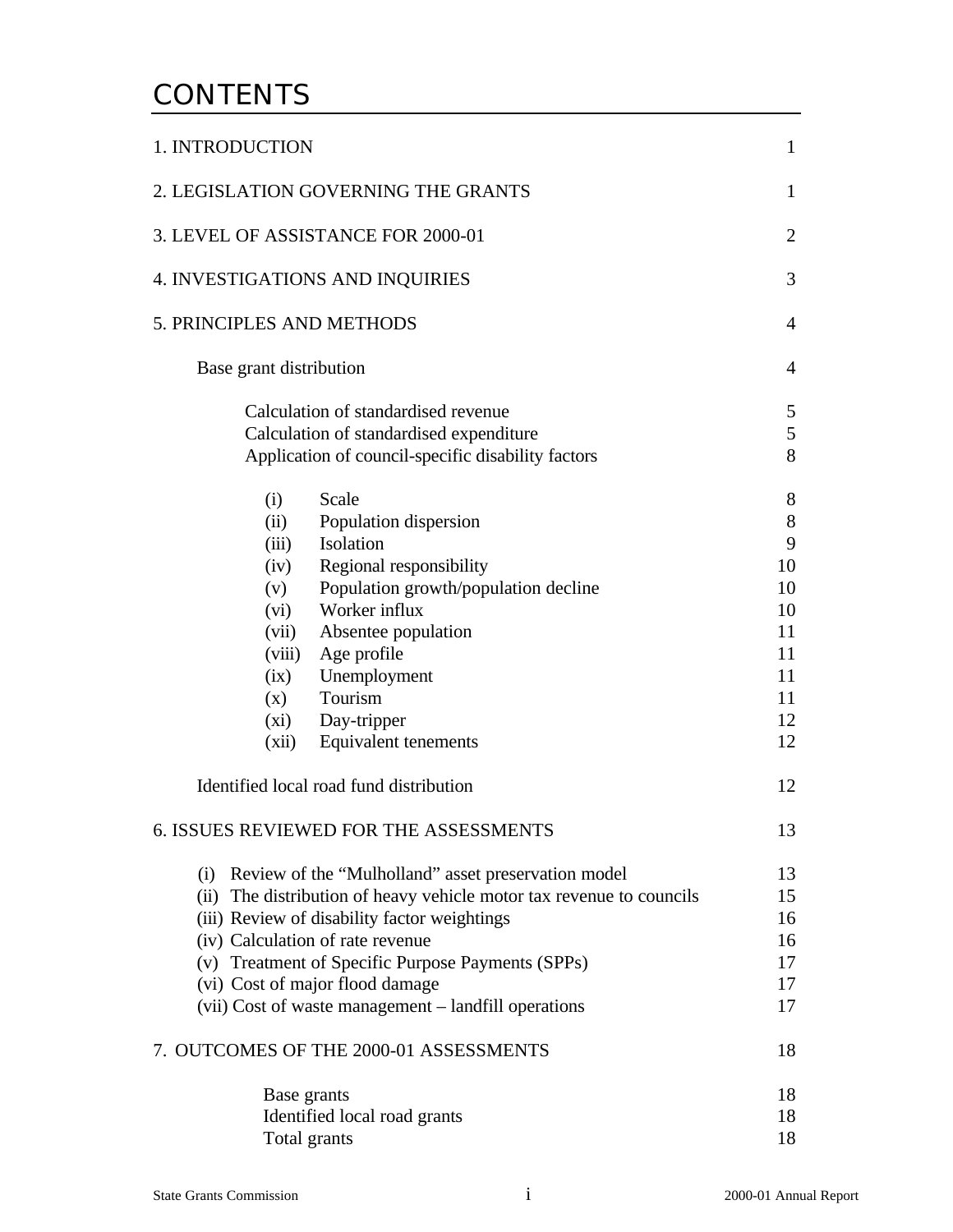|     | 8. ISSUES FOR FUTURE ASSESSMENTS                                                               | 19 |
|-----|------------------------------------------------------------------------------------------------|----|
|     | 9. GENERAL OBSERVATIONS                                                                        | 21 |
|     | 10. RECOMMENDATIONS                                                                            | 21 |
|     | 11. CONCLUSION                                                                                 | 22 |
|     | <b>APPENDICES</b>                                                                              |    |
| 1.  | Mathematical form of the equalisation model                                                    | 24 |
| 2.  | Example of the application of disability factors                                               | 25 |
| 3.  | Example of the application of the Mulholland Model<br>for assessment of road expenditure needs | 26 |
| 4.  | Total grants provided in 1999-00                                                               | 28 |
| 5.  | Population of local government areas as at 1 January 2000                                      | 29 |
| 6.  | Length of local government roads as at 21 March 1999                                           | 30 |
| 7.  | Municipal property valuations as at 1 July 1999                                                | 31 |
| 8.  | Rate revenue received by local government 1998-99                                              | 32 |
| 9.  | Standardised revenue and specific purpose payments 2000-01                                     | 33 |
| 10. | Standard expenditure 2000-01                                                                   | 34 |
| 11. | Standardised expenditure 2000-01                                                               | 36 |
| 12. | Disability factors 2000-01                                                                     | 38 |
| 13. | Mulholland model disability factors                                                            | 40 |
| 14. | Representation at Commission discussions in 2000                                               | 42 |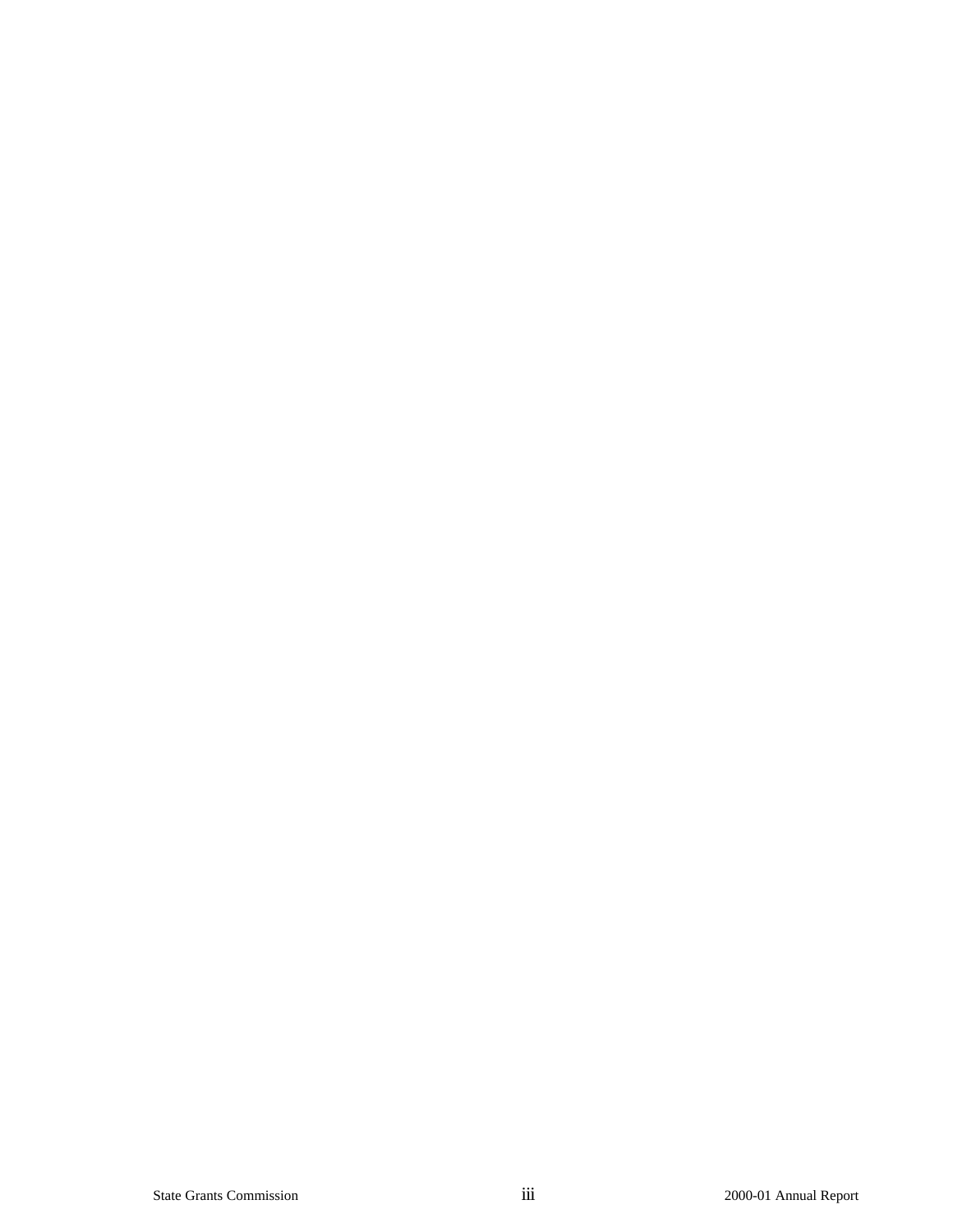# 1 - INTRODUCTION

The Commission was established under the *State Grants Commission Act 1976*. It is responsible for making recommendations to the Treasurer concerning the distribution of Commonwealth financial assistance grants and identified local road funds to local government.

In performing its task the Commission, *inter alia*, adopts the principle of horizontal fiscal equalisation to ensure that as far as possible, a grant is sufficient to enable a municipality to function, by reasonable effort, at a standard not lower than the average standard of other municipalities within the State.

The above mentioned Act provides that the Commission comprise four members: a chairman, who is appointed by the Governor; two representatives of local government nominated by the Minister for Local Government from a list of four names submitted by the Local Government Association of Tasmania (LGAT); and one person nominated by the Secretary of the Department of Treasury and Finance and approved by the Treasurer.

The current members of the Commission are:

| Mr I.G. Inglis CB    | <b>Chairman</b>                                        |
|----------------------|--------------------------------------------------------|
| Mr B.A. Southorn PSM | representative of local government                     |
| Mrs L.A. Scott       | representative of local government                     |
| Mr R.C. Close        | nominee of the Secretary of the Department of Treasury |
|                      | and Finance                                            |

# 2 - LEGISLATION GOVERNING THE GRANTS

The Commonwealth *Local Government (Financial Assistance) Act 1995* replaced the earlier 1986 Act in April 1995, which in turn had replaced the *Local Government (Personal Income Tax Sharing) Act 1976*. The Act provides the conditions that must be fulfilled for the States to receive funds, and stipulates the basis for distributing the funds among local governing bodies.

The Act also provides that a set of national principles governing the distribution of grants be developed in consultation with the States, Territories and Local Government. The principles came into effect on 1 July 1996.

The main principle continues to be full horizontal fiscal equalisation. However, this is qualified somewhat by the minimum grant principle, which ensures that no local governing body will be allocated an amount in a year that is less than the amount that would be allocated to that body if 30 per cent of the State entitlement were allocated amongst local governing bodies in the State on an equal per capita basis.

The other principles include the need for effort neutrality in the assessments, inclusion of other grant support, recognition of the needs of Aboriginal and Torres Strait Islanders and the distribution of identified local road funds. These principles are described in full in Section 5.

The principle regarding identified local road funds recognises the relative needs of councils for roads expenditure and the preservation of their road assets, but has no regard to councils' fiscal capacities. These funds remain separately identified but are untied and are not required to be spent on roads.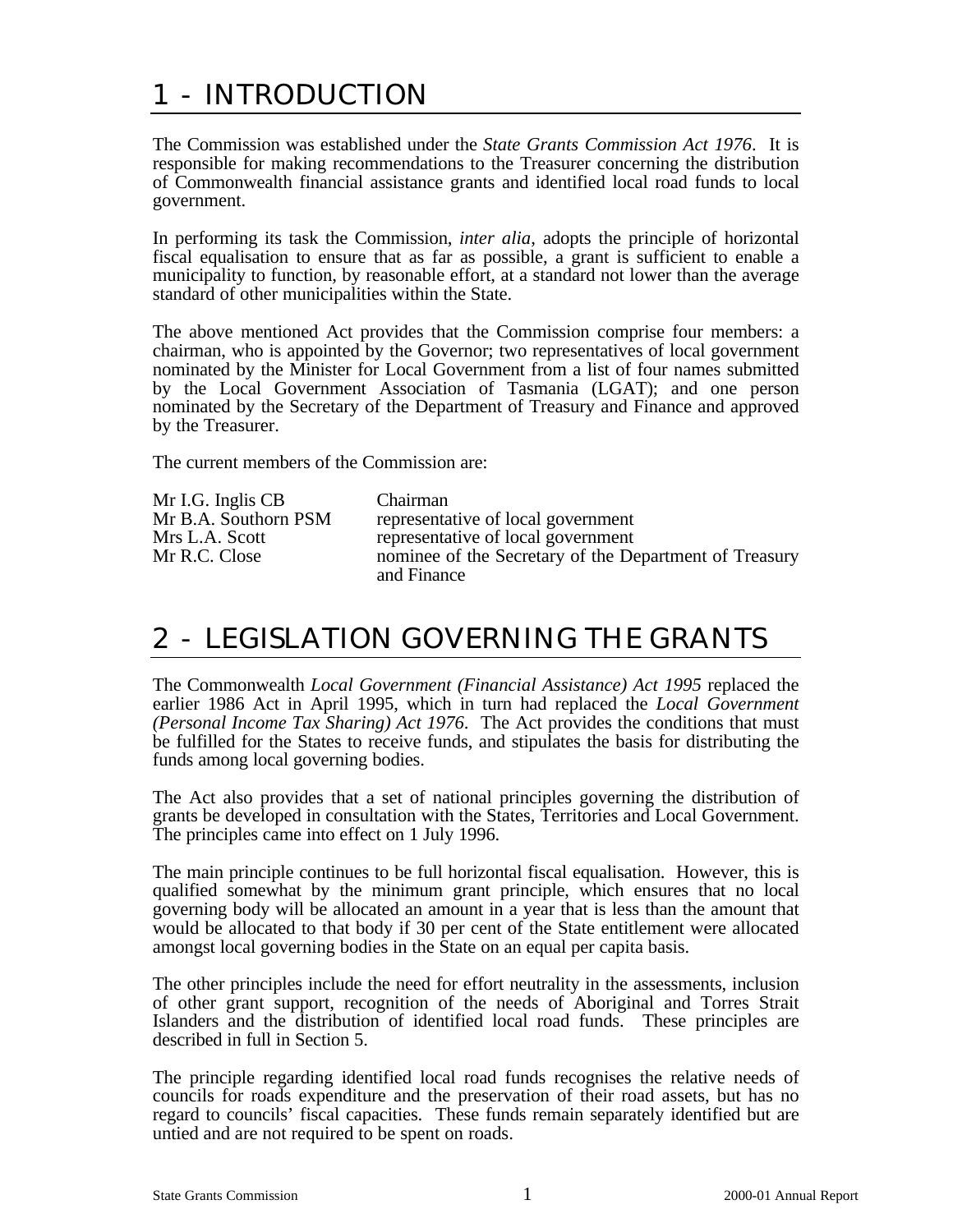The Commonwealth Act provides for the base grant to be distributed on a population share basis among the States and the Northern Territory. This share is determined by the Commonwealth Statistician, based on State populations as at 31 December in the year prior to the application of the grants. Road funds are distributed between the States and Territories on the basis of historical shares as defined in the *Australian Land Transport Development Act 1988*.

A review of the *Local Government (Financial Assistance) Act 1995* commenced during 2000 and is due to be completed by 30 June 2001. See Section 8 of this Report for a more detailed discussion of the review.

# 3 - LEVEL OF ASSISTANCE FOR 2000-01

The amount of general purpose financial assistance provided for local government by the Commonwealth was advised by the Commonwealth Minister on  $\overline{7}$  July 2000 as shown in Table 1.

|             | National pool<br>of funds | Tasmanian<br>grant<br>entitlement | Proportion of<br>national pool | Change from<br>1999-00 final<br>grants |
|-------------|---------------------------|-----------------------------------|--------------------------------|----------------------------------------|
|             | S                         | \$                                | $\%$                           | $\%$                                   |
| Base grant  | 914,829,515               | 22,531,691                        | 2.5                            | 2.4                                    |
| Road grant  | 405,936,778               | 21,511,781                        | 5.3                            | 3.9                                    |
| Total grant | 1,320,766,292             | 44,043,472                        | 3.3                            | 3.1                                    |

#### **Table 1: Financial assistance for local government – 2000-01**

Prior to 2000-01, the escalation in the national pool of local government financial assistance was partly determined by underlying movements in general purpose payments to the States. With the reform of Commonwealth-State financial arrangements stemming from the introduction of *A New Tax System (ANTS)*, general purpose payments to the States were abolished from 1 July 2000, and replaced by revenues collected from the Goods and Services Tax (GST). This brought to an end the nexus between State and local government grants and accordingly it became necessary to amend the *Local Government (Financial Assistance) Act 1995* to recognise this fact.

From 2000-01 onwards the national quantum of local government general purpose financial assistance will be linked to annual changes in both the Australian population and the consumer price index, so that the pool is maintained in "real per capita" terms. The final year for which the previous arrangements existed, ie. 1999-00 becomes the base for determining the size of the local government grant pool in each subsequent year. The Treasurer retains the discretion to adjust the indexation factor providing there are special circumstances for doing so, and that the objects of the Act are taken into consideration.

In line with long term trends, Tasmania's base grant did not increase by the full level of the indexation applied to the national pool, as the estimated Tasmanian population decreased as a proportion of the national population. According to the latest ABS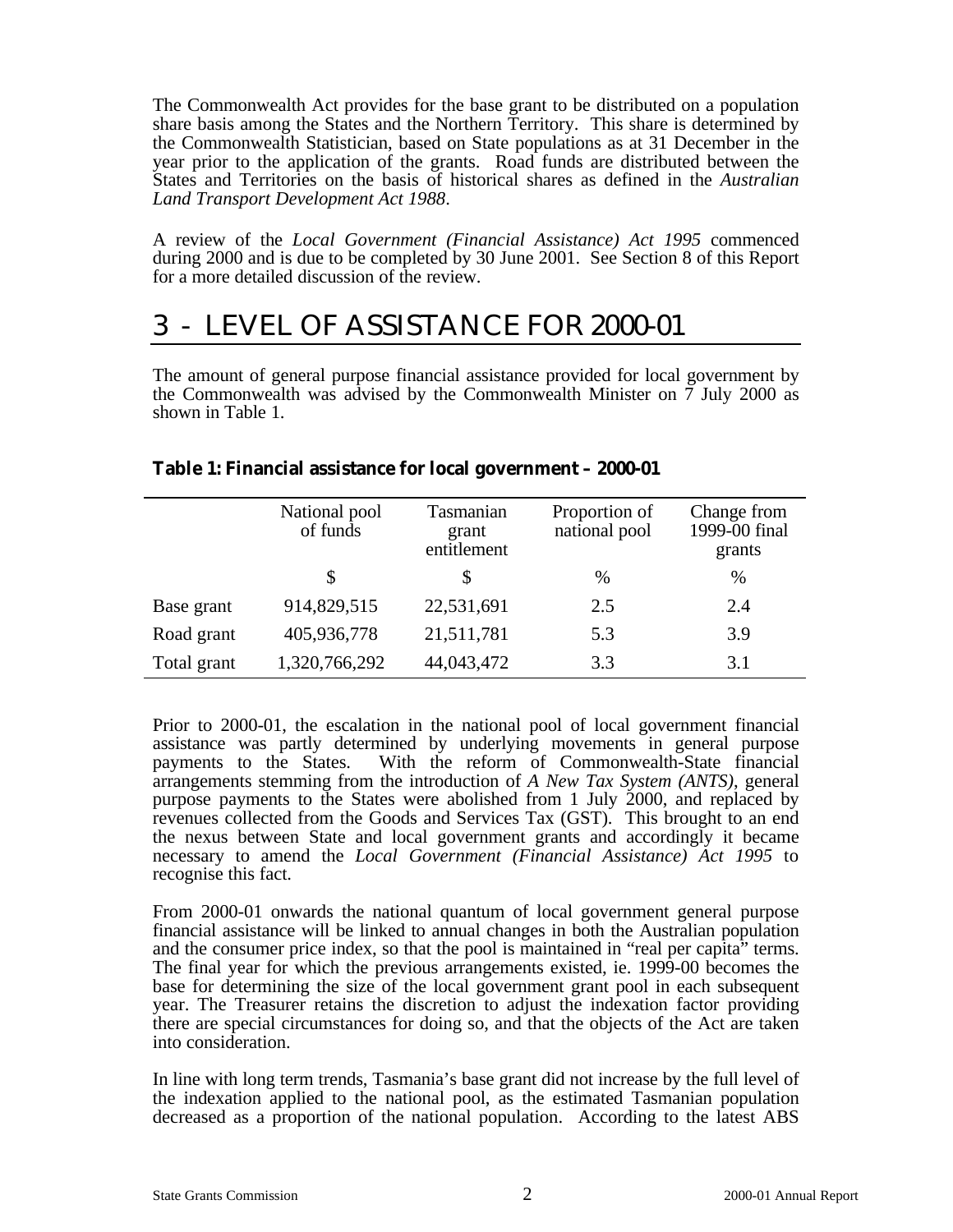estimates, Tasmania's share of total national population fell from 2.50% at 31 December 1998 to 2.46% at 31 December 1999.

The Commonwealth has determined that there will be a positive adjustment of \$73,387 to the 1999-00 estimated grant entitlement of \$42,635,085, as the estimated inflation figure of 2.95% used to determine last year's pool was lower than the actual level of inflation of 3.09%. Therefore, the "final" 1999-00 grant entitlement for Tasmania has been calculated by the Commonwealth as \$42,708,472 (which is \$42,635,085 plus \$73,387). Details are provided in Appendix 4.

The adjustment will be added to the 2000-01 quarterly payments, based on the distribution of the 1999-00 grants. This will mean that the cash actually paid to councils in 2000-01 will be the estimated 2000-01 entitlement of \$44,043,472 plus the positive adjustment to the 1999-00 grants of \$73,387, which is a total of \$44,116,859.

# 4 - INVESTIGATIONS AND INQUIRIES

Section 8 of the *State Grants Commission Act 1976* provides that, for the purpose of making recommendations to the State Treasurer, the Commission may hold such inquiries and make such investigations as it considers necessary.

Under Section 11 of the Commonwealth Act, a State is not entitled to its grant unless the Commission has held public hearings in connection with the recommendations and permitted or required local governing bodies in the State, or associations of those bodies, to make submissions to it in connection with the recommendations.

In accordance with these requirements the Commission conducted a series of regional hearings which Councils, the public and media representatives were free to attend. The dates for the hearings were:

|        | Launceston 9 March 2000 - for northern and north-eastern councils.           |
|--------|------------------------------------------------------------------------------|
|        | Devonport 15 and 17 March 2000 - for western and north-western councils; and |
| Hobart | 6 April 2000 - for southern and eastern councils.                            |

In addition to the abovementioned hearings, the Commission visited ten municipalities throughout the State and considered written submissions from a majority of councils.

The most notable issues considered by the Commission for the 2000-01 assessments included:

- outcomes of the Mulholland Model update and review;
- distribution of heavy vehicle motor tax revenue to councils in 2000-01; and
- transactions to be classed as 'rates' in the calculation of standardised revenue.

Details of the Commission's considerations and conclusions in relation to these and other matters are reported in Section 6.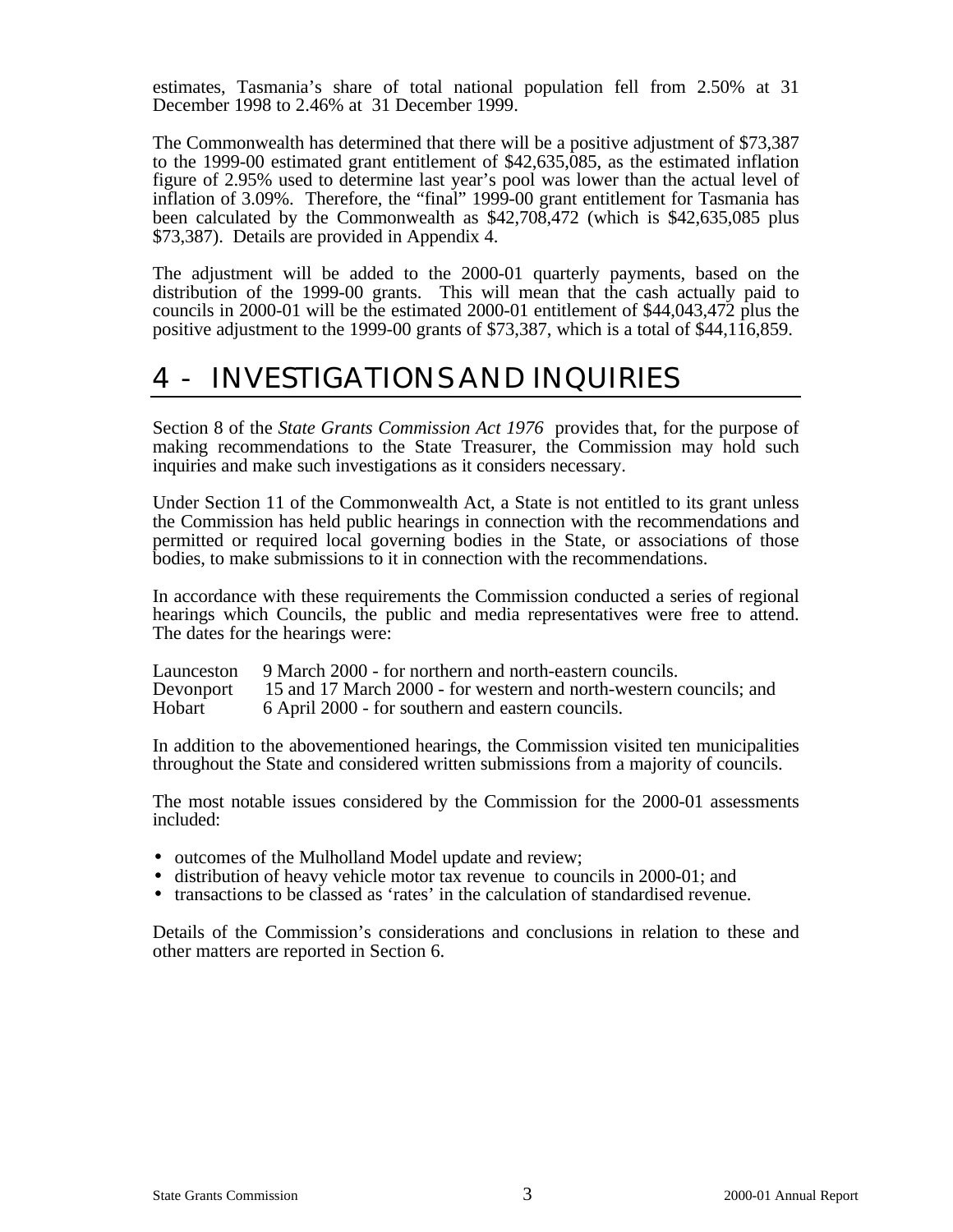# 5 - PRINCIPLES AND METHODS

# BASE GRANT DISTRIBUTION

The national principles for the distribution of base grants (Section 9 payments under the Commonwealth Act) are shown in the box below.

### **National principles for the distribution of base grants**

### *1. Horizontal Equalisation*

General purpose grants will be allocated to local governing bodies, as far as practicable, on a full horizontal equalisation basis as defined by the Act. This is a basis that ensures that each local governing body in the State/Territory is able to function, by reasonable effort, at a standard not lower than the average standard of other local governing bodies in the State. It takes account of differences in the expenditure required by those local governing bodies in the performance of their functions and in the capacity of those local governing bodies to raise revenue.

### *2. Effort Neutrality*

An effort or policy neutral approach will be used in assessing expenditure requirements and revenue raising capacity of each local governing body. This means as far as practicable, policies of individual local governing bodies in terms of expenditure and revenue effort will not affect the grant determination.

#### *3. Minimum Grant*

The minimum general purpose grant allocation for a local governing body in a year will not be less than the amount to which the local governing body would be entitled if 30% of the total amount of general purpose grants to which the State Territory is entitled under Section 9 of the Act in respect of the year were allocated among local governing bodies in the State/Territory on a per capita basis.

#### *4. Other Grant Support*

Other relevant grant support provided to local governing bodies to meet any of the expenditure needs assessed should be taken into account using an inclusion approach.

#### *5. Aboriginal Peoples and Torres Strait Islanders*

Financial assistance shall be allocated to councils in a way which recognises the needs of Aboriginal peoples and Torres Strait Islanders within their boundaries.

The Commission's equalisation model is based on the 'balanced budget' approach. That is, each local governing body's grant entitlement is derived from the difference between: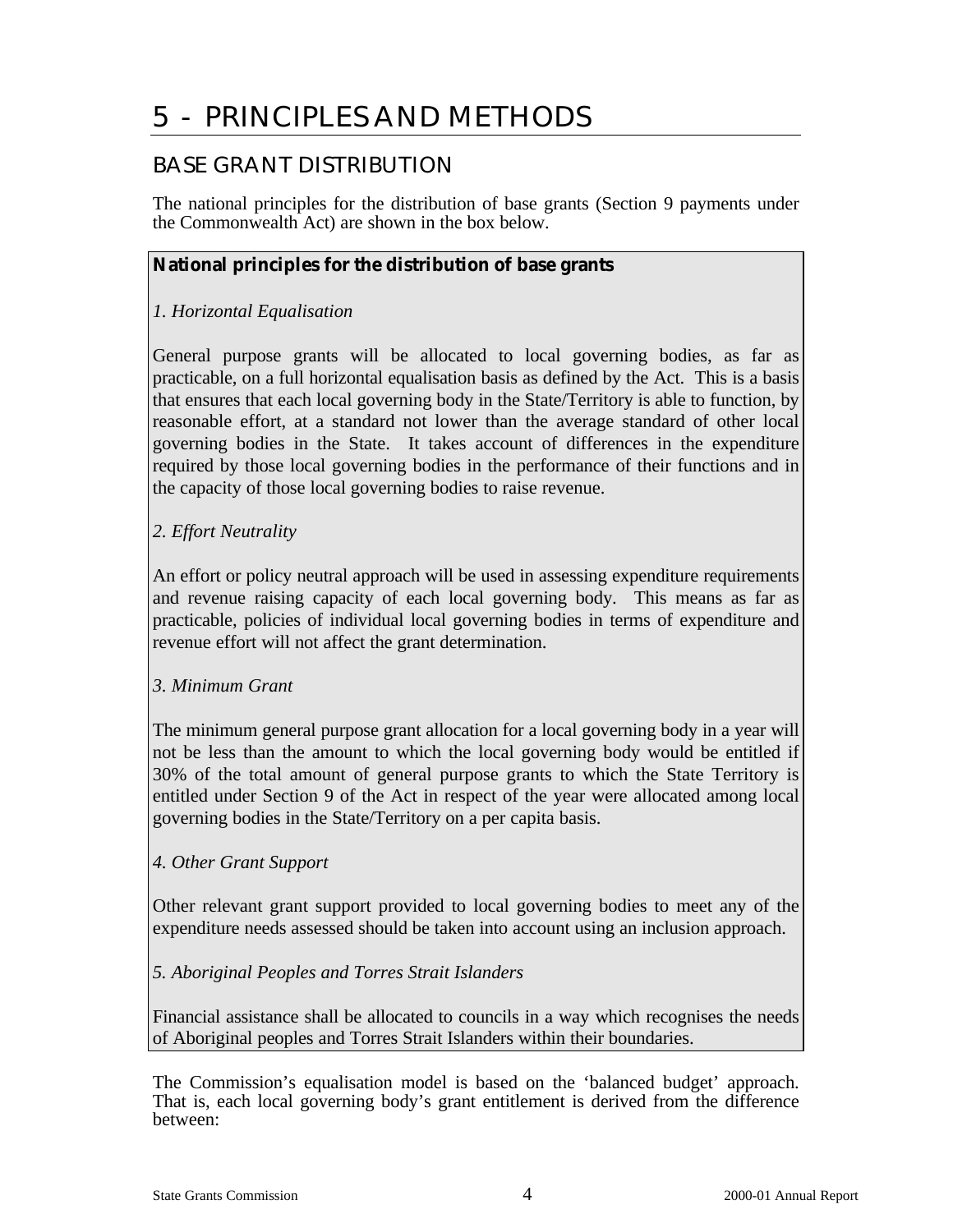- the expenditure 'required' to provide a common range of services, given its unique cost conditions (standardised expenditure); and
- revenue that could be raised by applying a standard or average rate per dollar of assessed annual values to all rateable property in that local governing body (standardised revenue), *plus* specific purpose payments received that are treated by the 'inclusion' approach, as defined later in this section.

The difference between standardised expenditure and standardised revenue is the 'standardised deficit'. This becomes the net standardised deficit after adjustment for specific purpose payments and any special allowances. It should be noted that the total net standardised deficit normally exceeds the total of grant funds available. Accordingly, the final step in determining grant entitlements is to proportionately adjust the individual net standardised deficits to account for the shortfall.

Specific purpose payments are treated by either the 'inclusion' or 'deduction' approach. The 'inclusion' approach recognises funds received by councils as contributing to normal expenditure for the purpose of calculating expenditure standards. They are treated as a source of revenue and subsequently deducted from a municipality's standardised deficit. Using the 'deduction' approach, funds are excluded from expenditure and revenue data prior to the determination of expenditure standards. The deduction approach is employed where;

- a council is effectively acting as an agent of the State or Commonwealth Governments and the specific purpose payment is a reimbursement of costs incurred; or
- grants for a particular service are received by only a relatively small number of councils, and the service is generally provided only where grants are received.

Equalisation therefore occurs on the basis of 'net' expenditures where this particular approach to the treatment of specific purpose payments is adopted. Further information on the Commission's treatment of particular SPPs is given in Section 6.

A full explanation of the operation of the model is provided below, and a mathematical representation of the Commission's distribution model is set out in Appendix 1.

It must be noted that no matter how sophisticated the Commission's methodology might become, there is always the need for the Commission to exercise broad judgement as it considers the many and varied issues which confront it each year as it goes about its task of grant assessments.

#### *Calculation of standardised revenue*

A council's revenue capacity, or standardised revenue, is determined by multiplying the rateable assessed annual value (AAV) of properties in the municipality by the average rate charged across the State. The Commission uses AAV data, adjustment factors and exempt AAV information supplied by the Office of the Valuer-General, and rate revenue information contained in the ABS local government finance statistics. An adjustment is made to account for the value of properties which are partially exempt from rates, that is, liable for service charges only.

The rateable AAV for each council is determined and then adjusted using the Valuer-General's adjustment factors so that all figures are expressed in terms of a common valuation year. Total adjusted rateable AAV for the State is divided by the total rate revenue raised by all councils to yield a State average rate in the dollar. Standardised revenue for each council is then the product of its adjusted rateable AAV and the State average rate levied per dollar of AAV. The final standardised revenue for each council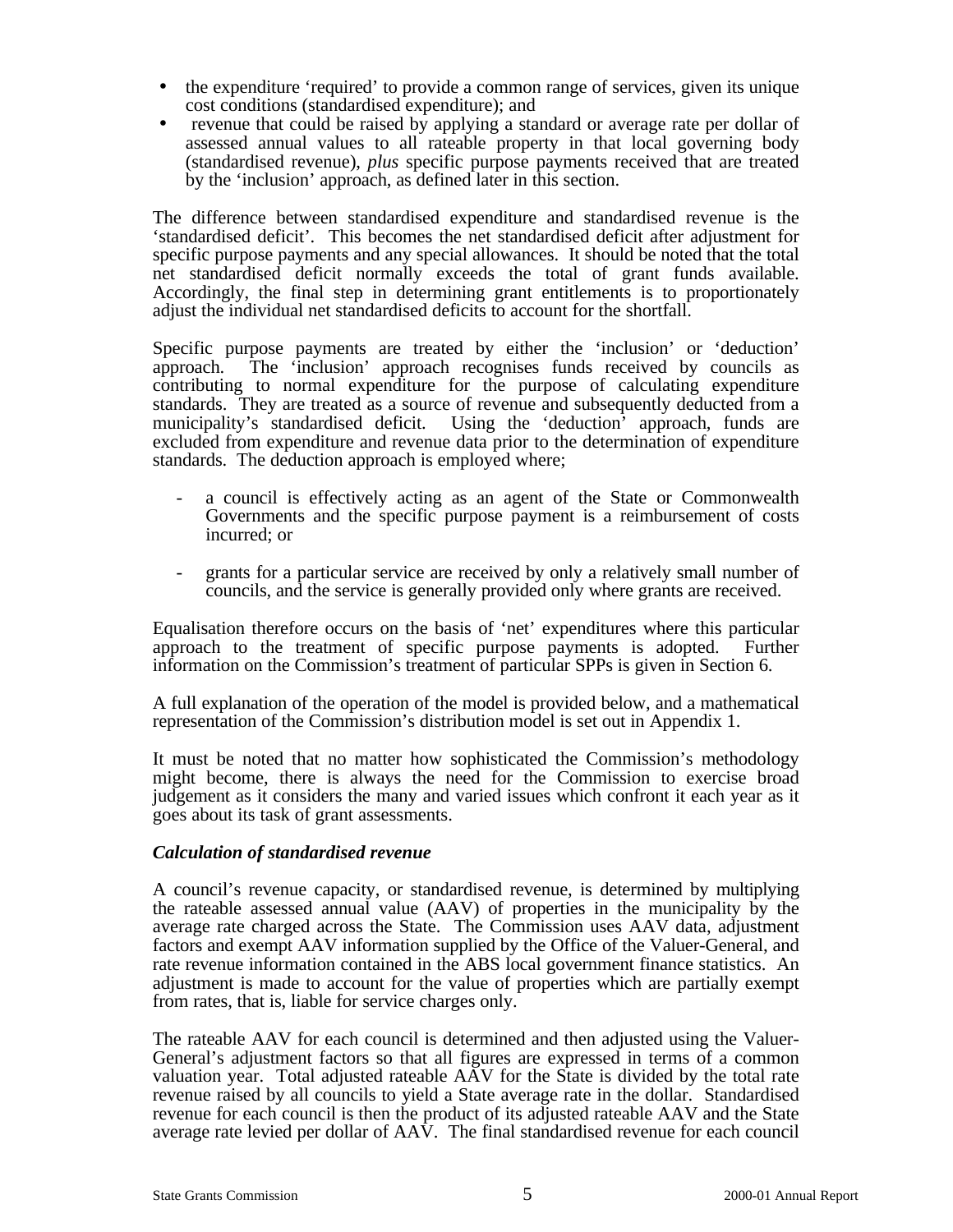used in the base grant assessments is the relevant three-year averaged standardised revenue. The standardised revenue of each council is shown in Appendix 9, while adjusted rateable AAV and rate revenues are shown in Appendices 7 and 8, respectively.

#### *Calculation of standardised expenditure*

#### *Roads*

The Commission uses a modified version of the Mulholland asset preservation model to assess standardised road expenditure, based on each councils' road assets. Several significant improvements to this model were made for the 2000-01 assessments, and these are described in more detail in Section 6 of this Report.

The fundamental basis of the Mulholland asset preservation model is that, in statistical terms, a kilometre of road has an 'expected life', assuming it is appropriately constructed and maintained. At the end of this period, it will require re-construction followed by a new cycle of maintenance and rehabilitation in order to preserve it at an acceptable standard. The 'expected life', or durability, of a kilometre of road maintenance work will clearly differ depending upon both the type of activity (sealing, re-grading) and the type of road (urban sealed, urban unsealed, rural sealed, rural unsealed) involved. Similar arguments hold with respect to both road rehabilitation and road re-construction work.

*Performance standards* specify, for each road type, the length of road requiring reconstruction, re-grading or re-sealing each year in order to preserve the existing road asset. For example, if the seal on a 9km stretch of road has an expected life of 30 years, then, on average, 300m will need to be sealed each year to maintain the road at the current standard. In this case, the performance standard is approximately 0.03, or 3%. Average costs per kilometre for each road type and activity combination have been derived from published unit price estimates for the same undertakings. For any given council, specific disabilities may increase or decrease the average cost of undertaking a given activity.

The model recognises 'Climate', 'Drainage', Material', 'Soil', 'Terrain', and 'Traffic' disabilities in road rehabilitation and re-construction, and 'Climate', 'Material', 'Terrain' and 'Traffic' disabilities in road maintenance. The need for different sub-base depths (re-construction only) is incorporated within the workings of the model. The model adopted by the Commission now also recognises a 'Remoteness' disability factor, and an 'Urbanisation' disability adjustment for all activities. These are intended to capture elements of expenditure disabilities not otherwise accounted for in the model, and apply to a minority of councils only.

The model also makes an allowance for additional bridge-related maintenance, by converting bridge areas to equivalent road lengths (which involves multiplication by ten to recognise the greater cost per equivalent area) and adding these lengths to the road lengths used in the model.

Hence in assessing 'road' expenditure needs for a given council, performance standards are applied to each category of road (urban sealed, urban unsealed, rural sealed, rural unsealed) to determine the length of road to be maintained, rehabilitated and reconstructed in that year in order to preserve the existing road structure. The relevant disability factors and costs per kilometre are then applied to each of these figures and the whole is summed to yield standardised 'road' expenditure for that council. The rehabilitation element was introduced this year following the review referred to in Section 6.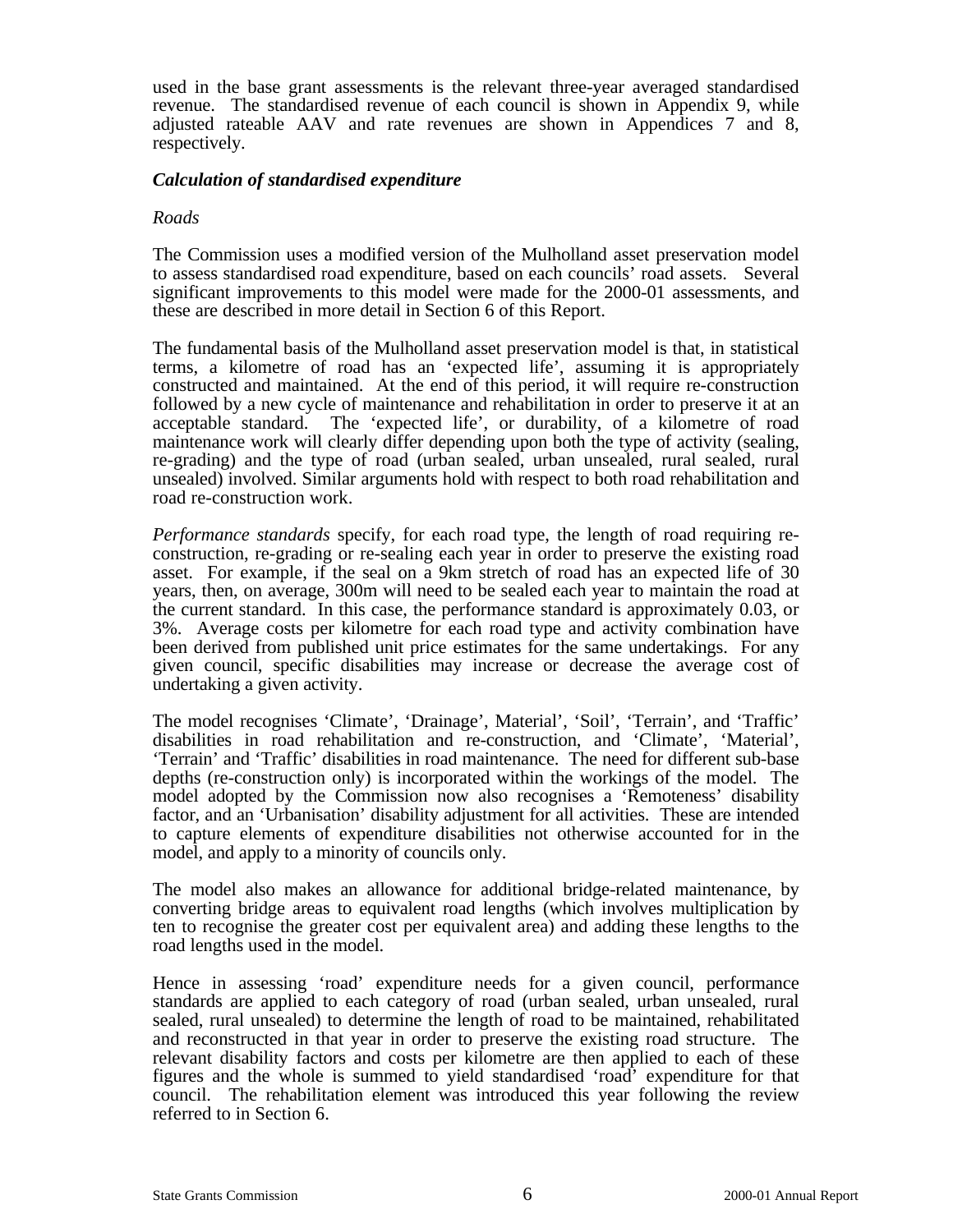The method by which standardised expenditure for roads is calculated is illustrated in Appendix 3 by a simplified example.

#### *All other functions*

In general, the cost of providing council services varies depending upon the number of residents. Therefore, to determine the standard expenditure that is 'required' to provide a service, the Commission multiplies the State average expenditure per person by the number of residents in each municipality.

Many councils face a range of unavoidable cost pressures in providing services. This means that they cannot provide a service at the standard level of expenditure. This is recognised by the Commission through the application of council-specific disability factors, which represent these unavoidable cost pressures, to standard expenditure to determine the standardised expenditure for each council. This method of estimating standardised expenditure is applied to all expenditure categories except the road category.

An explanation of the types of expenditure that comprise each expenditure function is set out in Table 2 below.

| <b>Expenditure function</b>         | <b>Explanation of expenditure function</b>                                                                                                                                           |  |  |
|-------------------------------------|--------------------------------------------------------------------------------------------------------------------------------------------------------------------------------------|--|--|
| General administration              | Legislative, executive, financial and fiscal affairs relating to general<br>purposes only ie. not solely related to any one of the purposes listed<br>below.                         |  |  |
| Health, housing and welfare         | Nursing homes and other services for the aged, community health<br>services, health inspections; family and child welfare; housing<br>services.                                      |  |  |
| Sanitation and the<br>environment   | Household and other garbage services, urban storm water drainage,<br>street cleaning, flood mitigation and other protection of the<br>environment.                                   |  |  |
| Planning and community<br>amenities | Planning and building services, street lighting, public conveniences,<br>shopping malls, cemeteries and crematoria.                                                                  |  |  |
| Recreation and culture              | Public halls and civic centres, swimming pools, parks and playing<br>grounds, sports assistance and promotion; libraries and other<br>cultural services.                             |  |  |
| Water                               | Provision of water services.                                                                                                                                                         |  |  |
| Sewerage                            | Provision of sewerage services.                                                                                                                                                      |  |  |
| Roads                               | Re-construction and maintenance of roads and bridges.                                                                                                                                |  |  |
| Public safety                       | Fire protection, animal control and other public order and control.                                                                                                                  |  |  |
| Other                               | Expenditure on items not elsewhere classified. Includes: saleyards<br>and markets; tourism and area promotion; aerodrome operations;<br>communications; and natural disaster relief. |  |  |

#### **Table 2: Description of expenditure functions**

#### *Application of council-specific disability factors*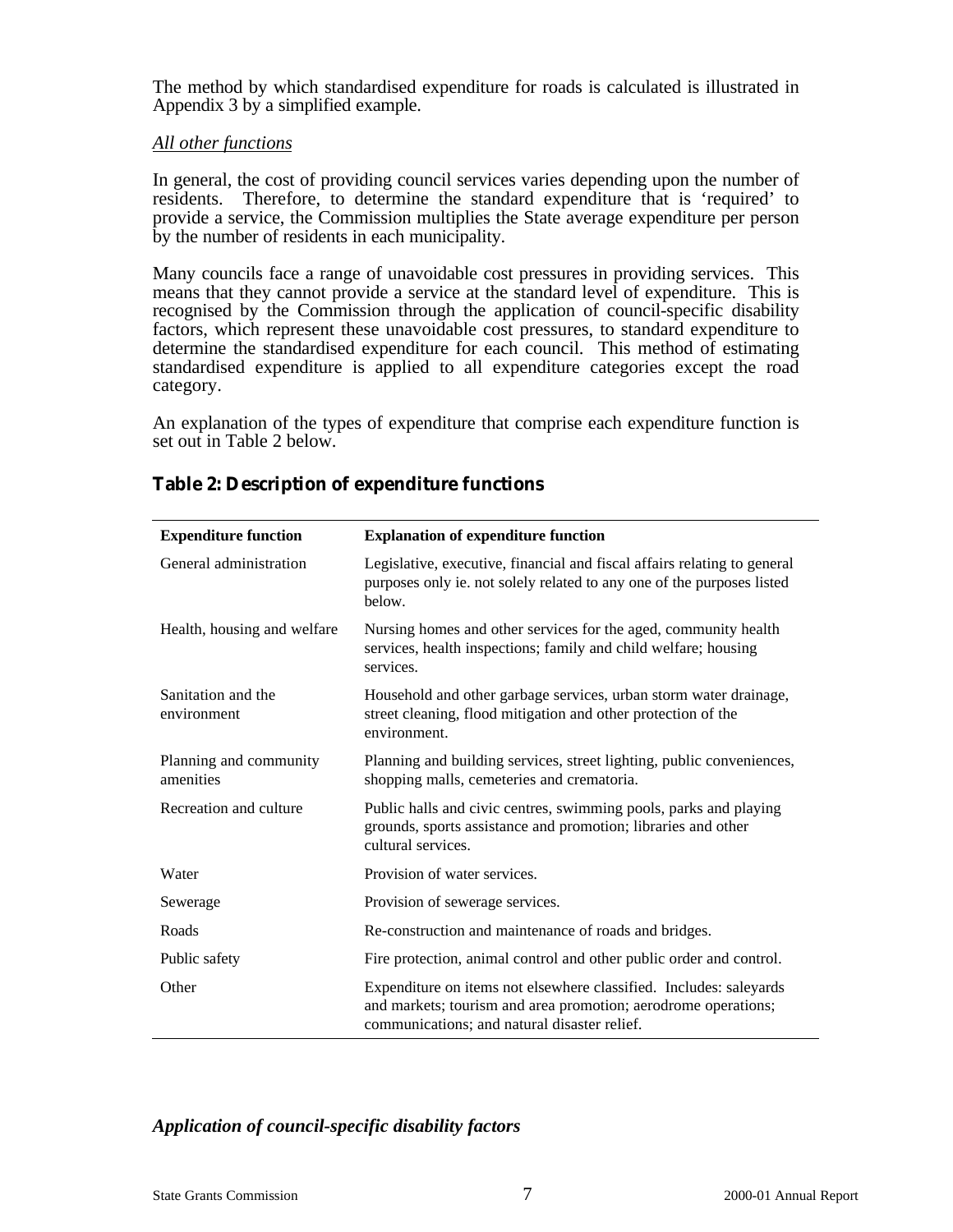Disability factors are used to reflect unavoidable relative cost disadvantages councils face in providing services. A range of factors have been developed to account for differences between councils in the demand for a service as well as variations in the per unit cost of supplying that service.

A factor is calculated for each municipality by comparing its demand or supply disadvantage with the State average. The councils which demonstrate the least relative disadvantage for the class of disability concerned are assigned a minimum factor of 1.00. All other councils are compared to those councils on the minimum to determine their relative disability factors.

The following disability factors have been carefully considered by the Commission and a method adopted to quantify them:

| Scale               | - Dispersion              |
|---------------------|---------------------------|
| Isolation           | - Regional Responsibility |
| - Population Growth | - Population Decline      |
| - Worker Influx     | - Absentee Population     |
| - Unemployment      | - Age Profile             |
| Tourism             | - Day-trippers            |
| Climate             | - Equivalent Tenements.   |
|                     |                           |

Table 3 overleaf indicates the disability factors that are applied to each expenditure category.

An outline of the approach developed by the Commission to quantify each of the above-mentioned factors is provided below. The 'climate' disability factor is not specifically dealt with as the Commission continues to use broad judgement in determining this factor.

*(i) Scale*

The scale disability accounts for the diseconomies of small scale that councils face in providing some services. Diseconomies occur where the cost per person of a certain activity is greater for councils with a small population than those with larger ones. For example, each council requires a general manager whether the municipal population is 1,000 or 100,000. The cost per person of the general manager is therefore much greater for smaller councils than for larger ones.

Different expenditure categories show varying degrees of diseconomy, so three scale categories have been developed - high, medium and low. The application of these to the different expenditure categories is detailed in Table 3 on the next page.

#### *(ii) Population Dispersion*

The dispersion disability relates to the additional costs incurred in servicing a widely scattered population within a municipality. The Commission recognises that associated costs arise from the need to both duplicate services and incur greater travelling and communication costs than would otherwise be the case.

This disability factor is determined according to: the total area of the municipality relative to population (population density); the number of population centres (for which a minimum level of service is provided); and the total road length within the municipality.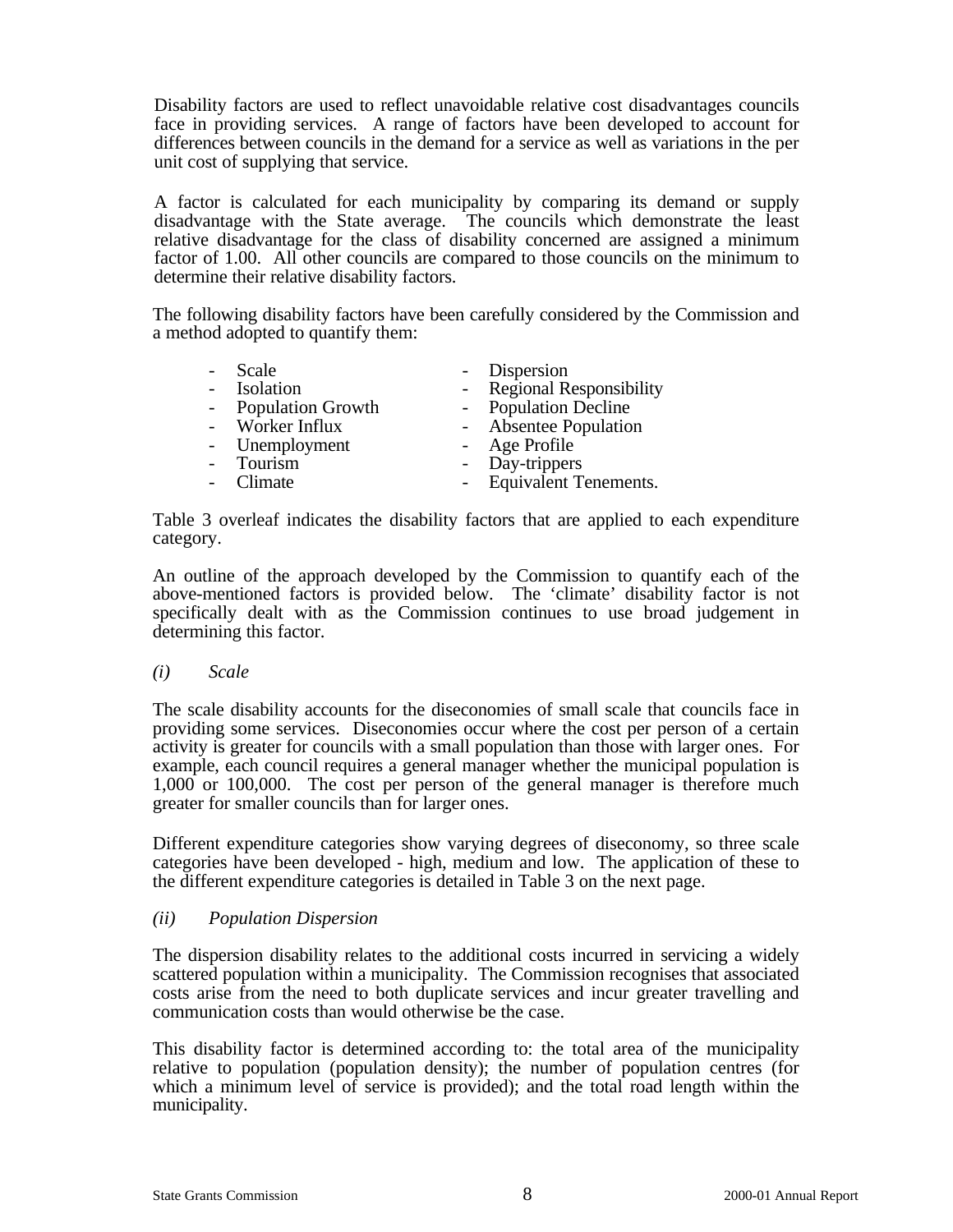The Commission intends to complete a review of the suitability of the existing calculation method during 2000-01. See Section 8 of this Report for further information.

| <b>Expenditure</b>                                                                                                                                     | <b>Disability Factors</b>                                                                                                                          |                                                                                                  |  |
|--------------------------------------------------------------------------------------------------------------------------------------------------------|----------------------------------------------------------------------------------------------------------------------------------------------------|--------------------------------------------------------------------------------------------------|--|
| Category                                                                                                                                               |                                                                                                                                                    |                                                                                                  |  |
| <b>General</b><br><b>Administration</b>                                                                                                                | Scale (high)<br>Dispersion<br><b>Isolation</b><br><b>Regional Responsibility</b><br>Worker Influx                                                  | <b>Absentee Population</b><br>Population Decline<br>Population Growth<br>Tourism                 |  |
| Health,<br><b>Welfare and</b><br>Housing                                                                                                               | Scale (medium)<br>Dispersion<br>Isolation<br>Unemployment                                                                                          | <b>Absentee Population</b><br><b>Population Decline</b><br>Population Growth                     |  |
| <b>Sanitation and the</b><br><b>Environment</b>                                                                                                        | Scale (medium)<br><b>Absentee Population</b><br>Climate<br>Dispersion<br>Tourism<br>Day-tripper<br>Worker Influx<br>Population Growth              |                                                                                                  |  |
| <b>Planning and</b><br><b>Community</b><br><b>Amenities</b>                                                                                            | Scale (medium)<br>Dispersion<br>Isolation<br><b>Regional Responsibility</b><br>Population Growth<br>Tourism                                        | <b>Absentee Population</b><br>Age Profile<br>Climate<br>Day-tripper<br><b>Population Decline</b> |  |
| <b>Recreation and</b><br>Scale (medium)<br><b>Culture</b><br>Dispersion<br>Isolation<br><b>Regional Responsibility</b><br>Population Growth<br>Tourism |                                                                                                                                                    | <b>Absentee Population</b><br>Age Profile<br>Climate<br>Day-tripper<br><b>Population Decline</b> |  |
| Water                                                                                                                                                  | Dispersion<br>Population Growth<br>Tourism<br>Climate                                                                                              | <b>Absentee Population</b><br><b>Population Decline</b><br>Worker Influx<br>Equivalent tenements |  |
| <b>Sewerage</b>                                                                                                                                        | <b>Absentee Population</b><br>Dispersion<br>Population Growth<br>Population Decline<br>Tourism<br>Worker Influx<br>Climate<br>Equivalent tenements |                                                                                                  |  |
| <b>Public Safety</b>                                                                                                                                   | Age Profile<br>Scale (low)<br>Population Decline<br>Dispersion<br>Population Growth<br>Isolation                                                   |                                                                                                  |  |
| Other                                                                                                                                                  | Scale $(low)*$                                                                                                                                     |                                                                                                  |  |

#### **Table 3: Application of disability factors to expenditure standards**

\* Both Flinders and King Island councils receive the Scale (high) factor for expenditure classified to *Other*.

#### *(iii) Isolation*

This factor recognises the increased costs which arise from geographical isolation. Such costs are associated with attracting staff to remote areas, communicating with relevant bodies, travelling and the supply of necessary construction and maintenance materials.

This disability factor is calculated according to the distance between a municipality's main centre and the closest major regional population centre, and the distance from Hobart, the main administrative and political focus within the State.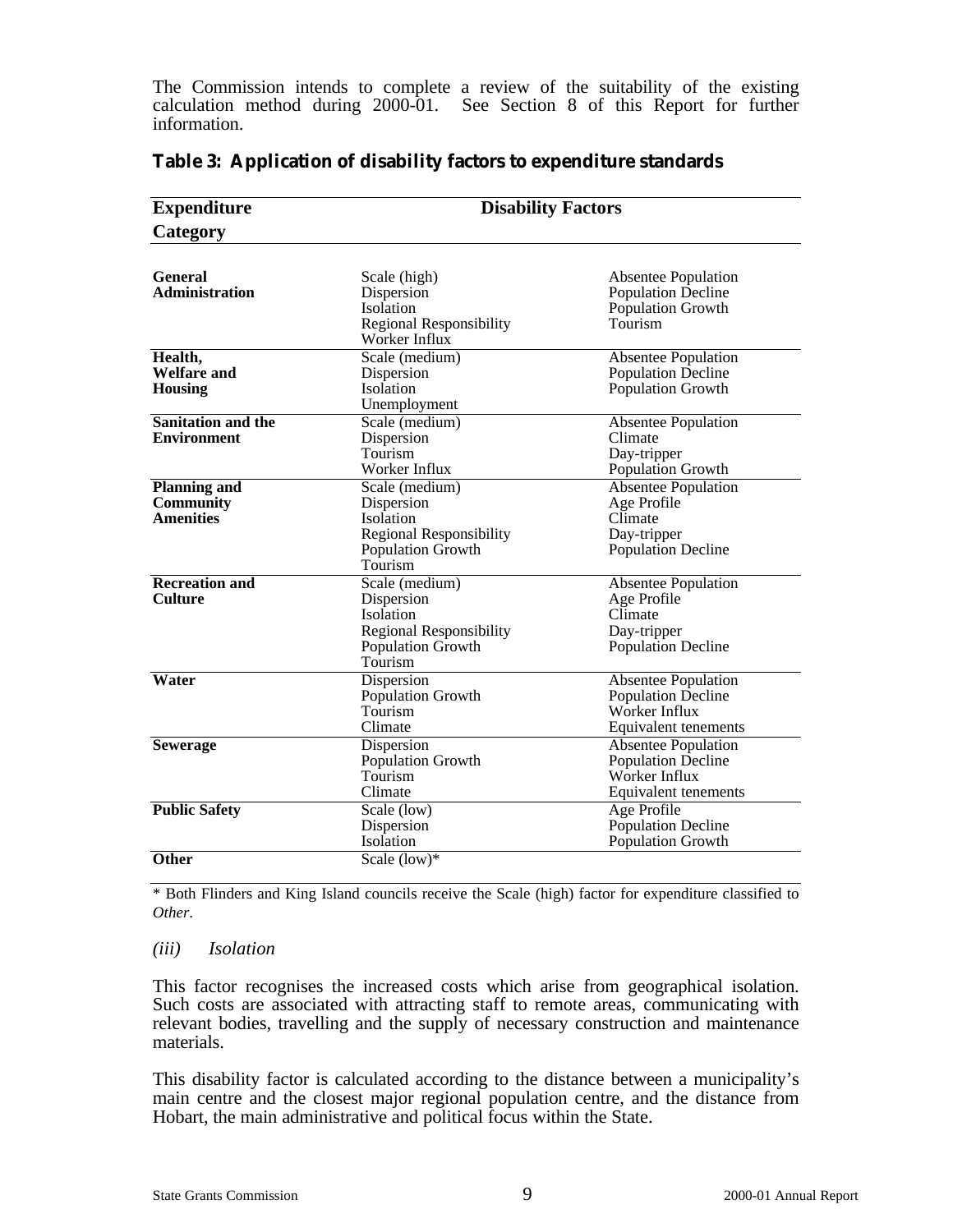#### *(iv) Regional Responsibility*

A disability is recognised by the Commission for those authorities (host municipalities) which provide particular services for the residents of surrounding municipalities, without there being a counter-balancing use of services in surrounding municipalities by residents of the regional centre, or any offsetting cash contribution for the use of those facilities.

The Commission recognises the fact that certain towns and cities throughout the State act as regional focal points for the provision of some services. The expenditure categories which cover these services are General Administration, Planning and Community Amenities and Recreation and Culture.

Assessing the extent to which responsibilities are exercised involves making use of a regression equation to predict the relationship between the population served and the level of expenditure. The resulting equation is used to estimate the population which on average could be effectively serviced by the particular level of expenditure by a municipality. The disability factor is then calculated having regard to the magnitude of this 'implied population' relative to that of the host municipality and the relative level of responsibility of each regional centre to that of other regional centres.

It is important to note that levels of responsibility are relative to the size of the regional centre. Therefore, while a regional centre may effectively service a small surrounding population, if the surrounding population is large relative to the size of the 'host', a relatively high degree of responsibility will be recognised.

#### *(v) Population Growth / Population Decline*

The Commission recognises that a local governing body faces certain expenditure disabilities as a result of not being able to continually change staff numbers and the scale of infrastructure in response to fluctuations in population levels. Such changes typically require planning and implementation horizons of several years or more. As a consequence, councils are often faced with excess or inadequate capacity in certain service areas depending on whether they are faced with rapid population decline or growth. Both circumstances are believed to confront councils with added expenditure burdens.

The disability factors are determined by comparing the average annual rate of population growth/decline for a particular municipality over a five year period, against the average rate of population growth/decline for either growing or declining councils in the State as a whole.

The Commission has determined that it will only allow growth and decline factors for councils that experience significant levels of population change. Accordingly, as from the 1999-00 assessments, a threshold of 2% for both population growth and decline has been implemented.

#### *(vi) Worker Influx*

This disability factor reflects the additional costs imposed on those municipalities which have significant daily net influxes of non-resident workers. It is felt that this effect is likely to have an impact which is in excess of the more general effect of regional responsibility.

Consideration is given for potential worker influx for the major population centres in the State. Municipalities outside these main centres are unlikely to have sufficient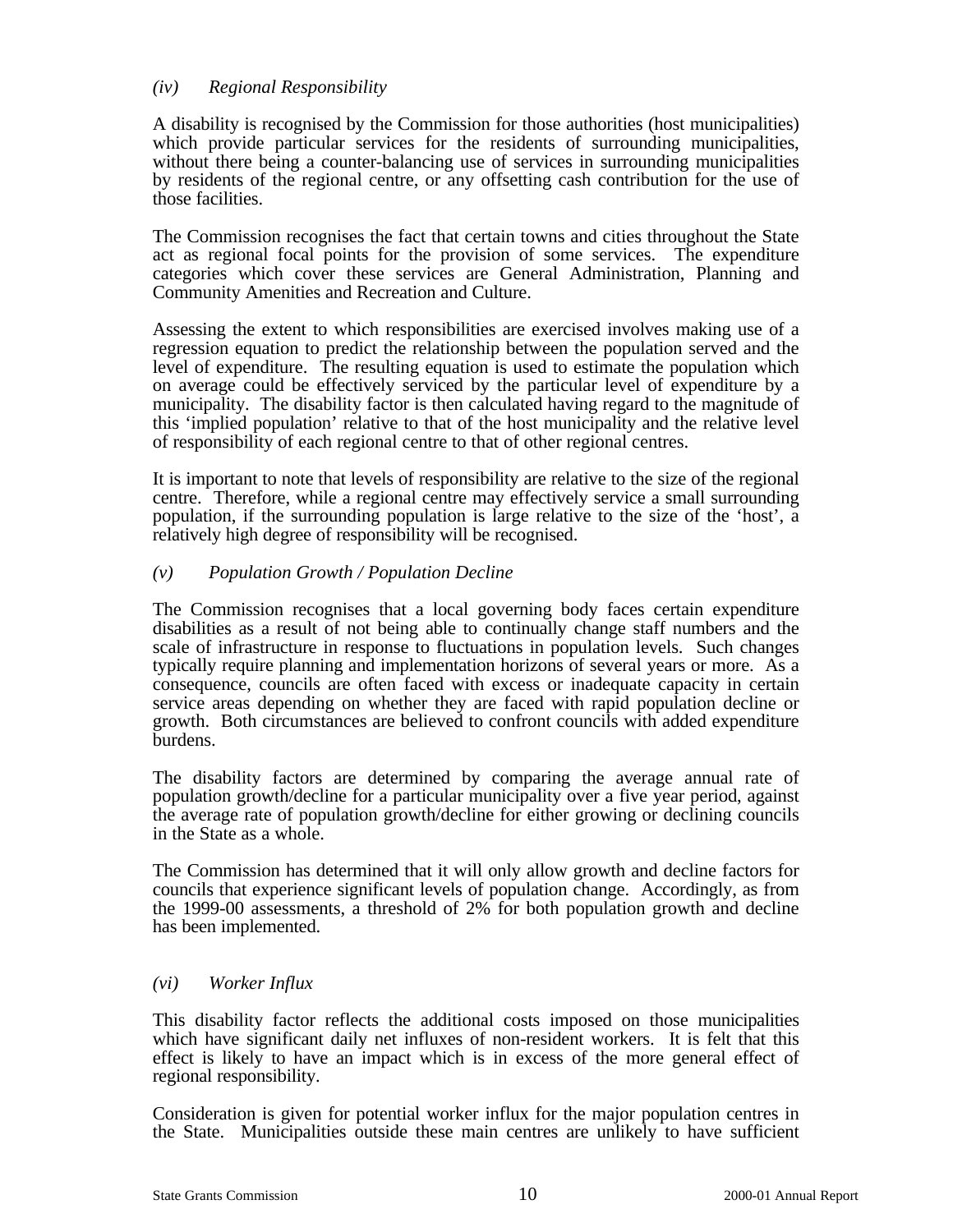commercial or industrial development relative to their surrounding regions to cause any net influx of non-resident workers which impose a significant cost on the municipality.

Determination of this factor involves estimating, from 1996 Census data provided by the ABS, both the number of residents working outside the municipality and the number of non-residents working within the municipality. The difference, or the net worker inflow, is then used to derive a disability factor in relation to actual total population. Factors are now allocated to Hobart, Glenorchy, Launceston and Burnie.

#### *(vii) Absentee Population*

Allowance is made by the Commission for the additional population which is not captured in the Census statistics but which nevertheless must be serviced. Specific reference is made here to those municipalities which have a significant number of holiday residences.

The calculation of this disability factor is based on the proportion of dwellings in each municipality which were unoccupied at the time of the 1996 Census.

For the 2000-01 assessments the Commission has made an adjustment to the absentee population factor in order to recognise the situation faced by the West Coast Council where mine workers reside outside of the municipality between shifts. It was accepted that the existing unoccupied dwelling statistics do not adequately reflect this phenomenon.

#### *(viii) Age Profile*

A disability factor based on the proportions of residents aged 0-5 years, 15-25 and over 65 has been calculated by the Commission. This disability factor reflects the additional costs associated with having a higher than average proportion of the population in these groups. For example, additional costs may be incurred in the provision of health and welfare services for infants and retirees, or in the provision of sporting facilities for people under 25.

#### *(ix) Unemployment*

A disability factor reflecting the level of unemployment within a municipality has been calculated by the Commission using data on income support payments from Centrelink. This disability factor has been calculated to capture the costs to councils of having a higher than average proportion of working-age residents unemployed. For example, additional expenditure might be incurred in the provision of recreation/leisure facilities or welfare programs as a result of the need to cater for unemployed residents.

#### *(x) Tourism*

The Commission recognises that councils generally incur additional costs as a result of tourist influx through increased use of council resources and infrastructure. A disability factor that seeks to recognise these costs has been determined on the basis of the equivalent number of tourist beds in all establishments ranging from motels to registered camping grounds in each municipality.

#### *(xi) Day-tripper*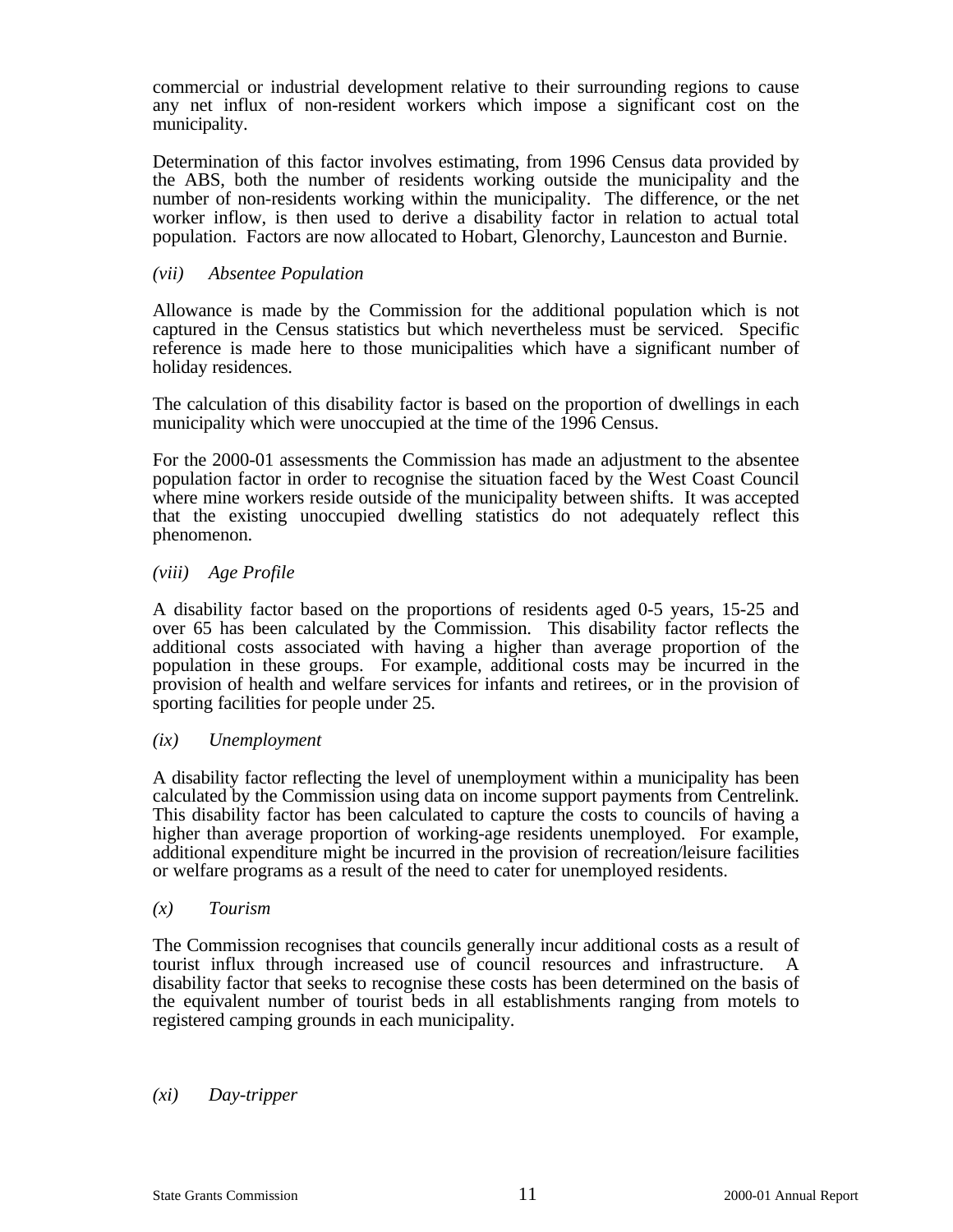Significant numbers of day-trippers who make use of council facilities are recognised as increasing council costs. Details of the number of tourist attractions and an index of visitor frequency have been combined with a factor representing the distance from major population centres and the population of those centres, to determine a relative disability. Municipalities close to large population centres receive higher factors.

#### *(xii) Equivalent tenements*

The use of population to estimate standard water and sewerage expenditure does not recognise expenditures incurred in providing water and sewerage services to nonresidential establishments. Therefore, a factor has been developed to recognise the cost of providing these services to commercial properties. This has been done by dividing the total value of serviced commercial properties by the modal residential assessed annual value in each water and sewerage district to determine the number of residential 'equivalent tenements'. From the 2000-01 assessments, a disability factor is recognised for all councils, whereas previously it was only applied to those councils with greater than one thousand equivalent tenements.

# IDENTIFIED LOCAL ROAD FUND DISTRIBUTION

The national principle governing the distribution of road grants (Section 12 payments under the Commonwealth Act) is shown in the box below:

#### **National principle for the distribution of road grants**

#### *Identified Road Component*

The identified road component of the financial assistance grants should be allocated to local governing bodies as far as practicable on the basis of the relative needs of each local governing body for roads expenditure and to preserve its road assets. In assessing road needs, relevant considerations include length, type and usage of roads in each local governing area.

To accord with this principle, while ensuring that the grant distribution reflects the particular needs of Tasmanian councils, the road grants are distributed in the following manner:

#### *Road preservation component - 66.5% of funds*

• based on the relative road expenditure needs of each council as determined using the Mulholland asset preservation model (as explained on page 6);

#### *Bridge expenditure component - 28.5% of funds*

• based on relative bridge deck areas (including all concrete and wooden bridges, and box culverts over  $\overline{3}$  metres total span);

#### *Special needs, or 'betterment' component - 5% of funds*

• allocated to councils with an above average proportion of rural unsealed roads, based on rural unsealed road lengths.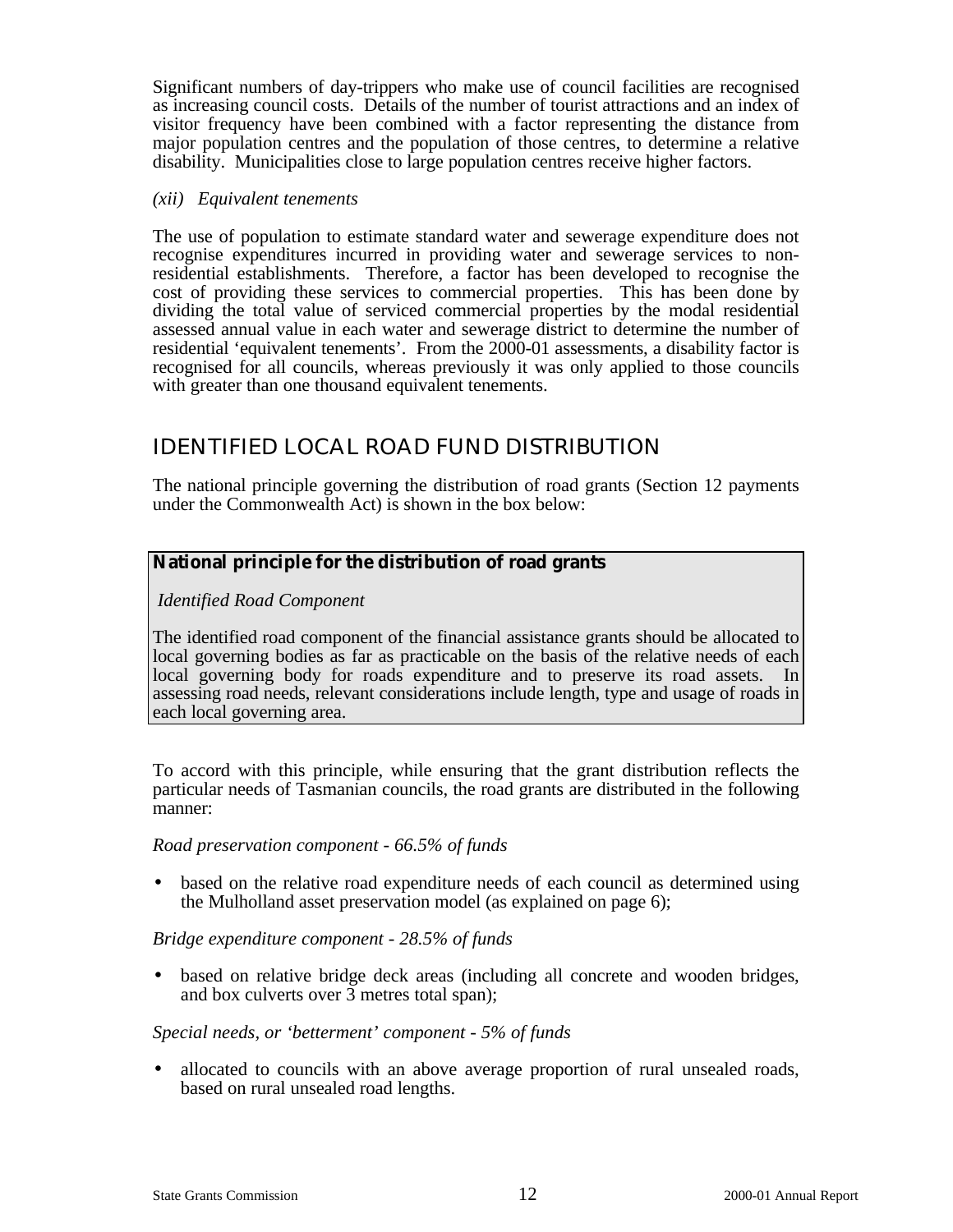# 6 - ISSUES REVIEWED FOR THE ASSESSMENTS

Many councils made representations to the Commission during the course of the 2000- 01 assessments regarding council-specific issues related to the Commission's methodology. The Commission considered all the points raised by individual councils as a part of its grant assessment procedure, and wishes to thank councils for their comments and input. While the issues raised are too numerous to list, a number of issues of more general relevance were considered by the Commission during the 2000- 01 grant assessments, as discussed below.

#### *(i) Review of the "Mulholland" Asset Preservation Model*

During 1999-00, the Commission conducted a partial review and update of the Mulholland-based road needs assessment model. This Model was first used in the base grant assessments in 1994-95 and in the road grant assessments in 1996-97. While the disability factors were reviewed and refined in 1995-96, no other components of the methodology, such as the average cost estimates, had been updated or reviewed since the model was introduced. Accordingly, after some five years of operation, the Commission decided that the Model components should be reviewed and relevant information updated.

The breadth and complexity of the issues raised necessitated a three-stage review process. The first stage was conducted using regional "peer groups" of council engineering staff, with a private consultant (*CSL Engineers*) employed as a facilitator. The issues addressed in the first stage were described in detail in last year's Report. The major decisions reached following the first stage of the review were:

- 1. Revised definitions for roads and bridges were adopted. These definitions recognised all bridges over three metres total span, including box culverts but excluding pipe culverts, irrespective of length;
- 2. Minor changes were made to the application of the existing disability factors, with an increase in the number of factors applied to road maintenance;
- 3. Revisions were made to five of the eight performance standards, most notably
	- reconstruction of *urban sealed* roads increased from 30 years to 55 years;<br>• reconstruction of *rural sealed* roads increased from 25 to 50 years: and
	- reconstruction of *rural sealed* roads increased from 25 to 50 years; and
	- reconstruction of all *unsealed* roads removed entirely from the model.

The second stage again involved *CSL Engineers*, in collaboration with a consultative committee of six council engineers. This stage of the review focussed on four aspects of the Mulholland Model:

- 1. The need to recognise road rehabilitation/partial reconstruction activity by councils, and how this should be accomplished by the Model;
- 2. The standardisation of on-costs by councils in their estimates of average unit costs;
- 3. The recognition of table drains in the calculation of costs for work on rural roads, and the design specifications for such drains; and
- 4. The suitability of bridge deck area as the sole determinant of council bridge asset preservation responsibilities.

Following discussion of the recommendations relating to these issues with councils, the Commission decided to adopt a number of significant modifications to the Mulholland model. These are listed below.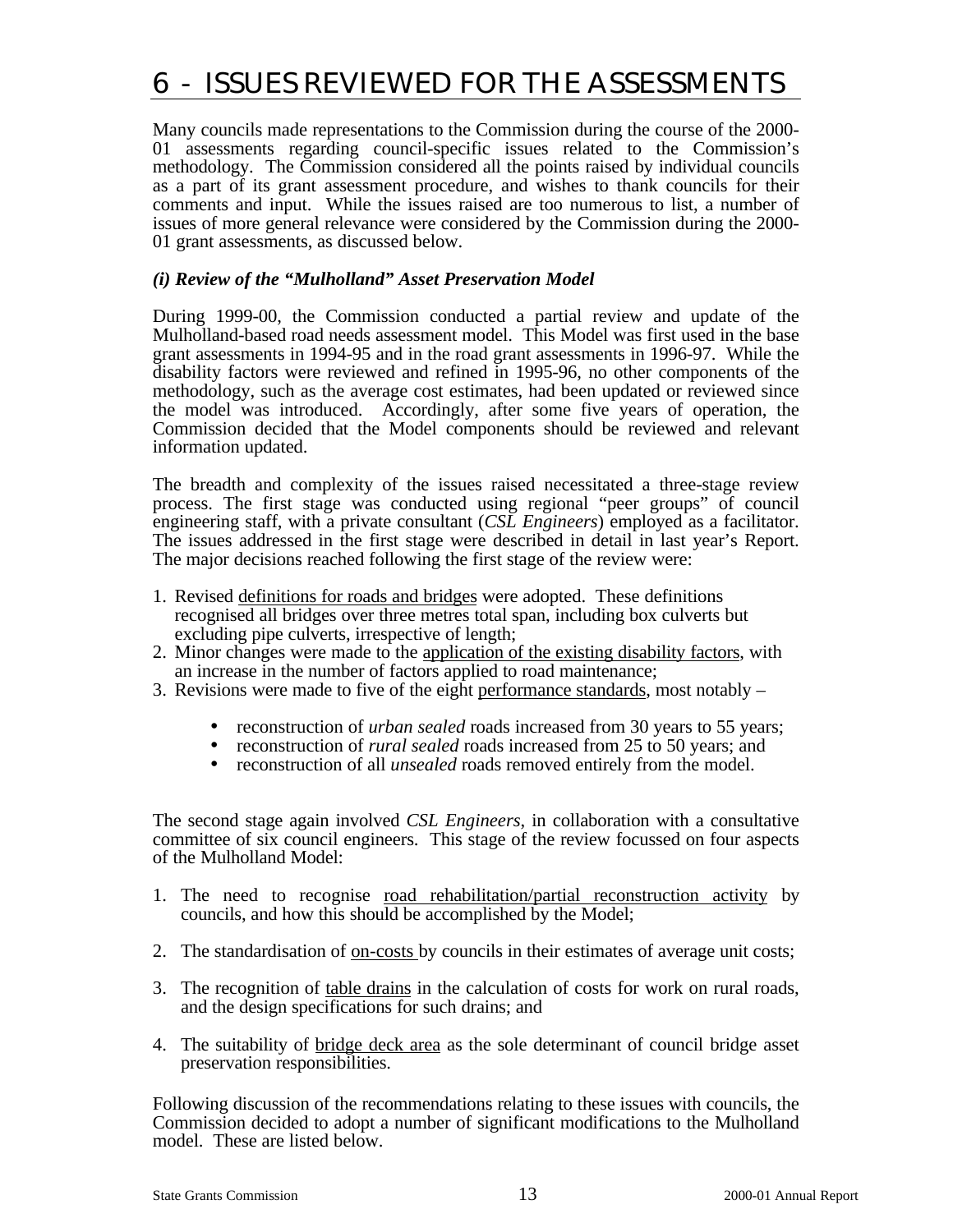- 1. Road rehabilitation will be included in the Mulholland Model as a separate activity, with its calculated annual cost requirement being added to those for maintenance and reconstruction to determine the total standardised expenditure for roads. The design and cost specifications, disability factors and performance standards recommended by *CSL Engineers* have been adopted.
- 2. The average per kilometre cost of each activity will be determined on the basis of published indicative prices and prices obtained directly from suppliers. These will replace the existing average costs derived from data returns supplied by councils.
- 3. Table drains will be included in the design specifications (and hence the costs) for the maintenance, rehabilitation and reconstruction of rural roads.
- 4. Bridge deck area will be the sole measure of bridge asset preservation responsibilities.

The third stage of the review involved a reappraisal of the *cost* disability factor used in the Mulholland model. The cost factor was designed to recognise various expenditure disabilities which are not captured by the existing standard Mulholland factors (as listed on page 6). These relate mainly to cartage costs in remote areas and the additional expense incurred when road works are undertaken in heavily built-up or urbanised areas.

The conclusion reached by the review of the cost factor was that it was probably not accurately capturing the range of expenditure disabilities that it was intended to, and that an alternative was required. The third phase of the model review process thus became the development of new disability factors to replace the cost factor. Again the Commission was assisted in this task by *CSL Engineers*, and the advice of councils during, and subsequent to, the 2000 hearings and visits.

After careful deliberation, the Commission decided to recognise two new disabilities in the Mulholland model for the 2000-01 assessments. These are described below.

• *Remoteness* – this disability is intended to recognise the added costs faced by councils which must transport road making equipment and material over exceptional distances. The Commission has judged that, at this stage, there is a lack of sufficiently consistent and objective evidence to support the application of this factor to any councils other than Flinders and King Island, where the existence of a significant remoteness disability is indisputable.

The remoteness factor is based on the *isolation* factor currently used in the equalisation model for allocating the base grant. It is applied to all activities recognised in the Mulholland model.

• *Urbanisation* – this disability is intended to recognise the extra expenditure incurred by councils which are required to undertake road works in heavily urbanised environments. Such environments are characterised by intensive commercial activity together with high volumes of traffic, which impose particular difficulties on road works activities. Although most councils would experience this situation to some extent, the Commission has judged that it would be significant enough to warrant recognition only in the cases of Burnie, Clarence, Devonport, Hobart, Glenorchy and Launceston. For each of these councils, only one distinct 'central business district' area has been recognised.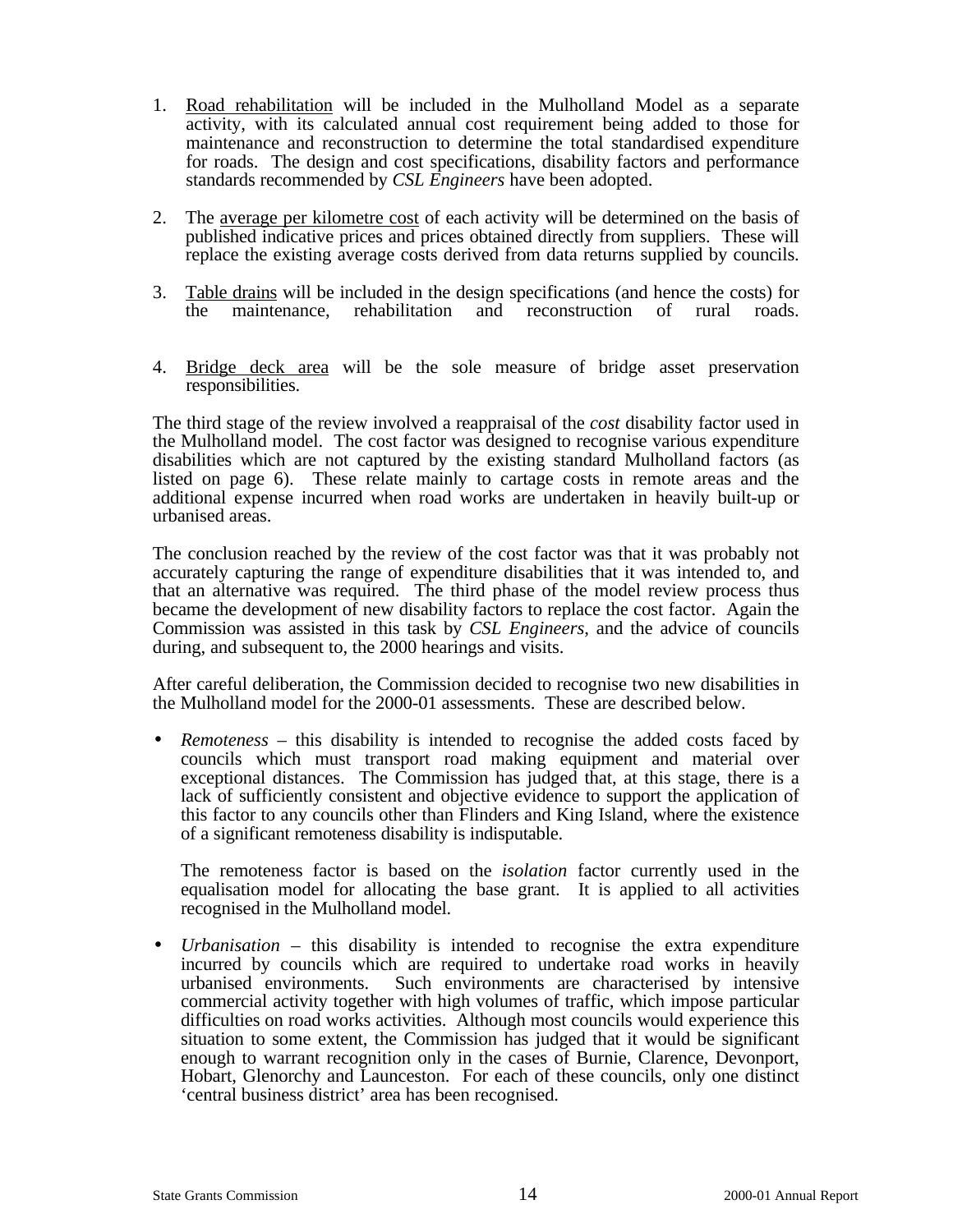The urbanisation disability is incorporated in the model by augmenting the length of urban sealed roads used in the calculations. Based on information received from councils and CSL Engineers, a list of relevant individual roads has been established for each of the six councils. The same sources have produced an estimated cost differential of three to one for works on these roads as compared to standard or average urban sealed roads. Taken together, this information has enabled the total length of urban sealed roads to be notionally increased thereby recognising the expenditure disability.

The Commission has resolved that the remoteness factor and urbanisation disability adjustment should replace the cost factor. However, removal of the existing cost factor does have significant ramifications for the distribution of ILRF grants, and the Commission has decided that the cost factor should be phased-out over two years. The values given for the cost factor in Appendix 13 reflect this decision.

#### *(ii) The Distribution of heavy vehicle motor tax revenue to councils*

As stated in last year's Annual Report, the Commission has been preparing to assume an additional responsibility in recommending the distribution amongst councils of State motor taxes collected on the registration of heavy vehicles (known as "NRTC funds")<sup>1</sup>.

The Commission will be empowered to make formal recommendations to the Treasurer on matters other than the distribution of Financial Assistance Grants when enabling legislation has been approved by State Parliament.

Since 1996-97, the State Government has distributed a share, totalling \$1.5 million per annum, of heavy vehicle motor taxes to councils to supplement their road maintenance programs. The present distribution regime is regarded as an interim measure and is based primarily on past road toll collections. The State Government is seeking to put in place a more appropriate and long term revenue sharing arrangement, and it has requested that the State Grants Commission investigate an alternative method of distributing the local government share of these funds.

On the basis of discussions with councils during the 1999 hearings and visits, the Commission resolved to adopt a course of action involving both short and long term elements. In the short term, (beginning with the 2000-01 distribution), the Commission has proposed a transitional arrangement under which the available funds will be allocated according to the volumes of heavy vehicle traffic utilising local roads.

Specifically, the method will determine council shares of *vehicle kilometres* (VK) relating to heavy freight vehicles of AUSTROADS Class 4 and above. Councils were asked to nominate a maximum of ten roads which are most important in terms of heavy vehicle traffic. For each of these, the length (or relevant portion thereof) was multiplied by the estimated average daily number of vehicles using that road, with the data being supplied by the individual councils. Statistics on traffic volumes were not available and so a data collection exercise was undertaken specifically for this task.

In the past, there was considerable variation between councils in the collection of road tolls. As a result, the alternative distribution of these funds based on VK will necessarily differ considerably from the existing distribution. Broadly speaking, the replacement method will produce a more even allocation of funds across councils, reflecting the fact that the actual distribution of heavy vehicle traffic is more even than is the pattern of historic road toll collections. The Commission recognises the need for

1

<sup>&</sup>lt;sup>1</sup> After the National Road Transport Commission, which determines the nationally uniform taxation rates.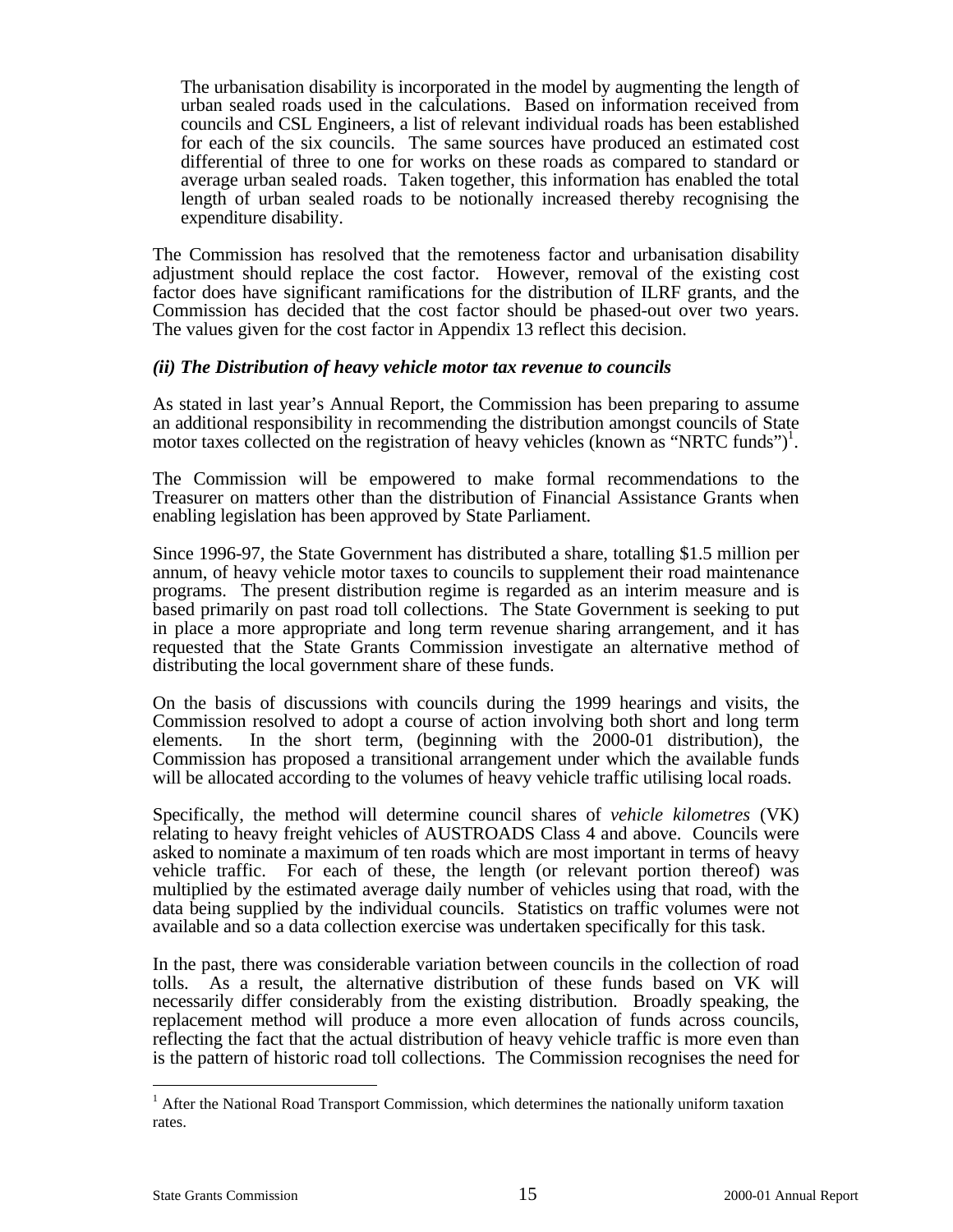stability in council funding and has thus proposed that the new distribution should be phased-in over five years. This approach will allow councils to adjust while the progression to a more accurate and equitable distribution system takes place.

As outlined to councils in the 2000 hearings and visits, the Commission believes that the most attractive option for distributing these funds in the longer term lies with the results of the *Major Freight Demanders Survey,* which is planned by the Department of Infrastructure, Energy and Resources (DIER) for 2001. This will be an update of a similar study conducted in 1997, which is to be expanded to include local government roads and a wider range of industries and vehicle types. It is anticipated that the statistics gathered from this survey will enable a more accurate measurement of each council's share of the State's heavy freight burden, including recognition of relative tonnages. When this study is completed, the Commission will evaluate the results and, after consultation with councils, consider the nature and timing of the application of the information to the distribution of heavy vehicle motor tax revenues.

It should be noted that, as with the Financial Assistance Grants, the Commission will have no role in determining the total quantum of funds available for distribution, but only the distribution of a given amount.

#### *(iii) Review of disability factor weightings*

The review of disability factors during 1998-99 concentrated on the suitability of the *weightings* assigned to each factor. This process was described in detail in last year's Report. Having analysed a large volume of information supplied by councils, and discussed that information with councils, the Commission determined that the weightings applied to four disability factors should be modified. These factors, and the nature of the modifications made, are listed below.

*dispersion -* weighting adjusted so as to increase the significance of this factor; *absentee population -* weighting adjusted so as to decrease the significance of this factor;

*tourism -* weighting adjusted so as to decrease the significance of this factor ; and *worker influx - weighting adjusted so as to decrease the significance of this factor.* 

These changes were given effect for the 2000-01 grant recommendations.

#### *(iv) Calculation of rate revenue*

The Commission uses ABS statistics on council rate revenue to calculate the average rate in the dollar, which in turn is used to determine standardised revenue. Until the 2000-01 assessments, the item classed as 'rates' included (among other transactions) the base or fixed component of water rates, and excluded charges for water usage levied on a per unit basis, such as excess water charges.

In light of the ongoing reform of council water charging practices, the Commission decided to review the basis for determining revenue from water rates. While some councils continue to apply only a set AAV-related charge for residential water usage, increasingly councils are implementing two-part tariffs where metering allows the actual usage of water to be charged for by volume. Commencing with the 2000-01 grants, all revenues from the sales of water (including charges levied strictly on a consumption basis) will be regarded as rate income.

#### *(v) Treatment of Specific Purpose Payments (SPPs)*

For the 2000-01 assessments the Commission reviewed the treatment of particular specific purpose payments (SPPs) regularly received by councils. As outlined on page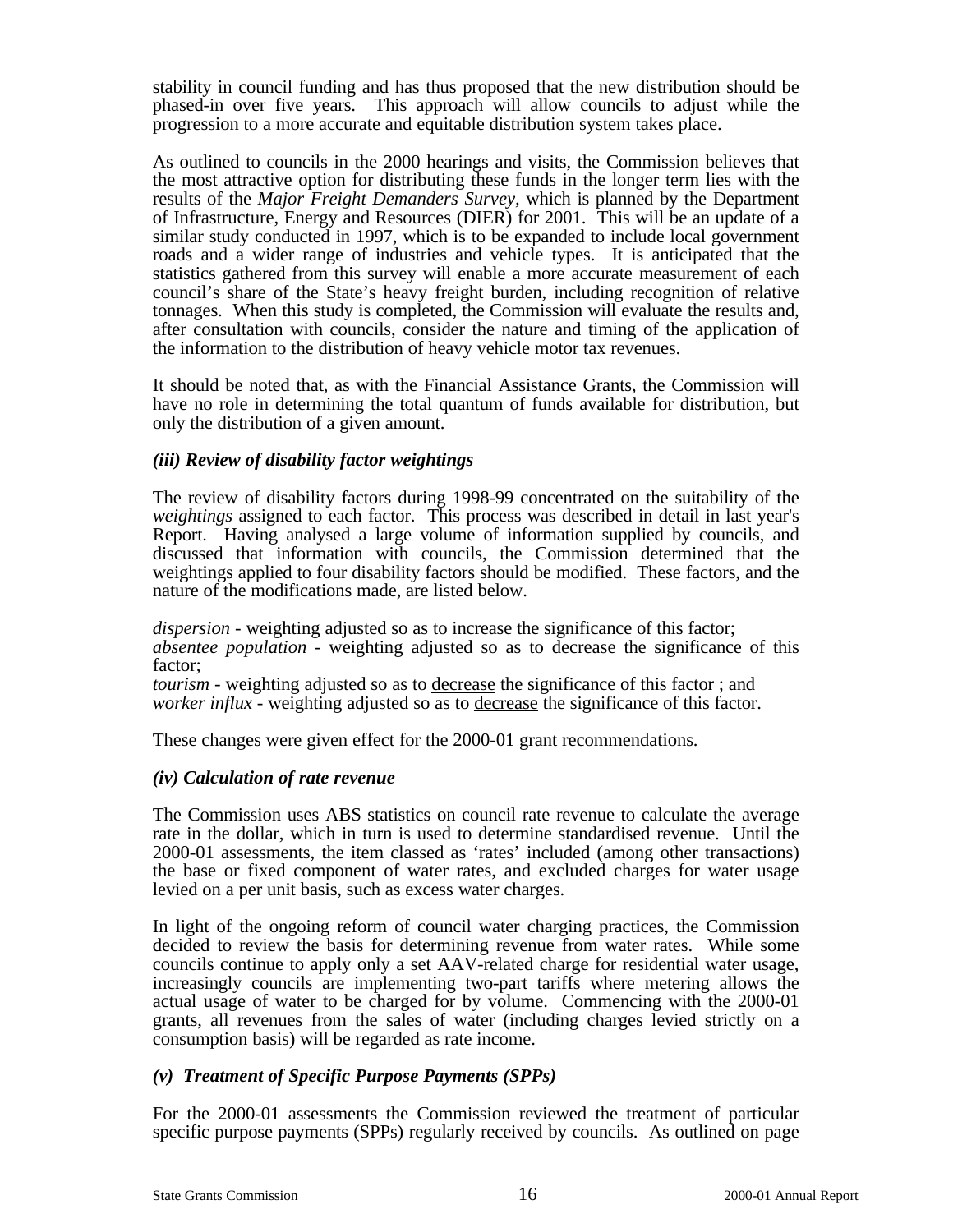5, the Commission applies inclusion where an SPP is in the form of general revenue assistance which is generally received by most or all councils. In all other cases the deduction treatment is applied. Having regard to these conventions, the following decisions were made:

| SPP                                                     | Adopted treatment |  |
|---------------------------------------------------------|-------------------|--|
| <b>ILRF</b> grants                                      | Inclusion         |  |
| State motor tax from heavy vehicles                     | Inclusion         |  |
| Grants received under <i>Roads and Jetties Act 1935</i> | Deduction         |  |
| Natural Heritage Trust grants                           | Deduction         |  |

#### *(vi) Cost of major flood damage*

Meander Valley Council sought assistance in relation to the direct costs arising from two episodes of major flooding involving the Meander River in November 1998 and March 1999. The Commission judged that retrospective recognition of these costs was warranted, based on the criteria established by past practice in relation to similar events. Consistent with established practice, one third of the total value of major remedial works was added to the standardised deficit of Meander Valley prior to the final calculation of grants.

#### *(vii) Cost of waste management – landfill operations*

During the 2000-01 assessments the Commission considered the issue of expenditure disabilities faced by councils in locating and developing landfill sites for waste disposal. It was claimed that urban councils experienced an inherent disability in this regard compared to rural councils. Following research on this matter, the Commission reached the conclusion that there was little evidence of any significant difference in expenditure disabilities between urban and rural councils.

The State Government has embarked on a comprehensive review program of all council landfills, with a view to rationalising their total number. In conjunction with this, higher standards of waste disposal are being progressively enforced as various licences expire and sites reach the end of their useful life. This is a situation which will eventually confront all councils, and has already become a serious financial matter for some, both urban and rural.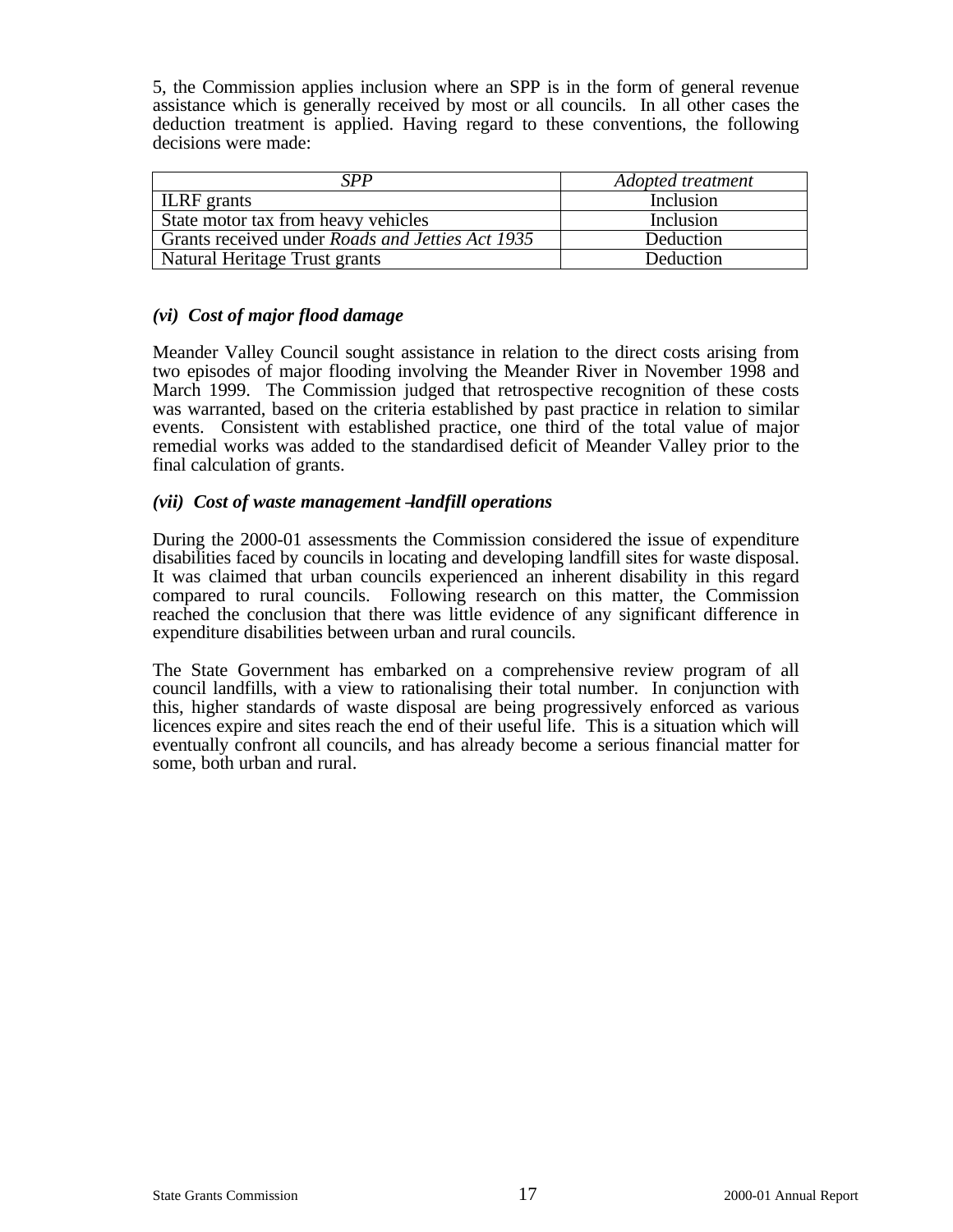# 7 - OUTCOMES OF THE 2000-01 ASSESSMENTS

#### *Grant Recommendations*

A number of significant changes have been made to the Commission's methodology for the 2000-01 grant recommendations, relating to both the base and ILRF grants. These changes produced considerable volatility in grant outcomes for some councils, and because of this the Commission decided that limits should be imposed on interyear movements by 'capping' these so that no council received a grant increase of more than 10% or a grant reduction of more than 5%.

#### *Base grants*

The movements in base grants in 2000-01 for individual councils tend to be greater than those observed in 1999-00. While in 1999-00 the maximum decrease was 5.4%, and the maximum increase 7.9%, for 2000-01 three councils will receive the maximum increase of 10%, and three the maximum decrease of 5%.

The main factors causing increased volatility in the base grant for 2000-01 were:

- expansion of the 'rates' item used to calculate standardised revenue;
- adjustment of the weightings applying to the *population dispersion*, *absentee population*, *tourism* and *worker influx* disability factors; and
- the updating of the population centres component of the *population dispersion* disability factor, which resulted in very substantial increases in the number of centres recognised for certain councils.

As is often the case, movements in base grant levels have also resulted from:

- changes in relative needs due to differential growth rates of net AAV, which are particularly affected by the timing of council revaluations;
- population growth differentials; and
- changing council disability factors, reflecting changes in the underlying data used to calculate the factors.

#### *ILRF (road) grants*

As described in Section 6, the Mulholland model used to allocate 66.5% of the ILRF grants has been subject to major revision for the 2000-01 assessments. In addition, the definitions employed to quantify bridge deck area, which accounts for 28.5% of the ILRF distribution, have been significantly altered. The aggregate impact of these changes has produced the need for capping of ILRF grant movements in 2000-01. Seven councils are to receive the maximum increase of 10%, while two will receive the maximum decrease of 5%.

In contrast, all councils received increased ILRF grants in 1999-00, with the greatest grant gain being 5.7%, and the smallest 1.1%. As in 1999-00, the changes in ILRF grants for 2000-01 are attributable to changes in road lengths (including changes in surface type) and bridge deck areas, although these are of less importance than the exceptional factors described above.

#### *Total grants*

When the two grants are combined, the net effect is that seven councils will receive a grant reduction, with the maximum fall being 4.8%, compared to 2.2% in the previous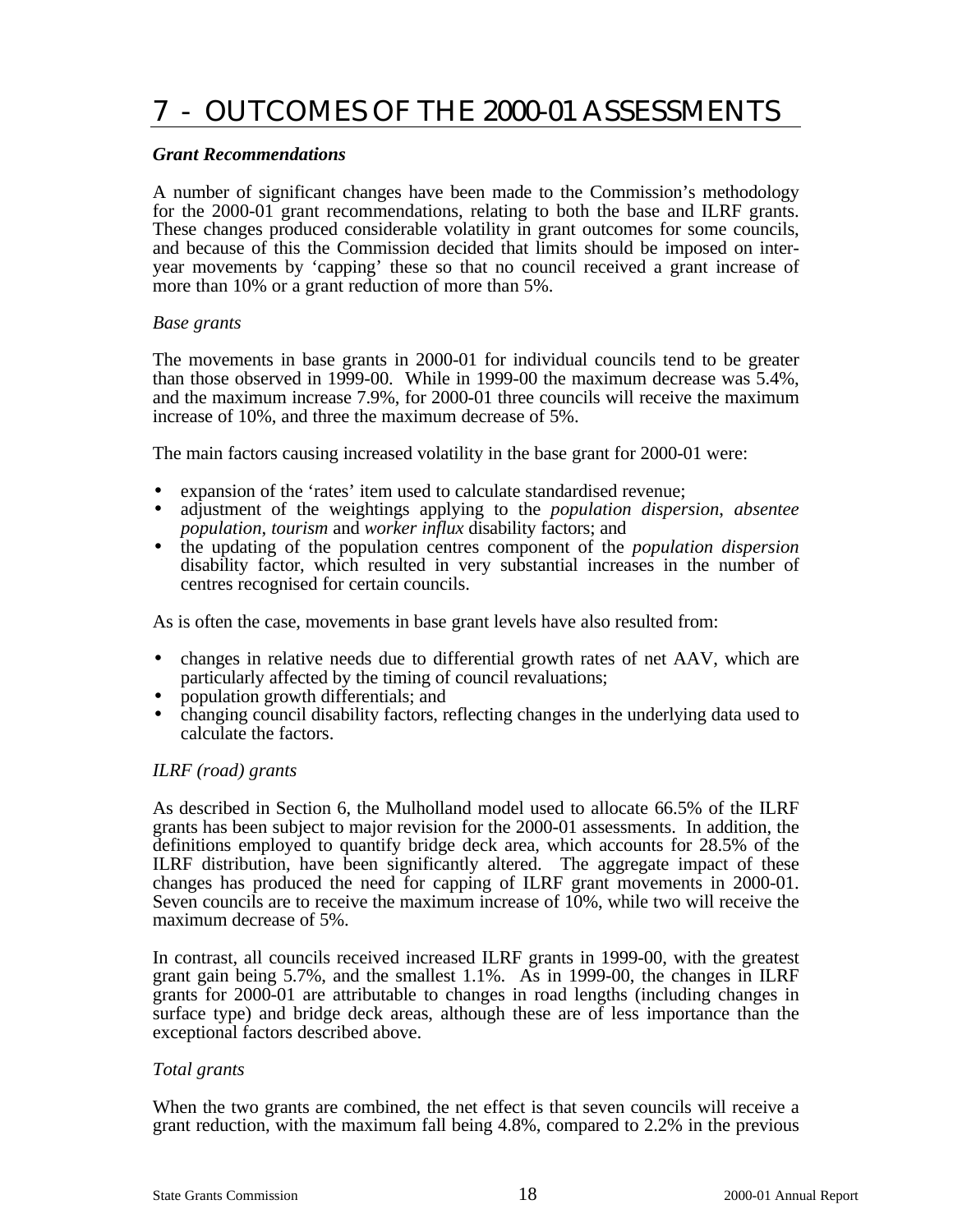year. Of the remaining councils, ten will receive a grant increase of more than 5%, with the maximum gain being 10% (compared to 6.4% in 1999-00).

# 8 - ISSUES FOR FUTURE ASSESSMENTS

#### *Disability factor updates and reviews*

During 1999-00 the Commission updated the serviced population centres component of the *population dispersion* disability factor. It has commenced a review of the entire method by which the factor is calculated, and intends to complete this exercise for the 2001-02 assessments. As part of the review, council input will be sought on various options for improving the existing approach.

The Commission also proposes to investigate the feasibility of using a single disability factor for measuring relative social disadvantage, which may allow the total number of factors in the equalisation model to be reduced. It is anticipated that the new single factor would be based on the ABS measure *Social and Economic Indexes for Areas (SEIFA)*, which is derived from Census data.

The Commission intends to review the recognition of disabilities caused by population decline. It wishes to determine whether its methodology provides sufficient allowance for councils which are experiencing continuous and significant population decline, both in absolute terms and relative to the State average. Under the existing approach, expenditure needs are directly related to change in resident population, on the assumption that population is the most appropriate indicator of the need to provide services. Consequently, continual relative population decline leads to a diminishing assessed expenditure need, which (all else remaining equal) will produce a grant reduction. However, there is a question whether expenditure needs will decline at the same rate as population, at least in relation to some functions.

#### *Council support of medical and emergency services*

For the 1999-00 assessments, the Commission decided to recognise the direct financial support which some rural councils provide to general practitioners in order to attract and retain their services. It considered that this was an exceptional circumstance involving the provision of an essential service. The provision of special allowances to eligible councils will continue in the 2000-01 grants.

For some years a number of councils have sought assistance in regard to their financial support of other medical facilities and emergency services, such as district hospitals, ambulance stations and SES groups. The Commission intends to investigate the nature of these arrangements and make a determination as to whether these outlays warrant explicit recognition in the equalisation process.

#### *Review of the Local Government (Financial Assistance) Act 1995*

Section 17 of The *Local Government (Financial Assistance) Act 1995* requires that the Commonwealth Minister undertake a review of the Act before 30 June 2001. On 19 June 2000 the Minister for Regional Services, Territories and Local Government announced the terms of reference for the review, which is to be conducted by the Commonwealth Grants Commission (CGC). The review is to examine and report on: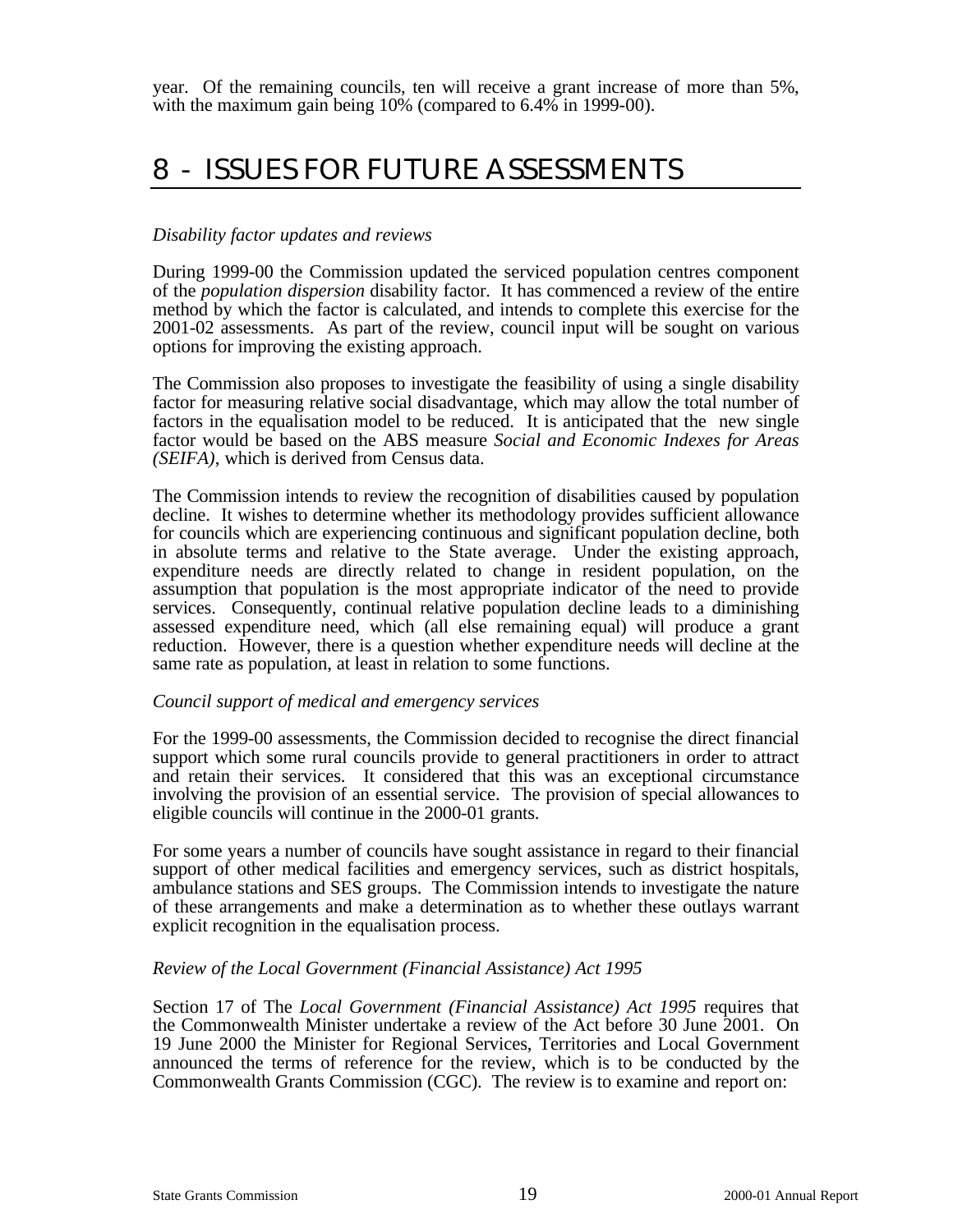- 1) the effectiveness of the current arrangements under the Act to achieve the purposes of the Act and the goals in providing the grants that are referred to in Section 3 of the Act;
- 2) the appropriateness of the current National Principles and, in particular, the retention of or variations of the minimum grant for the general purpose component in Section 6 of the Act; and
- 3) the consistency with the National Principles of the methodology and policies used by each of the State and Territory Grants Commissions in distributing funds to councils.

As required by Section 17 of the Act, the review shall also examine and report on:

- (i) the effectiveness of the arrangements under this Act in relation to ensuring that the allocation of funds for local government purposes is made on a full horizontal equalisation basis as mentioned in paragraph  $6(2)(a)$ ; and
- (ii) the impact of the Act on the raising of revenue by local governing bodies and on the assistance provided by the States to local governing bodies; and
- (iii) the implications of any changes in the functions or responsibilities of local government bodies; and
- (iv) the eligibility for assistance under this Act of bodies declared by the Minister under Section 4 to be local government bodies.

The Review will not address the interstate distribution of the general purpose and local road grants or the quantum of funds available under the Act.

The Commission made a preliminary submission to the Review in response to the initial discussion paper prepared by the Commonwealth Grants Commission. It also participated in a forum discussion with the CGC held in Hobart on 17 July 2000, at which aspects of its methodology were discussed, along with many issues pertinent to the terms of reference. Detailed discussions have also been held at officer level concerning the Commission's approach to the grant distribution task and the rationale for this approach.

The Commission intends to discuss the progress of the Review with councils during the 2001 hearings and visits program.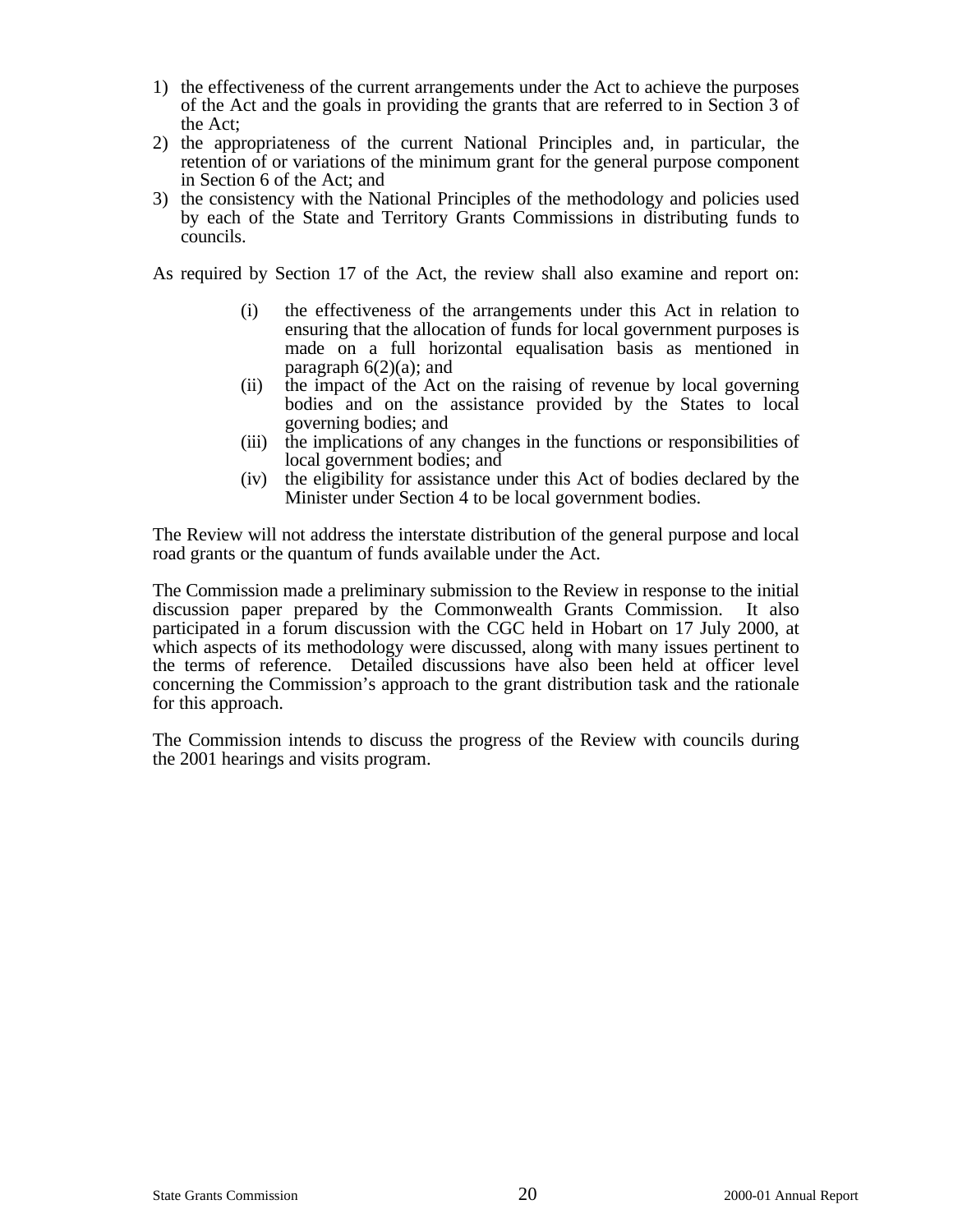#### **Application of Grants**

As in the past, the grants for 2000-01 are of a general nature and may be used for recurrent or capital expenditure purposes or to support revenue requirements. They may be applied in whatever manner a council sees fit, subject only to the provisions of the Tasmanian *Local Government Act 1993*.

#### **Interstate Conference**

The Northern Territory Local Government Grants Commission hosted the annual Conference of State Grants Commissions in Darwin, NT from 4 to 7 October 1999. As is the normal practice, the Conference included reports by each Commission on its activities during the year. Sessions were held concerning alternatives to the prevailing minimum grant principle, and on the review of Indigenous Funding by the Commonwealth Grants Commission. Perspectives on equalisation for local government grants were received from representatives of various Northern Territory councils, including those from the Tiwi Islands' community government councils.

# 10 - RECOMMENDATIONS

In accordance with Section 3(2) of the *State Grants Commission Act 1976*, the Commission has proposed the payment of grants as indicated in Table 4.

The Commission's recommendations of financial assistance for councils for 2000-01 were conveyed to the Treasurer on 25 July 2000, and his acceptance thereof was advised to the Chairman by letter dated 26 July 2000.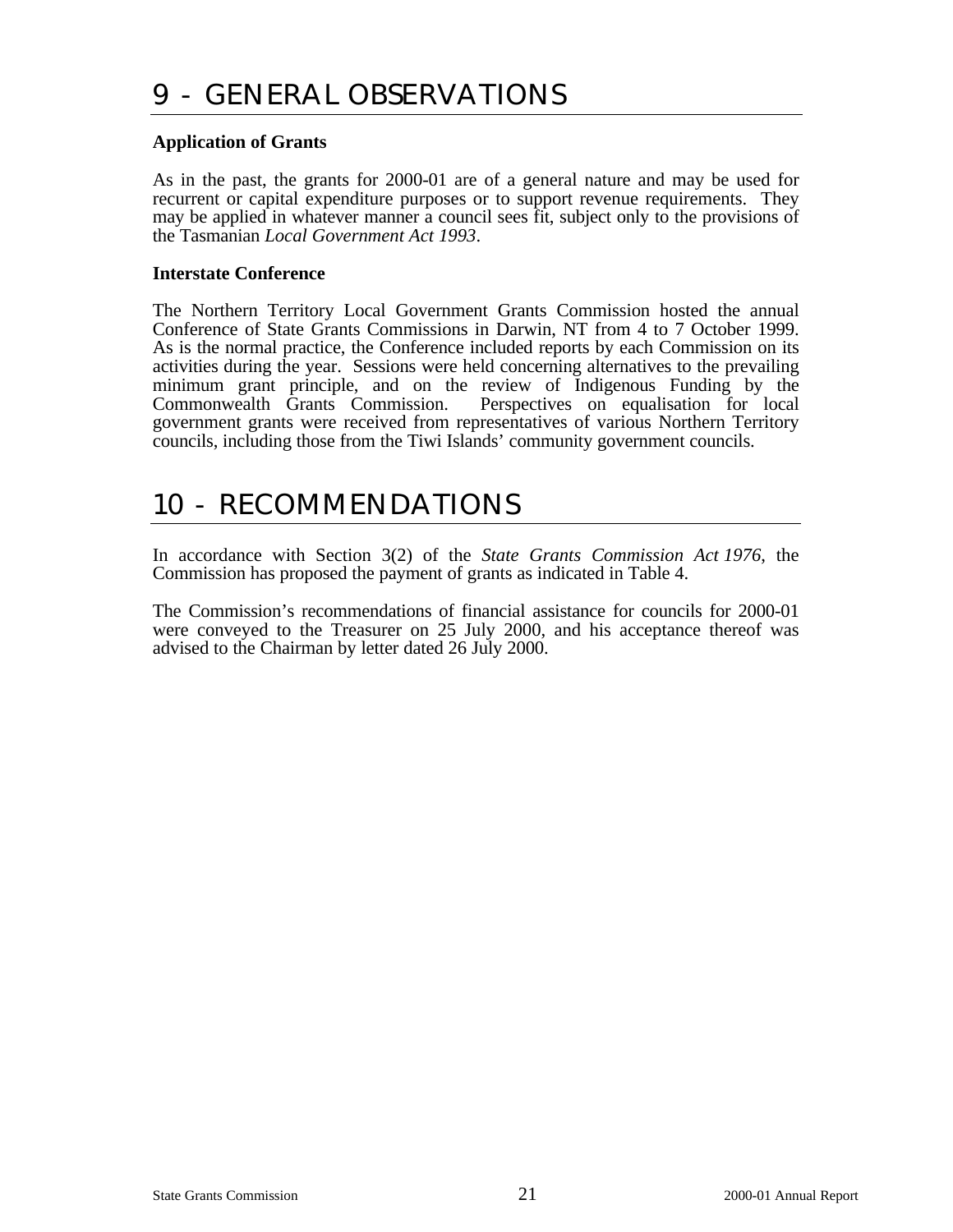# 11 - CONCLUSION

Attached to this Report are appendices which contain information used for the grant assessments. Also appended are details of the hearings conducted by the Commission during 2000 and some statistical tables relating to local government activities in Tasmania, which are presented for the benefit of interested persons reading this Report.

The Commission wishes to express its appreciation to all local governing bodies throughout the State for their co-operation and assistance in 1999-00.

During the year, Mr L.J. Mooney retired as a member of the Commission after ten years' service as a local government representative. He had an unrivalled knowledge of Tasmanian local government and the Commission wishes to acknowledge the valuable contribution which he made to its work. Following Mr Mooney's retirement, Mrs L.A. Scott was appointed to the Commission on the nomination of the Minister for Local Government.

The Commission also acknowledges the support given by the Secretary of the Department of Treasury and Finance, Mr D.W. Challen, the staff of the Economic and Financial Policy Division generally and the Commission's Secretary, Mr David Hope.

> I.G. Inglis **CHAIRMAN**

L.A. Scott MEMBER

B.A. Southorn MEMBER

R.C. Close MEMBER

David Hope SECRETARY

October 2000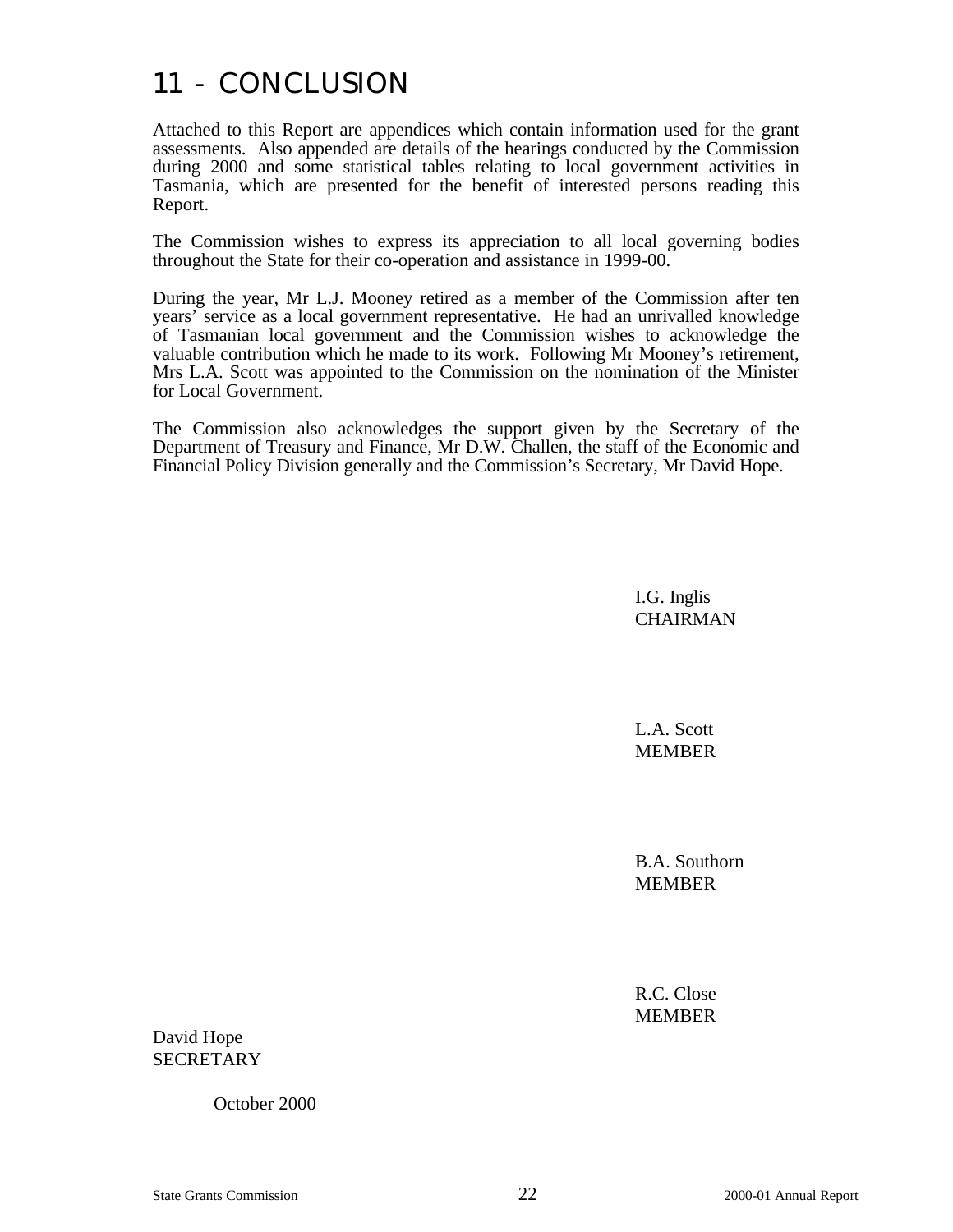| Council                  |                             | <b>Base</b> Per Capita | <b>Identified</b> | <b>Total</b> |
|--------------------------|-----------------------------|------------------------|-------------------|--------------|
|                          | <b>Component</b> Base Grant |                        | Local             | <b>Grant</b> |
|                          |                             |                        | Road              |              |
|                          |                             |                        | Component         |              |
|                          | \$                          | \$                     | $\mathcal{S}$     | \$           |
| <b>Break O'Day</b>       | 674,017                     | 116                    | 871,969           | 1,545,985    |
| <b>Brighton</b>          | 708,630                     | 55                     | 309,228           | 1,017,859    |
| <b>Burnie</b>            | 938,215                     | 48                     | 703,822           | 1,642,037    |
| <b>Central Coast</b>     | 1,233,182                   | 59                     | 1,014,365         | 2,247,547    |
| <b>Central Highlands</b> | 571,004                     | 228                    | 766,997           | 1,338,001    |
| Circular Head            | 813,962                     | 96                     | 902,636           | 1,716,597    |
| Clarence                 | 1,149,562                   | 24                     | 794,764           | 1,944,326    |
| Derwent Valley           | 576,512                     | 59                     | 474,079           | 1,050,591    |
| Devonport                | 792,801                     | 32                     | 615,757           | 1,408,558    |
| Dorset                   | 791,428                     | 107                    | 1,089,749         | 1,881,178    |
| Flinders                 | 382,744                     | 400                    | 363,320           | 746,065      |
| George Town              | 558,949                     | 82                     | 395,034           | 953,983      |
| Glamorgan/Spring Bay     | 391,588                     | 94                     | 440,781           | 832,369      |
| Glenorchy                | 630,441                     | 14                     | 796,529           | 1,426,970    |
| Hobart                   | 663,041                     | 14                     | 918,784           | 1,581,826    |
| <b>Huon Valley</b>       | 942,002                     | 70                     | 1,007,595         | 1,949,597    |
| Kentish                  | 649,409                     | 118                    | 680,737           | 1,330,146    |
| King Island              | 351,190                     | 196                    | 396,379           | 747,569      |
| Kingborough              | 983,337                     | 35                     | 750,055           | 1,733,392    |
| Latrobe                  | 440,131                     | 55                     | 347,852           | 787,983      |
| Launceston               | 1,691,899                   | 27                     | 1,613,042         | 3,304,942    |
| Meander                  | 1,153,081                   | 66                     | 1,193,009         | 2,346,090    |
| Northern Midlands        | 1,162,343                   | 99                     | 1,309,237         | 2,471,580    |
| Sorell                   | 639,013                     | 58                     | 519,964           | 1,158,976    |
| <b>Southern Midlands</b> | 739,058                     | 132                    | 1,275,519         | 2,014,577    |
| Tasman                   | 266,115                     | 118                    | 214,149           | 480,264      |
| Waratah/Wynyard          | 943,636                     | 68                     | 797,165           | 1,740,801    |
| <b>West Coast</b>        | 686,649                     | <i>121</i>             | 366,660           | 1,053,310    |
| <b>West Tamar</b>        | 1,007,750                   | 51                     | 582,604           | 1,590,354    |
| <b>TOTAL</b>             | 22,531,691                  | $48*$                  | 21,511,781        | 44,043,472   |

# **TABLE 4 RECOMMENDED GRANTS FOR 2000-01**

**\* State average per capita base grant**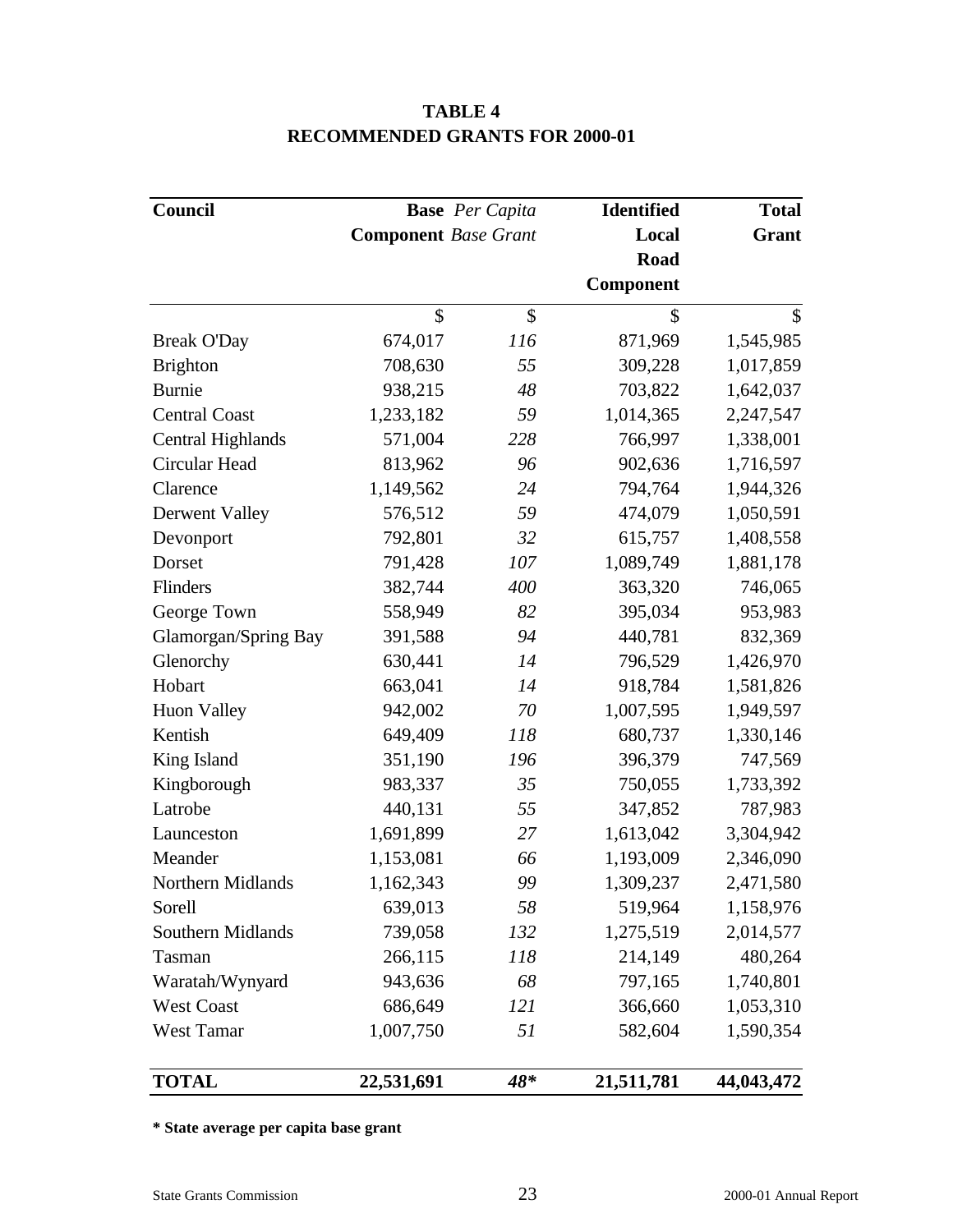#### **MATHEMATICAL FORM OF THE EQUALISATION MODEL**

The balanced budget distribution model is of the following general form:

$$
G_i = \frac{E_i - R_i - SPP_i}{\sum_{i=1}^{20} (E_i - R_i - SPP_i)} \times G
$$

- *Gi* is the equalisation grant for council *i*;
- *Ei* is the 'expenditure need' of council *i* (or standardised expenditure);
- *Ri* is the standardised revenue for council *i*;
- *SPPi* is specific purpose payments treated by the 'inclusion' approach for council *i*; and
- *G* is the total amount made available by the Commonwealth for distribution amongst all councils in Tasmania in any year.

For each council, *Ei, Ri* and *SPPi* are calculated for the three most recent years for which data is available. The average of these three values is taken to determine the final values for use in the grant allocations.

The **standardised expenditure** component for council  $i$ ,  $E_i$ , is the sum of the 'expenditure needs' of a common range of '*n*' municipal functions. That is:

$$
E_i = e_i(1) + ... + e_i(n)
$$

 $e_i(n)$  is the standardised expenditure of council *i* on function *n* and is given by:

$$
e_i(n) = es_i(n) \times da_i(n)
$$

 $e^{i(n)}$  is the standard expenditure on function *n* for council *i*, and is given by:

$$
es_i(n) = EX(n)/P \times p_i
$$

- *P* is the total population of the State  $EX(n)$  is the total State expenditure on fu
- is the total State expenditure on function  $n$ , net of specific purpose payments treated by the 'deduction' approach *pi* is the total population of council *i*
- 
- $da_i(n)$  is the cumulative disability allowance for function *n* for council *i* and is given by:

$$
\left[\sum_{k=1}^j df(k_n) - (j-1)\right]
$$

 $df(k_n)$  are disability factors applying to function *n j* is the total number of disability factors applying to function *n*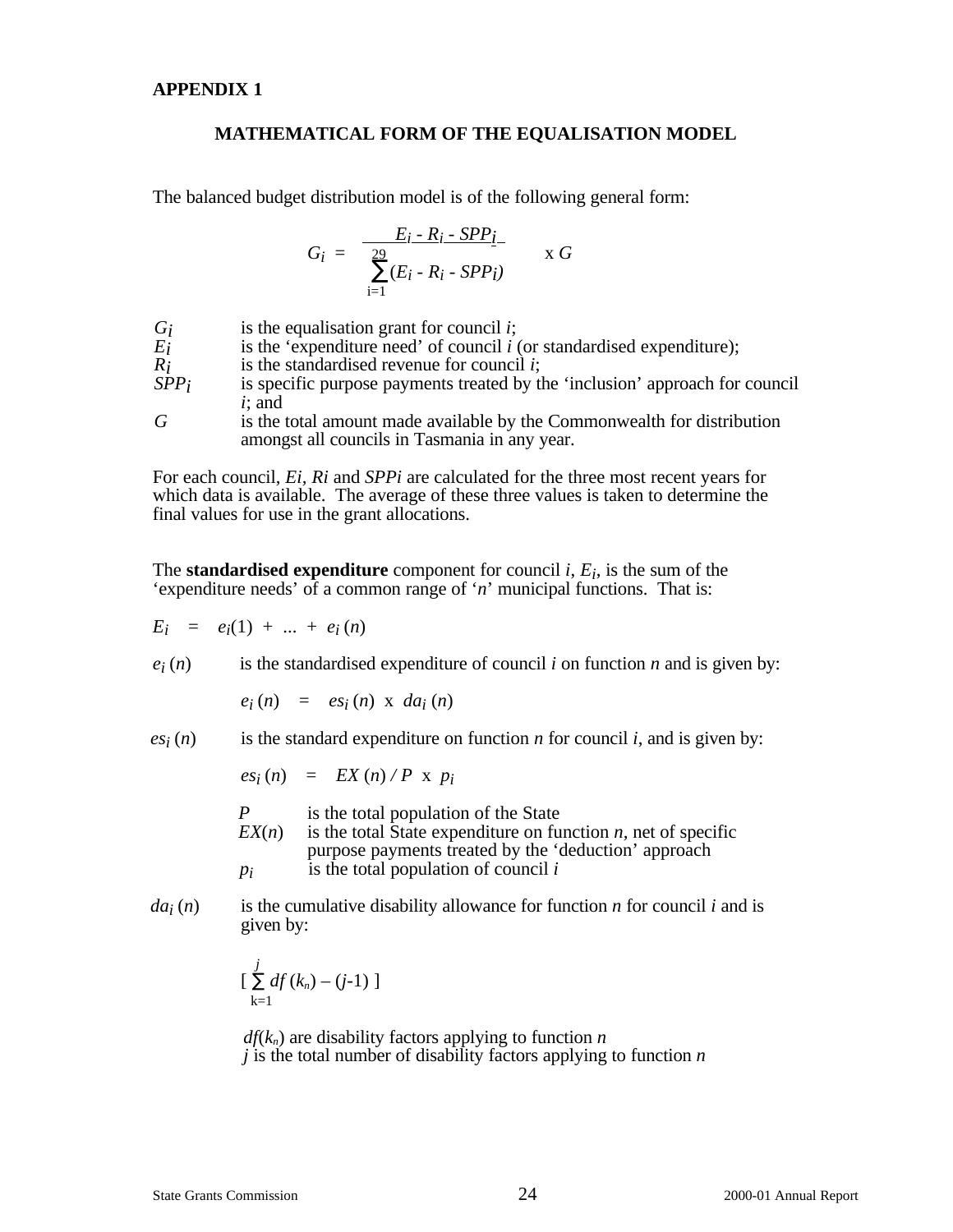The **standardised revenue** for council *i* is the product of the total adjusted value of rateable property and a standard rate in the dollar. That is:

| $R_i$   | = $AAV_i$ x $r_s$                                                                                                                                                                                                                                                                                                                                                                                                                                     |
|---------|-------------------------------------------------------------------------------------------------------------------------------------------------------------------------------------------------------------------------------------------------------------------------------------------------------------------------------------------------------------------------------------------------------------------------------------------------------|
| $AAV_i$ | is the total adjusted value of the rate base in council $i$ , net of fully<br>unrateable properties and with allowance made for partially rateable<br>properties (see Appendix 7);<br>is the standard rate in the dollar calculated as the average rate in the dollar<br>collected across all councils. This is found by dividing total rate revenue<br>(Appendix 8) by total adjusted rateable AAV (Appendix 7); and<br>is the standardized revenue. |

#### **APPENDIX 2**

#### **EXAMPLE OF THE APPLICATION OF DISABILITY FACTORS**

\_\_\_\_\_\_\_\_\_\_\_\_\_\_\_\_\_\_\_\_\_\_\_\_\_\_\_\_\_

To demonstrate the application of disability factors, consider a local government authority with a standard expenditure of \$100,000 in a particular expenditure category and disability factor values of:

| Isolation                | 1.03 |
|--------------------------|------|
| Scale                    | 1.05 |
| <b>Population Growth</b> | 1.02 |
| Tourism                  | 1.08 |

The cumulative disability factor is calculated as:

 $(1.03 + 1.05 + 1.02 + 1.08) - 3 = 1.18$ 

Standardised expenditure is then calculated simply by multiplying the standard by the cumulative disability factor as follows:

 $$100,000 \times 1.18 = $118,000$ 

The general method of calculating standardised expenditures and an explanation of how disability factors are determined is detailed in Section 5 of this Report.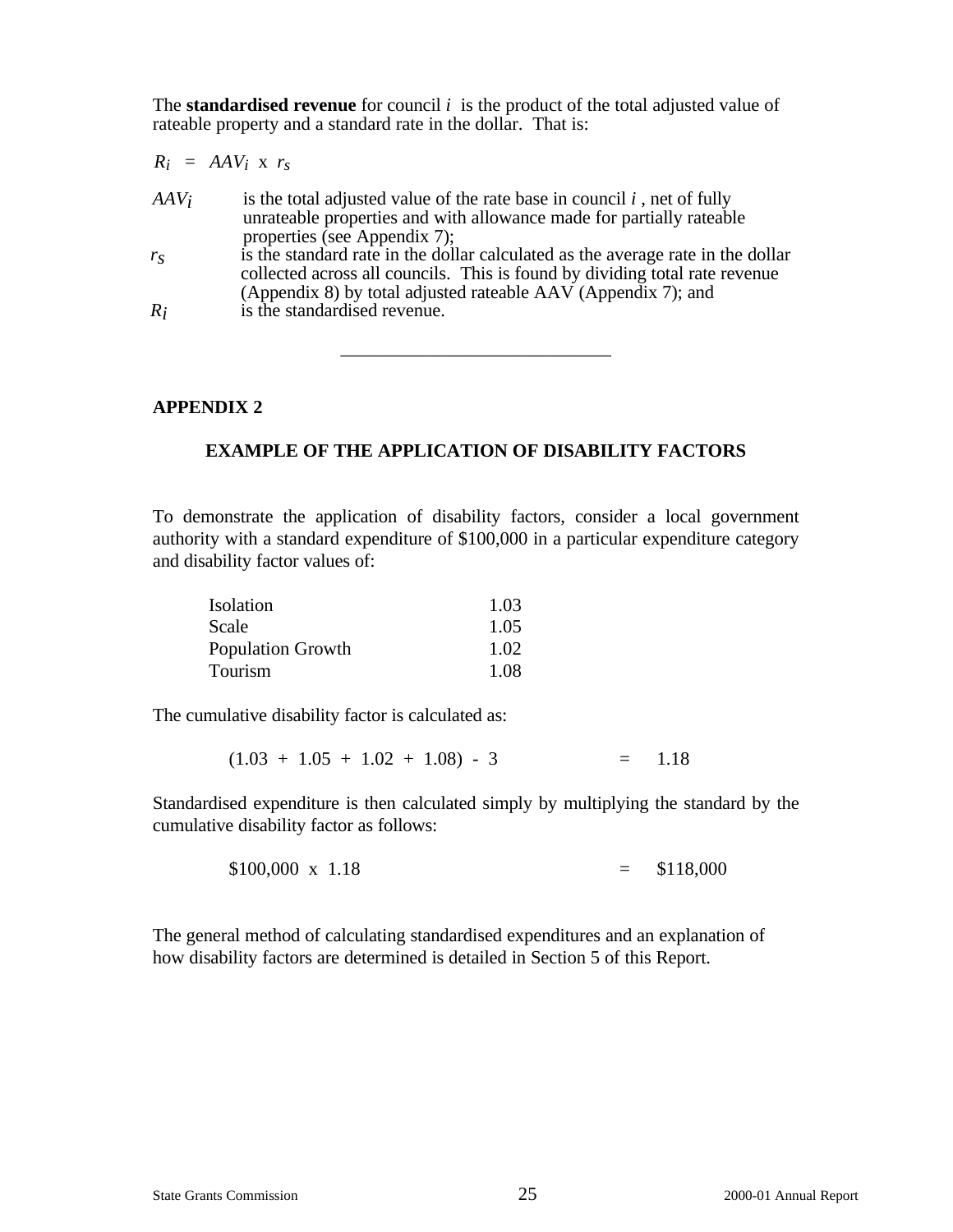#### **EXAMPLE OF THE APPLICATION OF THE MULHOLLAND MODEL FOR ASSESSMENT OF ROAD EXPENDITURE NEEDS**

Consider a municipality which has a local road network of 100km of sealed urban, 200km of sealed rural and 300km of unsealed rural roads; its disability factors combine to give 1.15 for reconstruction and rehabilitation, and 1.06 for maintenance.

|                | Road type    |              |                 |                |
|----------------|--------------|--------------|-----------------|----------------|
| Activity       | Sealed urban | Sealed rural | Unsealed urban  | Unsealed rural |
|                | 'S)          | (\$          |                 |                |
| Reconstruction | 338,000      | 125,300      | n/a             | n/a            |
| Rehabilitation | 315,000      | 72,000       | n/a             | n/a            |
| Maintenance*   | 21,000       | 15,000       | 48 <sup>c</sup> | 480            |

The **indicative average costs** per km of the activities are:

The **estimated useful lives** of the activities are:

|                | Road type      |                |                |                |  |
|----------------|----------------|----------------|----------------|----------------|--|
| Activity       | Sealed urban   | Sealed rural   | Unsealed urban | Unsealed rural |  |
|                | <i>vears</i> ) | <i>(vears)</i> | 'vears)        | 'vears)        |  |
| Reconstruction | 55             | 50             | n/a            | n/a            |  |
| Rehabilitation | 30             | 25             | n/a            | n/a            |  |
| Maintenance*   |                | 20             | D 57           | 0.40           |  |

The **performance standards** (proportion requiring work each year, annualised over entire useful life ) applied for the activities are:

|                |               |                 | Road type     |               |
|----------------|---------------|-----------------|---------------|---------------|
| Activity       | <b>Sealed</b> | Sealed rural    | Unsealed      | Unsealed      |
|                | $urban(\% )$  | $\frac{\%}{\%}$ | urban $(\% )$ | rural $(\% )$ |
| Reconstruction | 1.82          |                 | n/a           | n/a           |
| Rehabilitation | 3.33          |                 | n/a           | n/a           |
| Maintenance*   | 6.67          |                 | 176           | 250           |

*\* In this illustration, the specific activity for sealed roads is re-sealing, and the activity used for unsealed roads is routine grading. Additional maintenance activities are recognised in the actual model used by the Commission.*

### **Annual** *reconstruction<sup>2</sup>*  **costs are:**

- length of sealed road requiring reconstruction in any year is  $(100 \text{ X } 0.0182)$  +  $200 \times 0.02$ ) = 1.82km + 4km = 5.82 km;
- standard expenditure for reconstruction of sealed roads is  $(1.82 \times 338000) + (4.82 \times 338000)$  $x 125,300 = $1,116,360;$

1

<sup>&</sup>lt;sup>2</sup> *Reconstruction* is defined as the complete replacement of a road, including the base layers, in order to reinstate it to the approximate original specifications.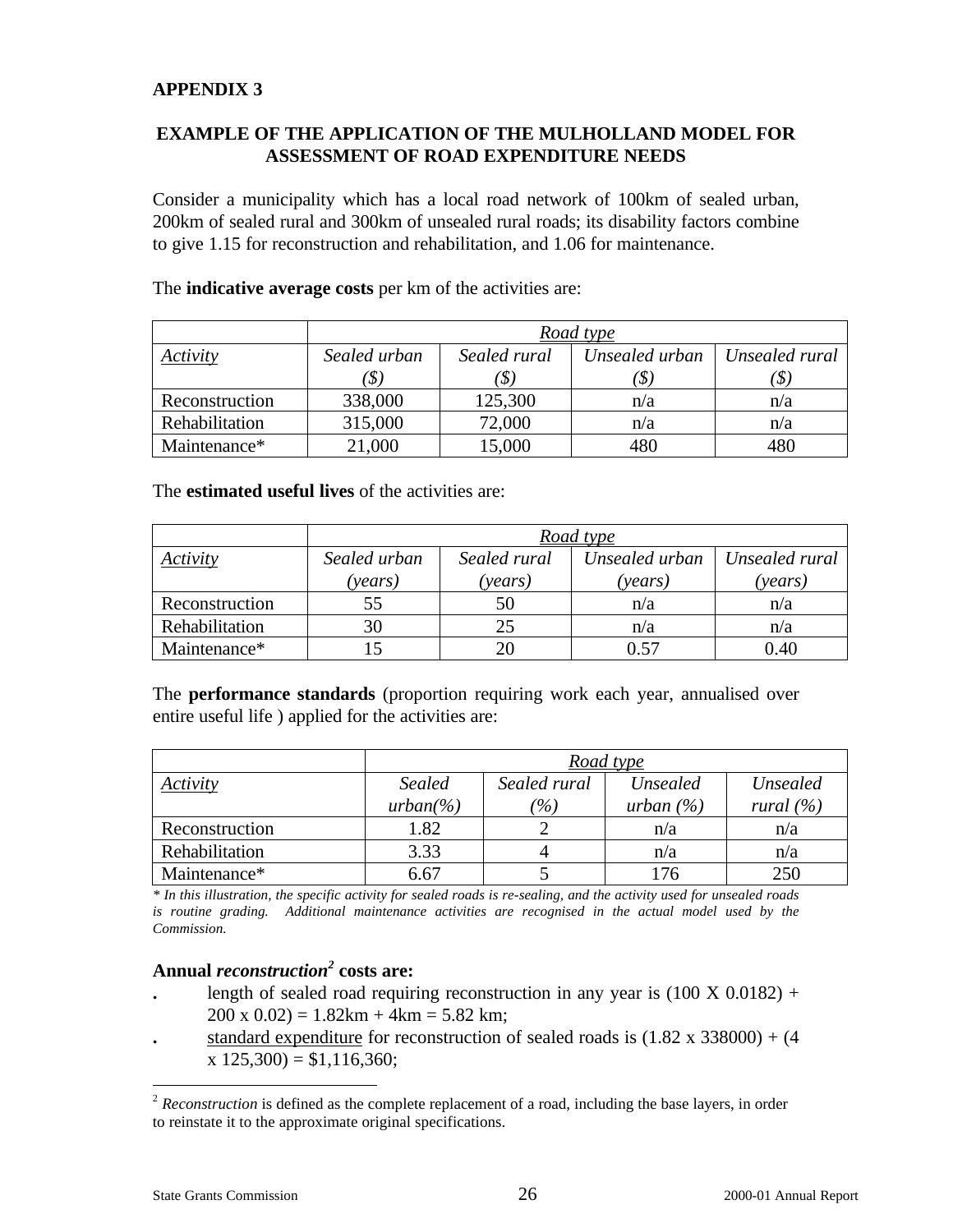**.** standardised expenditure is found by applying combined disability factor -  $$1,116,360 \times 1.15 = $1,283,814;$ 

#### *. total annual reconstruction cost = \$1,283,814*

(Note: reconstruction not applied to unsealed roads)

#### **Annual** *rehabilitation<sup>3</sup>*  **costs are:**

- length of sealed road requiring rehabilitation in any year is  $(100 \times 0.033) + (200$  $x(0.04) = 3.33km + 8km = 11.33km;$
- standard expenditure for rehabilitation of sealed roads is  $(3.33 \times 315,000) + (8$  $x 72,000$  = \$1,624,950;
- **.** standardised expenditure is found by applying combined disability factor 1.15  $x $1,624,950 = $1,868,692;$

#### *. total annual rehabilitation cost = \$1,868,692*

(Note: reconstruction not applied to unsealed roads)

#### **Annual** *maintenance<sup>4</sup>*  **costs are:**

- length of sealed roads requiring maintenance (re-sealing) in any year is (100 x  $(0.067) + (200 \times 0.05) = 6.7 \text{km} + 10 \text{km} = 16.7 \text{km}$
- standard expenditure for sealed road maintenance is  $(6.7 \times 21,000) + (10 \times$  $15,000$  = \$290,700;
- **.** standardised expenditure is found by applying combined disability factor  $$290,700 \times 1.06 = $308,142;$
- length of unsealed road requiring maintenance (routine grading) is  $300 \times 2.5 =$ 750km;
- standard expenditure for unsealed road maintenance is  $750 \times 480 = $360,000$ ;
- **.** standardised expenditure is found by applying combined disability factor  $$360,000 \times 1.06 = $381,600;$
- *. total annual maintenance cost = (308,142 + 381,600) = \$689,742*

#### **Total standardised road expenditure for council:**

- $= $1,283,814$  (reconstruction)
- $+$  \$1,868,692 (rehabilitation)
- + \$689,742 (maintenance)
- **= \$ \$3,842,248**

1

<sup>&</sup>lt;sup>3</sup> *Rehabilitation* is defined as the complete replacement of the pavement of a road, where the foundations are strengthened and a new surface is overlaid.

<sup>4</sup> *Maintenance* encompasses (for sealed roads) resealing and thin asphalt overlaying, and (for unsealed roads) routine grading and re-sheeting. For both types of surface, recognition is given to auxillary minor repairs to the surface and maintenance of associated roadside structures.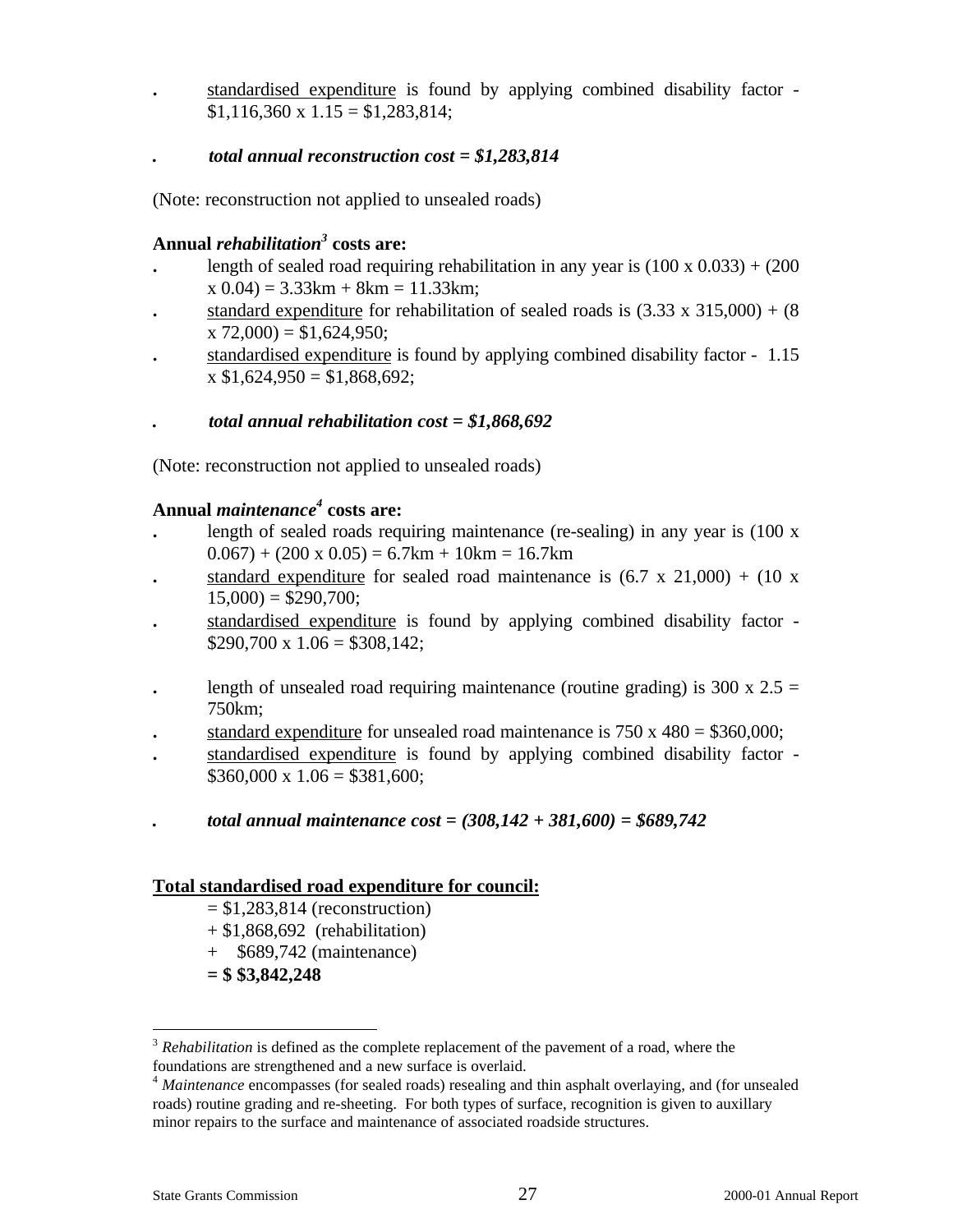|                      | 1          | $\overline{2}$          | 3          | 4          | 5           |
|----------------------|------------|-------------------------|------------|------------|-------------|
| Council              |            | Recommended Recommended | Base grant | Road grant | Total grant |
|                      | base grant | road grant              | adjustment | adjustment | provided    |
|                      | 1999-00    | 1999-00                 | 1999-00    | 1999-00    | 1999-00     |
|                      | \$         | \$                      | \$         | \$         | \$          |
| <b>Break O'Day</b>   | 662,847    | 792,699                 | 1,367      | 1,078      | 1,457,990   |
| Brighton             | 745,927    | 308,528                 | 1,538      | 420        | 1,056,412   |
| <b>Burnie</b>        | 983,449    | 740,865                 | 2,028      | 1,007      | 1,727,349   |
| <b>Central Coast</b> | 1,178,250  | 922,150                 | 2,429      | 1,254      | 2,104,083   |
| Central Highlands    | 601,056    | 791,684                 | 1,239      | 1,077      | 1,395,056   |
| Circular Head        | 812,390    | 912,942                 | 1,675      | 1,241      | 1,728,249   |
| Clarence             | 1,058,413  | 764,165                 | 2,182      | 1,039      | 1,825,798   |
| Derwent Valley       | 546,525    | 489,244                 | 1,127      | 665        | 1,037,561   |
| Devonport            | 776,923    | 594,305                 | 1,602      | 808        | 1,373,638   |
| Dorset               | 798,038    | 1,080,111               | 1,645      | 1,469      | 1,881,263   |
| Flinders             | 367,860    | 363,969                 | 758        | 495        | 733,082     |
| George Town          | 554,860    | 362,622                 | 1,144      | 493        | 919,119     |
| Glamorgan/Spring     | 364,618    | 417,366                 | 752        | 568        | 783,304     |
| <b>Bay</b>           |            |                         |            |            |             |
| Glenorchy            | 615,832    | 791,473                 | 1,270      | 1,076      | 1,409,650   |
| Hobart               | 649,124    | 835,258                 | 1,338      | 1,136      | 1,486,857   |
| <b>Huon Valley</b>   | 932,169    | 1,016,514               | 1,922      | 1,382      | 1,951,987   |
| Kentish              | 629,603    | 657,036                 | 1,298      | 893        | 1,288,831   |
| King Island          | 350,958    | 399,728                 | 724        | 544        | 751,953     |
| Kingborough          | 959,583    | 789,531                 | 1,978      | 1,074      | 1,752,166   |
| Latrobe              | 400,119    | 321,909                 | 825        | 438        | 723,291     |
| Launceston           | 1,538,090  | 1,533,217               | 3,171      | 2,085      | 3,076,563   |
| Meander              | 1,048,256  | 1,084,758               | 2,161      | 1,475      | 2,136,650   |
| Northern Midlands    | 1,128,984  | 1,190,216               | 2,328      | 1,619      | 2,323,146   |
| Sorell               | 600,817    | 477,875                 | 1,239      | 650        | 1,080,581   |
| Southern Midlands    | 711,312    | 1,219,117               | 1,466      | 1,658      | 1,933,553   |
| Tasman               | 261,661    | 216,127                 | 539        | 294        | 478,622     |
| Waratah/Wynyard      | 942,615    | 741,810                 | 1,943      | 1,009      | 1,687,377   |
| <b>West Coast</b>    | 722,789    | 333,328                 | 1,490      | 453        | 1,058,060   |
| West Tamar           | 1,013,831  | 529,640                 | 2,090      | 720        | 1,546,281   |
| Total                | 21,956,899 | 20,678,186              | 45,267     | 28,120     | 42,708,472  |

#### **TOTAL GRANTS PROVIDED IN 1999-00 \***

*\* The final grant entitlement for 1999-00 was \$42,708,472 based on actual inflation for the year, whereas the recommended entitlement was \$42,635,085. Consequently, the 1999-00 recommended grants have been scaled up by the amounts shown in Columns 3 and 4 to reflect 'actual' final grant entitlements. The underpayment of \$73,387 is to be paid by adjusting the quarterly instalments in the 2000-01 financial year as specified in the Commonwealth Local Government (Financial Assistance) Act 1995.*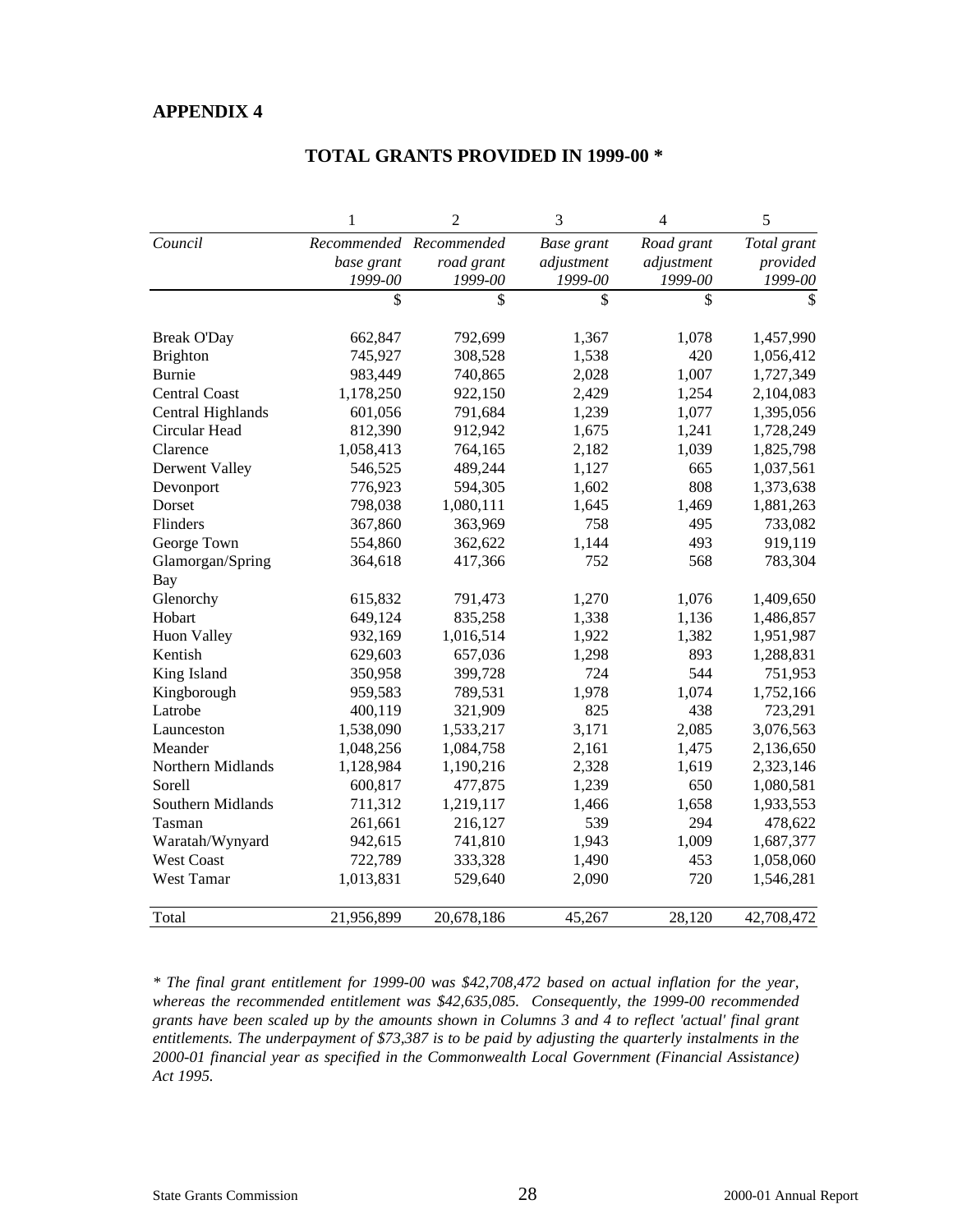|                      | Estimated          |  |
|----------------------|--------------------|--|
|                      | Resident           |  |
|                      | Population         |  |
| Council              | as at 30 June 1999 |  |
| <b>Break O'Day</b>   | 5,786              |  |
| <b>Brighton</b>      | 12,885             |  |
| Burnie               | 19,480             |  |
| <b>Central Coast</b> | 21,058             |  |
| Central Highlands    | 2,508              |  |
| Circular Head        | 8,515              |  |
| Clarence             | 48,891             |  |
| Derwent Valley       | 9,811              |  |
| Devonport            | 24,462             |  |
| Dorset               | 7,415              |  |
| Flinders             | 957                |  |
| George Town          | 6,780              |  |
| Glamorgan/Spring Bay | 4,174              |  |
| Glenorchy            | 43,860             |  |
| Hobart               | 46,128             |  |
| <b>Huon Valley</b>   | 13,552             |  |
| Kentish              | 5,495              |  |
| King Island          | 1,790              |  |
| Kingborough          | 28,252             |  |
| Latrobe              | 8,008              |  |
| Launceston           | 62,897             |  |
| Meander              | 17,475             |  |
| Northern Midlands    | 11,778             |  |
| Sorell               | 10,927             |  |
| Southern Midlands    | 5,610              |  |
| Tasman               | 2,257              |  |
| Waratah/Wynyard      | 13,887             |  |
| <b>West Coast</b>    | 5,695              |  |
| West Tamar           | 19,928             |  |
| <b>TOTAL</b>         | 470,261            |  |

### **POPULATION OF LOCAL GOVERNMENT AREAS**

*Source: Australian Bureau of Statistics (ABS) Regional Population Growth Cat. No. 3218.0*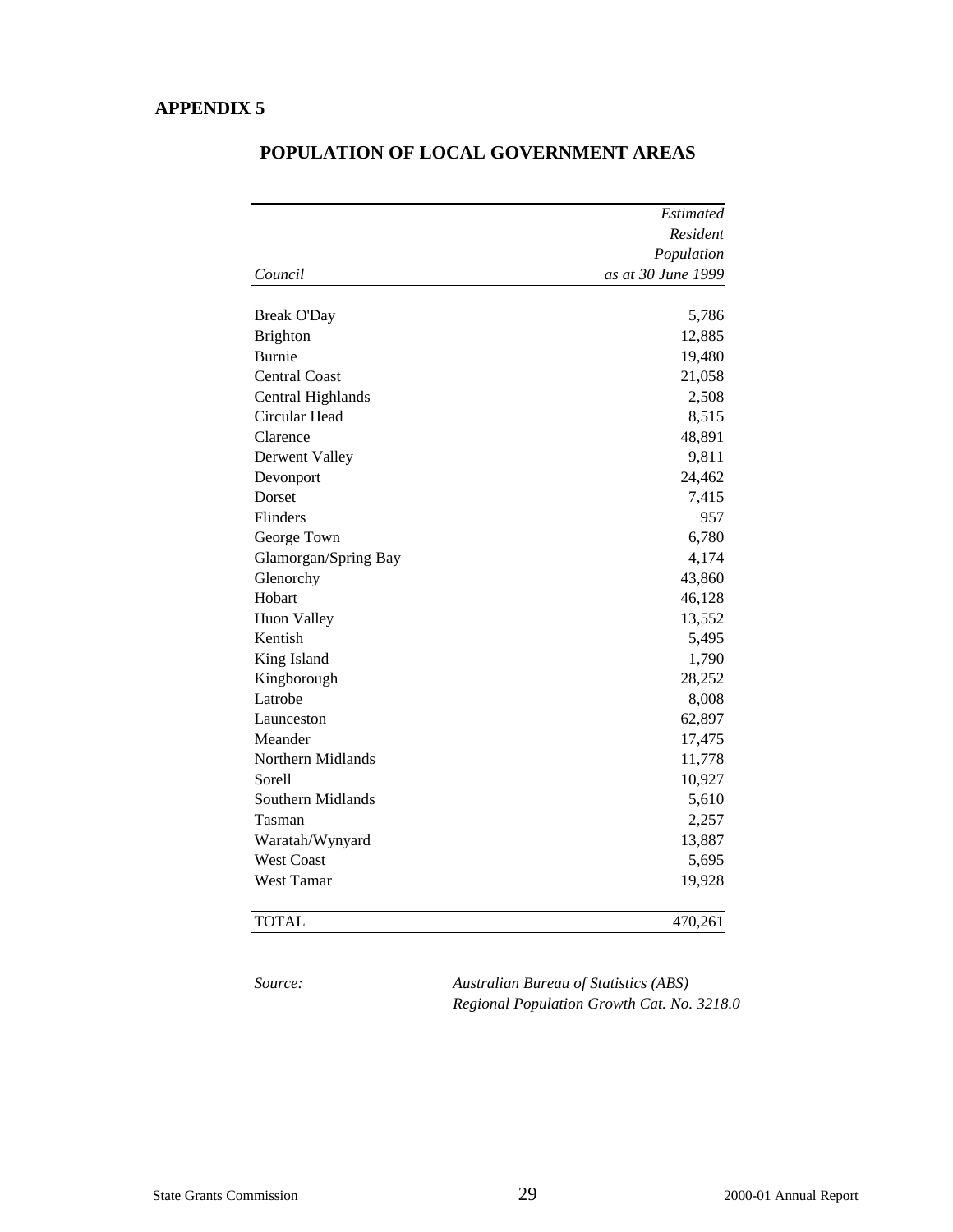#### **LENGTH OF LOCAL GOVERNMENT ROADS AS AT JANUARY 2000**

| Council              | Urban         | Urban    | Rural         | Rural    | Total     | <b>Bridge Deck</b> |
|----------------------|---------------|----------|---------------|----------|-----------|--------------------|
|                      | <b>Sealed</b> | Unsealed | <b>Sealed</b> | Unsealed | Roads     | Areas              |
|                      | km            | km       | km            | km       | km        | m <sup>2</sup>     |
|                      |               |          |               |          |           |                    |
| <b>Break O'Day</b>   | 75.45         | 39.88    | 106.51        | 334.06   | 555.90    | 7,913.5            |
| Brighton             | 70.35         | 4.60     | 37.78         | 38.19    | 150.92    | 1,529.0            |
| <b>Burnie</b>        | 119.58        | 0.10     | 160.77        | 71.65    | 352.10    | 2,115.2            |
| <b>Central Coast</b> | 126.67        | 1.24     | 395.91        | 138.06   | 661.88    | 5,446.0            |
| Central Highlands    | 12.35         | 3.68     | 78.88         | 653.36   | 748.27    | 4,244.0            |
| Circular Head        | 39.30         | 2.12     | 209.77        | 517.27   | 768.46    | 4,831.0            |
| Clarence             | 241.38        | 3.60     | 122.02        | 59.37    | 426.36    | 1,159.0            |
| Derwent Valley       | 32.00         | 4.40     | 65.41         | 228.54   | 330.35    | 4,000.4            |
| Devonport            | 162.07        | 0.34     | 68.12         | 14.56    | 245.09    | 1,065.0            |
| Dorset               | 45.58         | 9.04     | 198.55        | 485.20   | 738.37    | 8,660.0            |
| Flinders             | 6.95          | 3.11     | 66.76         | 308.62   | 385.44    | 1,230.0            |
| George Town          | 34.72         | 2.82     | 108.24        | 138.29   | 284.07    | 2,175.0            |
| Glamorgan/Spring Bay | 49.14         | 24.24    | 78.35         | 196.47   | 348.20    | 2,536.1            |
| Glenorchy            | 239.11        | 0.19     | 34.35         | 15.88    | 289.53    | 1,937.7            |
| Hobart               | 286.63        | 16.39    | 0.00          | 0.00     | 303.02    | 5,750.0            |
| <b>Huon Valley</b>   | 23.84         | 8.76     | 126.98        | 596.10   | 755.68    | 8,532.0            |
| Kentish              | 18.26         | 1.99     | 215.69        | 249.35   | 485.29    | 4,879.0            |
| King Island          | 7.74          | 12.81    | 35.83         | 365.03   | 421.41    | 993.0              |
| Kingborough          | 108.57        | 0.00     | 128.63        | 272.53   | 509.73    | 3254.0             |
| Latrobe              | 45.98         | 2.50     | 141.22        | 73.95    | 263.65    | 1,795.0            |
| Launceston           | 346.50        | 0.00     | 142.05        | 240.62   | 729.17    | 5,123.0            |
| Meander              | 109.77        | 13.07    | 432.75        | 253.36   | 808.95    | 8,446.2            |
| Northern Midlands    | 79.51         | 14.38    | 465.52        | 413.24   | 972.65    | 9,191.2            |
| Sorell               | 30.69         | 40.65    | 86.13         | 176.60   | 334.07    | 4,157.5            |
| Southern Midlands    | 29.85         | 12.87    | 160.20        | 638.44   | 841.35    | 11,756.0           |
| Tasman               | 1.36          | 4.72     | 46.18         | 154.78   | 207.04    | 1,146.0            |
| Waratah/Wynyard      | 66.85         | 5.46     | 192.78        | 274.55   | 539.64    | 4,826.0            |
| <b>West Coast</b>    | 67.76         | 17.01    | 14.91         | 76.31    | 175.99    | 2,526.6            |
| West Tamar           | 71.73         | 5.15     | 187.37        | 183.92   | 448.17    | 2,888.4            |
|                      |               |          |               |          |           |                    |
| <b>TOTAL</b>         | 2,549.69      | 255.12   | 4,107.65      | 7,168.28 | 14,080.75 | 124,105.65         |

*Source: State Grants Commission Local Road Lengths, updated in 2000 to reflect additions, deletions and changes in road status. These figures also reflect the new road and bridge definitions introduced for the 2000-01 assessments.*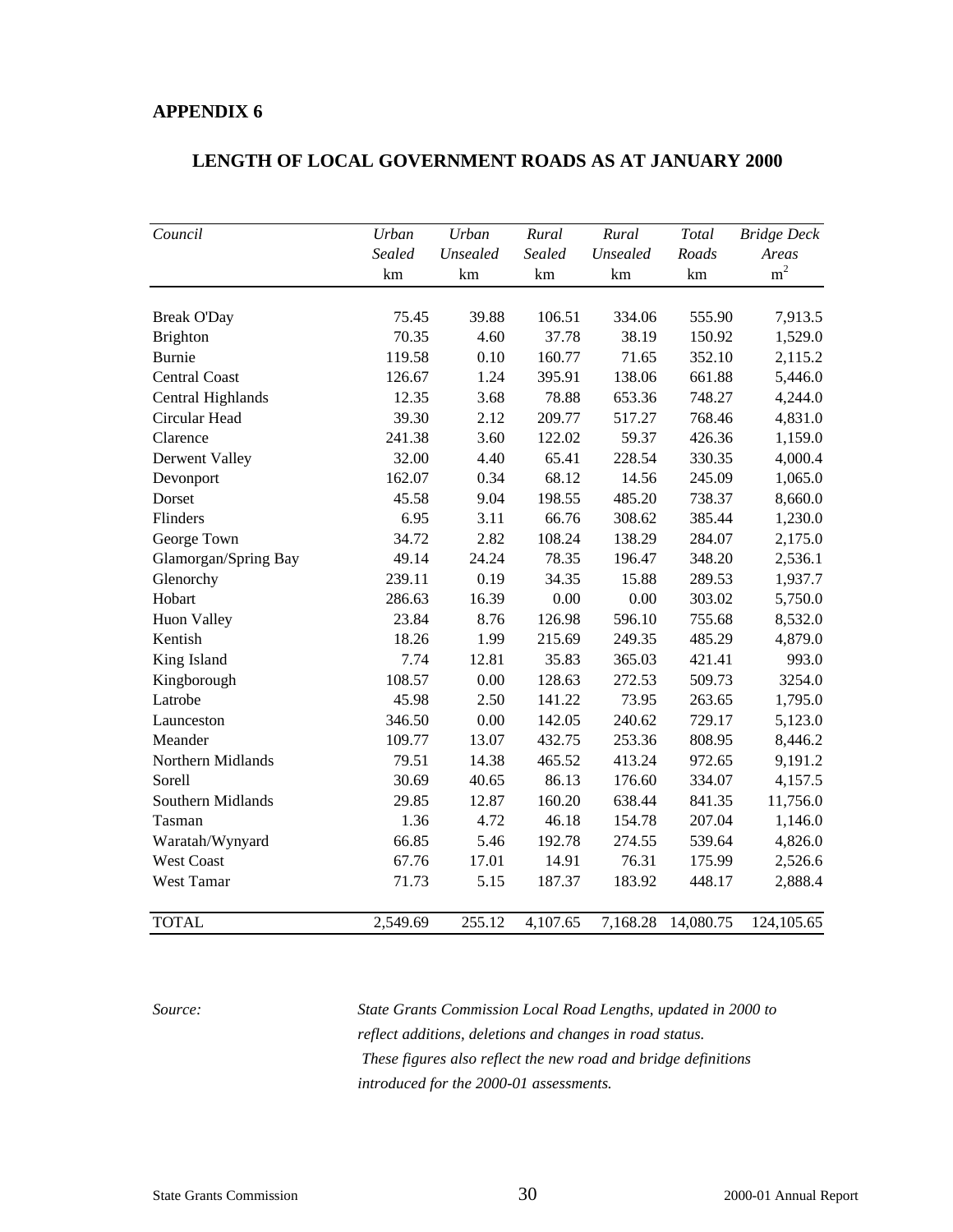#### **MUNICIPAL PROPERTY VALUATIONS AS AT 1 JULY 1999**

| Council              | Year        | Assessed      | Rateable           | Assessed              | Adjusted      |
|----------------------|-------------|---------------|--------------------|-----------------------|---------------|
|                      | of last     | Annual        |                    | Assessed Annual Value | rateable      |
|                      | revaluation | Value         | Annual             | adjustment            | Assessed      |
|                      |             |               | Value <sup>1</sup> | factor <sup>2</sup>   | Annual Value  |
|                      |             | \$            |                    |                       |               |
| <b>Break O'Day</b>   | 1995        | 21,642,018    | 20,801,904         | 1.02                  | 21,217,943    |
| Brighton             | 1994        | 33,406,490    | 32,293,609         | 1.05                  | 33,908,289    |
| <b>Burnie</b>        | 1996        | 84,199,070    | 77,604,086         | 1.00                  | 77,604,086    |
| <b>Central Coast</b> | 1994        | 62,255,225    | 58,774,213         | 1.05                  | 61,712,923    |
| Central Highlands    | 1996        | 13,586,164    | 12,647,838         | 1.00                  | 12,647,838    |
| Circular Head        | 1995        | 32,191,004    | 30,517,982         | 1.05                  | 32,043,881    |
| Clarence             | 1995        | 174,660,526   | 169,054,916        | 1.00                  | 169,054,916   |
| Derwent Valley       | 1998        | 30,904,787    | 94,387,887         | 1.00                  | 94,387,887    |
| Devonport            | 1997        | 98,516,452    | 26, 143, 114       | 1.00                  | 26,665,977    |
| Dorset               | 1998        | 27,141,091    | 28,630,796         | 1.02                  | 28,630,796    |
| Flinders             | 1999        | 3,962,429     | 3,542,895          | 1.00                  | 3,542,895     |
| George Town          | 1994        | 22,878,202    | 21,593,771         | 1.00                  | 21,593,771    |
| Glamorgan/Spring Bay | 1999        | 22,864,407    | 22, 253, 333       | 1.00                  | 22, 253, 333  |
| Glenorchy            | 1999        | 175,828,294   | 171,359,377        | 1.00                  | 171,359,377   |
| Hobart               | 1996        | 356,163,479   | 317,052,073        | 1.00                  | 317,052,073   |
| <b>Huon Valley</b>   | 1994        | 40,881,167    | 39,576,777         | 1.00                  | 39,576,777    |
| Kentish              | 1995        | 16,302,403    | 15,692,328         | 1.00                  | 15,692,328    |
| King Island          | 1998        | 95,438,995    | 9,881,371          | 1.00                  | 9,881,371     |
| Kingborough          | 1997        | 10,364,988    | 91,309,114         | 1.00                  | 91,309,114    |
| Latrobe              | 1997        | 30,861,643    | 29,927,416         | 1.00                  | 29,927,416    |
| Launceston           | 1997        | 272,362,911   | 254,099,870        | 1.00                  | 254,099,870   |
| Meander              | 1999        | 61,867,882    | 60,312,416         | 1.05                  | 60,312,416    |
| Northern Midlands    | 1994        | 40,008,406    | 38,471,489         | 1.00                  | 38,471,489    |
| Sorell               | 1998        | 36,505,420    | 35,609,357         | 1.00                  | 35,609,357    |
| Southern Midlands    | 1995        | 19,869,888    | 19,178,898         | 1.00                  | 19,178,898    |
| Tasman               | 1999        | 11,115,587    | 10,329,989         | 1.00                  | 10,329,989    |
| Waratah/Wynyard      | 1998        | 42,550,104    | 40,978,397         | 1.00                  | 40,978,397    |
| <b>West Coast</b>    | 1997        | 18,520,543    | 17,827,359         | 1.00                  | 17,827,359    |
| West Tamar           | 1995        | 57, 171, 751  | 56,021,563         | 1.00                  | 56,021,563    |
| <b>TOTAL</b>         |             | 1,914,021,326 | 1,805,874,138      |                       | 1,812,892,329 |

*Source: Office of the Valuer-General*

 1 Total AAV modified to allow for both fully and partially exempt AAV.

<sup>2</sup> These factors, provided by the Valuer-General, are used by the Commission to bring all AAV estimates to a common base year*.*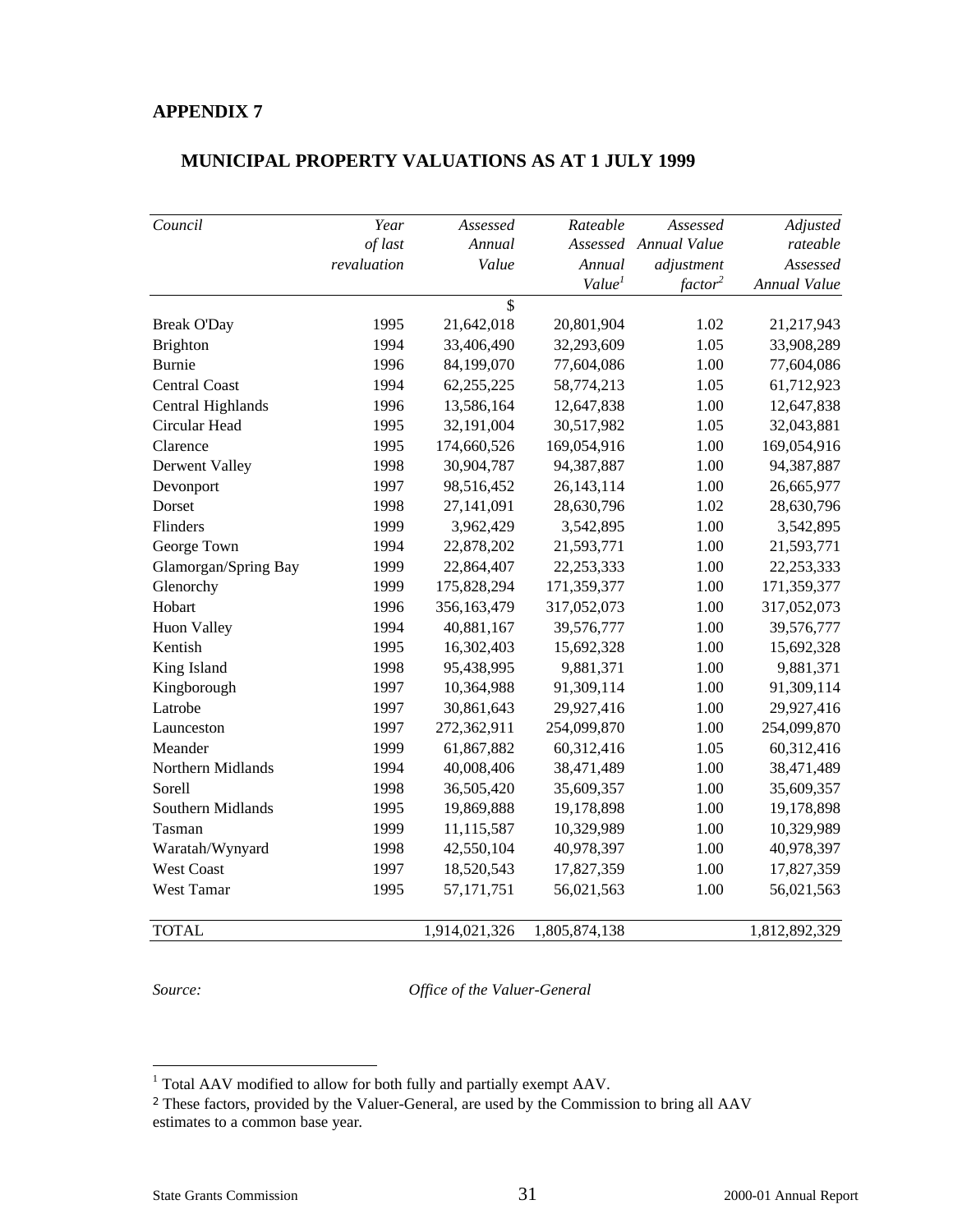| Council              | Ordinary        | Water and      | Total       |
|----------------------|-----------------|----------------|-------------|
|                      | <b>Services</b> | Sewerage*      | Rate        |
|                      |                 |                | Revenue     |
|                      | $\overline{\$}$ | \$             | \$          |
| <b>Brighton</b>      | 2,430,000       | 2,716,000      | 5,146,000   |
| <b>Burnie</b>        | 7,829,653       | 4,579,420      | 12,409,073  |
| <b>Central Coast</b> | 5,775,000       | 4,343,000      | 10,118,000  |
| Central Highlands    | 1,030,000       | 240,000        | 1,270,000   |
| Circular Head        | 3,142,210       | 1,670,857      | 4,813,067   |
| Clarence             | 12,853,000      | 10,192,000     | 23,045,000  |
| Devonport            | 8,281,244       | 9,574,919      | 17,856,163  |
| Dorset               | 1,760,000       | 1,142,000      | 2,902,000   |
| <b>Break O'Day</b>   | 1,895,269       | 1,119,995      | 3,015,264   |
| Flinders             | 397,646         | 88,588         | 486,234     |
| George Town          | 2,641,398       | 1,354,510      | 3,995,908   |
| Glamorgan/Spring Bay | 1,601,000       | 1,510,627      | 3,111,627   |
| Glenorchy            | 9,524,658       | 16,785,304     | 26,309,962  |
| Hobart               | 28,035,999      | 10,545,644     | 38,581,643  |
| <b>Huon Valley</b>   | 4,054,000       | 2,060,000      | 6,114,000   |
| Kentish              | 969,000         | 516,000        | 1,485,000   |
| King Island          | 806,620         | 315,146        | 1,121,766   |
| Kingborough          | 7,240,117       | 6,460,424      | 13,700,541  |
| Latrobe              | 2,175,000       | 2,231,000      | 4,406,000   |
| Launceston           | 21,329,000      | 18,548,000     | 39,877,000  |
| Meander Valley       | 4,233,691       | 2,458,363      | 6,692,054   |
| Derwent Valley       | 2,613,000       | 2,173,000      | 4,786,000   |
| Northern Midlands    | 3,176,000       | 1,862,000      | 5,038,000   |
| Sorell               | 3,501,000       | 1,363,000      | 4,864,000   |
| Southern Midlands    | 1,466,627       | 674,591        | 2,141,218   |
| Tasman               | 905,000         | $\overline{0}$ | 905,000     |
| Waratah/Wynyard      | 3,556,880       | 2,809,576      | 6,366,456   |
| <b>West Coast</b>    | 1,715,624       | 1,631,903      | 3,347,527   |
| West Tamar           | 3,798,923       | 3,771,563      | 7,570,486   |
| <b>TOTAL</b>         | 148,737,559     | 112,737,430    | 261,474,989 |

#### **RATE REVENUE RECEIVED BY LOCAL GOVERNMENT 1998-99**

*Source: Australian Bureau of Statistics (ABS) Government Finance Statistics, Tasmania Cat. No. 5501.6*

*\* Includes all revenue from water sales.*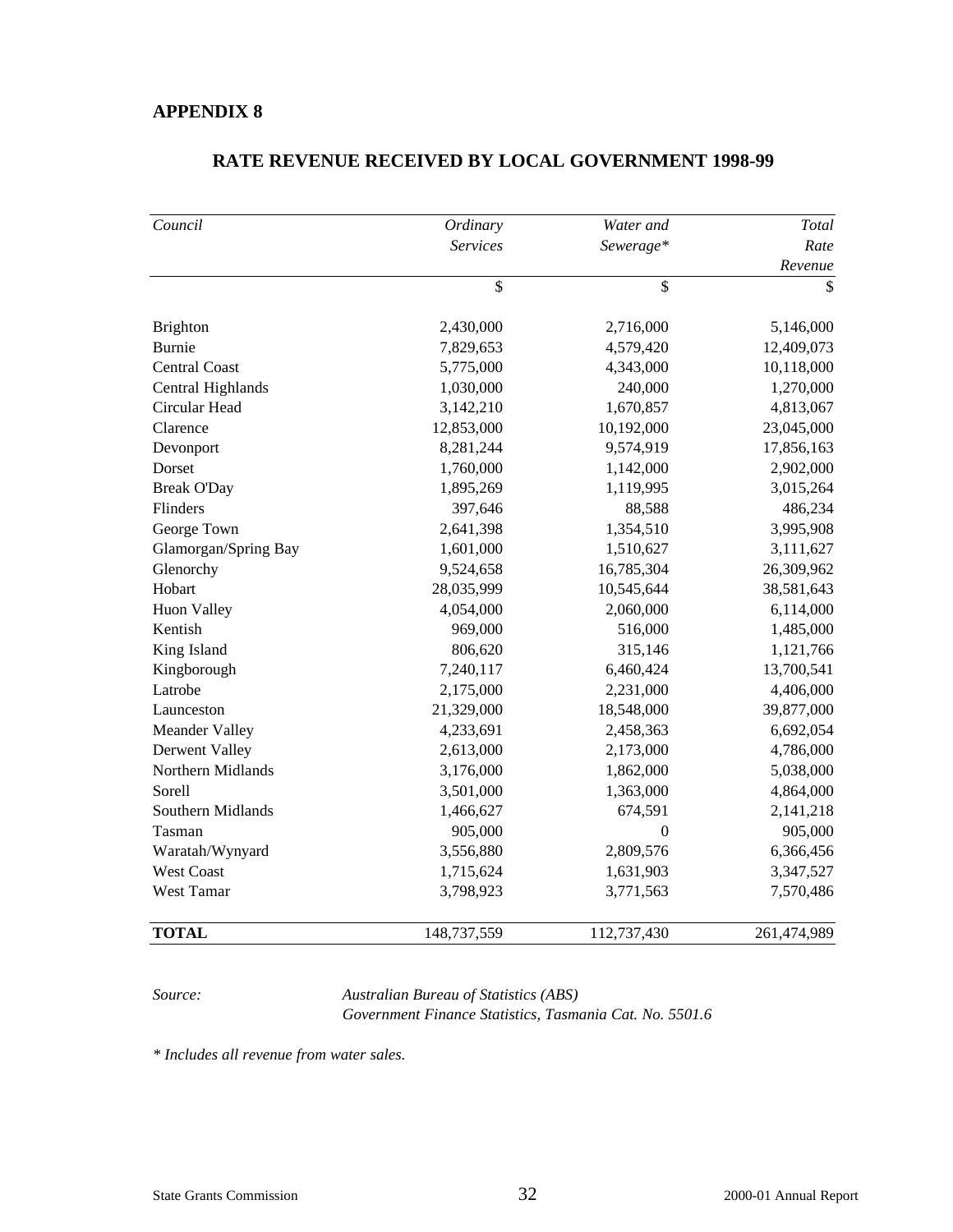|                      | Standardised | Specific Purpose |
|----------------------|--------------|------------------|
|                      | Revenue      | Payments         |
|                      |              | Treated by       |
| Council              |              | <i>Inclusion</i> |
|                      | \$           |                  |
| <b>Break O'Day</b>   | 3,060,282    | 858000           |
| <b>Brighton</b>      | 4,890,621    | 303000           |
| <b>Burnie</b>        | 11,192,903   | 800000           |
| <b>Central Coast</b> | 8,900,907    | 980000           |
| Central Highlands    | 1,824,208    | 961000           |
| Circular Head        | 4,621,716    | 980000           |
| Clarence             | 24,382,933   | 751000           |
| Derwent Valley       | 4,129,444    | 475000           |
| Devonport            | 13,613,645   | 586000           |
| Dorset               | 3,846,056    | 1126000          |
| Flinders             | 510,995      | 365000           |
| George Town          | 3,114,488    | 369000           |
| Glamorgan/Spring Bay | 3,209,617    | 422000           |
| Glenorchy            | 24,715,307   | 778000           |
| Hobart               | 45,728,688   | 848000           |
| <b>Huon Valley</b>   | 5,708,192    | 1084000          |
| Kentish              | 2,263,318    | 677000           |
| King Island          | 1,425,198    | 407000           |
| Kingborough          | 13,169,591   | 755000           |
| Latrobe              | 4,316,456    | 321000           |
| Launceston           | 36,649,038   | 1721000          |
| Meander Valley       | 8,698,911    | 1126000          |
| Northern Midlands    | 5,548,775    | 1322000          |
| Sorell               | 5,135,968    | 491000           |
| Southern Midlands    | 2,766,189    | 1249000          |
| Tasman               | 1,489,903    | 214000           |
| Waratah/Wynyard      | 5,910,349    | 714000           |
| <b>West Coast</b>    | 2,571,255    | 330000           |
| West Tamar           | 8,080,037    | 532000           |
| <b>TOTAL</b>         | 261,474,989  | 21,545,000       |

# **STANDARDISED REVENUE AND SPECIFIC PURPOSE PAYMENTS 2000-01 ASSESSMENTS\***

*\* These are the values for the latest year only. The grant calculations use an average of the most recent three years' values .*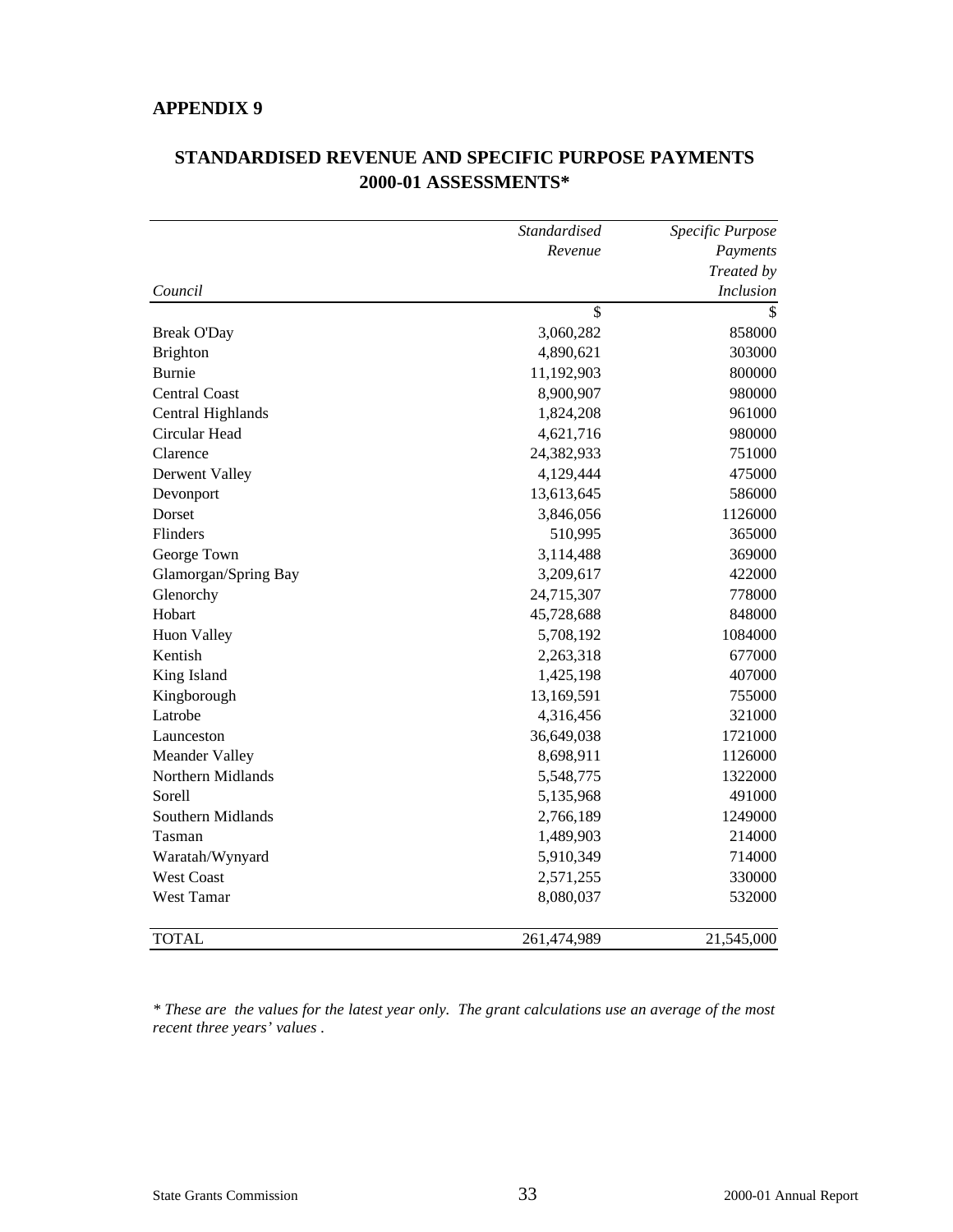| Council              | General        | Health     | Sanitation  | Recreation |
|----------------------|----------------|------------|-------------|------------|
|                      | Administration | Housing    | And the     | & Culture  |
|                      |                | & Welfare  | Environment |            |
|                      | \$             | \$         | \$          | \$         |
| <b>Break O'Day</b>   | 685,466        | 140,648    | 327,878     | 440,683    |
| <b>Brighton</b>      | 1,526,482      | 313,214    | 730,160     | 981,369    |
| <b>Burnie</b>        | 2,307,789      | 473,528    | 1,103,882   | 1,483,669  |
| <b>Central Coast</b> | 2,494,735      | 511,886    | 1,193,303   | 1,603,855  |
| Central Highlands    | 297,122        | 60,965     | 142,122     | 191,019    |
| Circular Head        | 1,008,769      | 206,986    | 482,523     | 648,534    |
| Clarence             | 5,792,101      | 1,188,462  | 2,770,528   | 3,723,720  |
| Derwent Valley       | 1,162,306      | 238,490    | 555,964     | 747,242    |
| Devonport            | 2,898,005      | 594,632    | 1,386,199   | 1,863,117  |
| Dorset               | 878,453        | 180,247    | 420,189     | 564,754    |
| Flinders             | 113,375        | 23,263     | 54,231      | 72,889     |
| George Town          | 803,224        | 164,811    | 384,205     | 516,390    |
| Glamorgan/Spring Bay | 494,492        | 101,463    | 236,530     | 317,907    |
| Glenorchy            | 5,196,080      | 1,066,166  | 2,485,434   | 3,340,540  |
| Hobart               | 5,464,770      | 1,121,298  | 2,613,956   | 3,513,279  |
| <b>Huon Valley</b>   | 1,605,501      | 329,427    | 767,957     | 1,032,171  |
| Kentish              | 650,991        | 133,575    | 311,388     | 418,520    |
| King Island          | 212,061        | 43,512     | 101,435     | 136,333    |
| Kingborough          | 3,347,006      | 686,761    | 1,600,969   | 2,151,777  |
| Latrobe              | 948,705        | 194,662    | 453,793     | 609,919    |
| Launceston           | 7,451,388      | 1,528,925  | 3,564,212   | 4,790,469  |
| Meander Valley       | 2,070,258      | 424,789    | 990,264     | 1,330,961  |
| Northern Midlands    | 1,395,336      | 286,304    | 667,429     | 897,056    |
| Sorell               | 1,294,518      | 265,618    | 619,205     | 832,241    |
| Southern Midlands    | 664,615        | 136,370    | 317,904     | 427,278    |
| Tasman               | 267,386        | 54,864     | 127,898     | 171,901    |
| Waratah/Wynyard      | 1,645,188      | 337,571    | 786,941     | 1,057,685  |
| <b>West Coast</b>    | 674,685        | 138,436    | 322,721     | 433,752    |
| West Tamar           | 2,360,864      | 484,418    | 1,129,269   | 1,517,790  |
| <b>TOTAL</b>         | 55,711,672     | 11,431,290 | 26,648,490  | 35,816,821 |

### **STANDARD EXPENDITURE, 2000-01 ASSESSMENTS**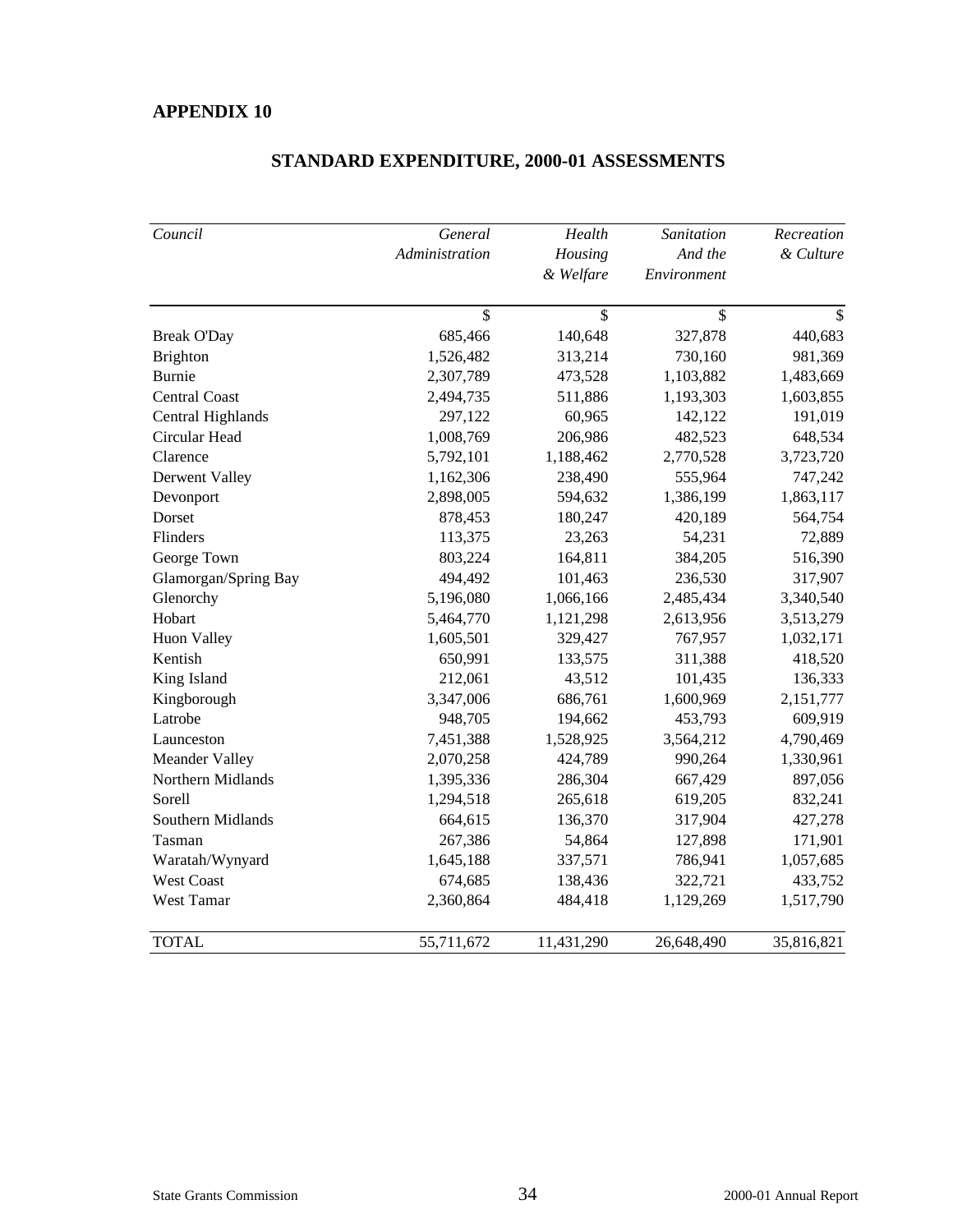| Planning         | <b>Public Safety</b> | Sewerage   | Water      | Other     |
|------------------|----------------------|------------|------------|-----------|
| & Community      |                      |            |            |           |
| <b>Amenities</b> |                      |            |            |           |
|                  |                      |            |            |           |
| \$               | \$                   | \$         | \$         | \$        |
| 265,347          | 21,039               | 308,444    | 538,736    | 122,644   |
| 590,908          | 46,852               | 686,883    | 1,199,726  | 273,119   |
| 893,355          | 70,832               | 1,038,454  | 1,813,788  | 412,911   |
| 965,722          | 76,570               | 1,122,575  | 1,960,716  | 446,360   |
| 115,017          | 9,119                | 133,698    | 233,521    | 53,161    |
| 390,499          | 30,962               | 453,924    | 792,834    | 180,490   |
| 2,242,147        | 177,775              | 2,606,317  | 4,552,254  | 1,036,327 |
| 449,934          | 35,674               | 523,012    | 913,505    | 207,961   |
| 1,121,830        | 88,947               | 1,304,038  | 2,277,663  | 518,513   |
| 340,053          | 26,962               | 395,284    | 690,413    | 157,173   |
| 43,888           | 3,480                | 51,016     | 89,107     | 20,285    |
| 310,932          | 24,653               | 361,433    | 631,288    | 143,714   |
| 191,420          | 15,177               | 222,511    | 388,642    | 88,475    |
| 2,011,425        | 159,481              | 2,338,121  | 4,083,817  | 929,687   |
| 2,115,436        | 167,728              | 2,459,025  | 4,294,991  | 977,761   |
| 621,496          | 49,277               | 722,440    | 1,261,830  | 287,258   |
| 252,001          | 19,981               | 292,931    | 511,641    | 116,476   |
| 82,090           | 6,509                | 95,423     | 166,667    | 37,942    |
| 1,295,640        | 102,728              | 1,506,078  | 2,630,551  | 598,849   |
| 367,248          | 29,118               | 426,896    | 745,627    | 169,743   |
| 2,884,464        | 228,703              | 3,352,959  | 5,856,357  | 1,333,208 |
| 801,406          | 63,542               | 931,570    | 1,627,102  | 370,412   |
| 540,141          | 42,827               | 627,870    | 1,096,653  | 249,655   |
| 501,114          | 39,732               | 582,504    | 1,017,416  | 231,616   |
| 257,275          | 20,399               | 299,062    | 522,349    | 118,913   |
| 103,506          | 8,207                | 120,318    | 210,150    | 47,841    |
| 636,860          | 50,495               | 740,298    | 1,293,022  | 294,358   |
| 261,173          | 20,708               | 303,593    | 530,263    | 120,715   |
| 913,901          | 72,461               | 1,062,336  | 1,855,502  | 422,408   |
|                  |                      |            |            |           |
| 21,566,227       | 1,709,937            | 25,069,014 | 43,786,130 | 9,967,976 |

### **STANDARD EXPENDITURE, 2000-01 ASSESSMENTS continued**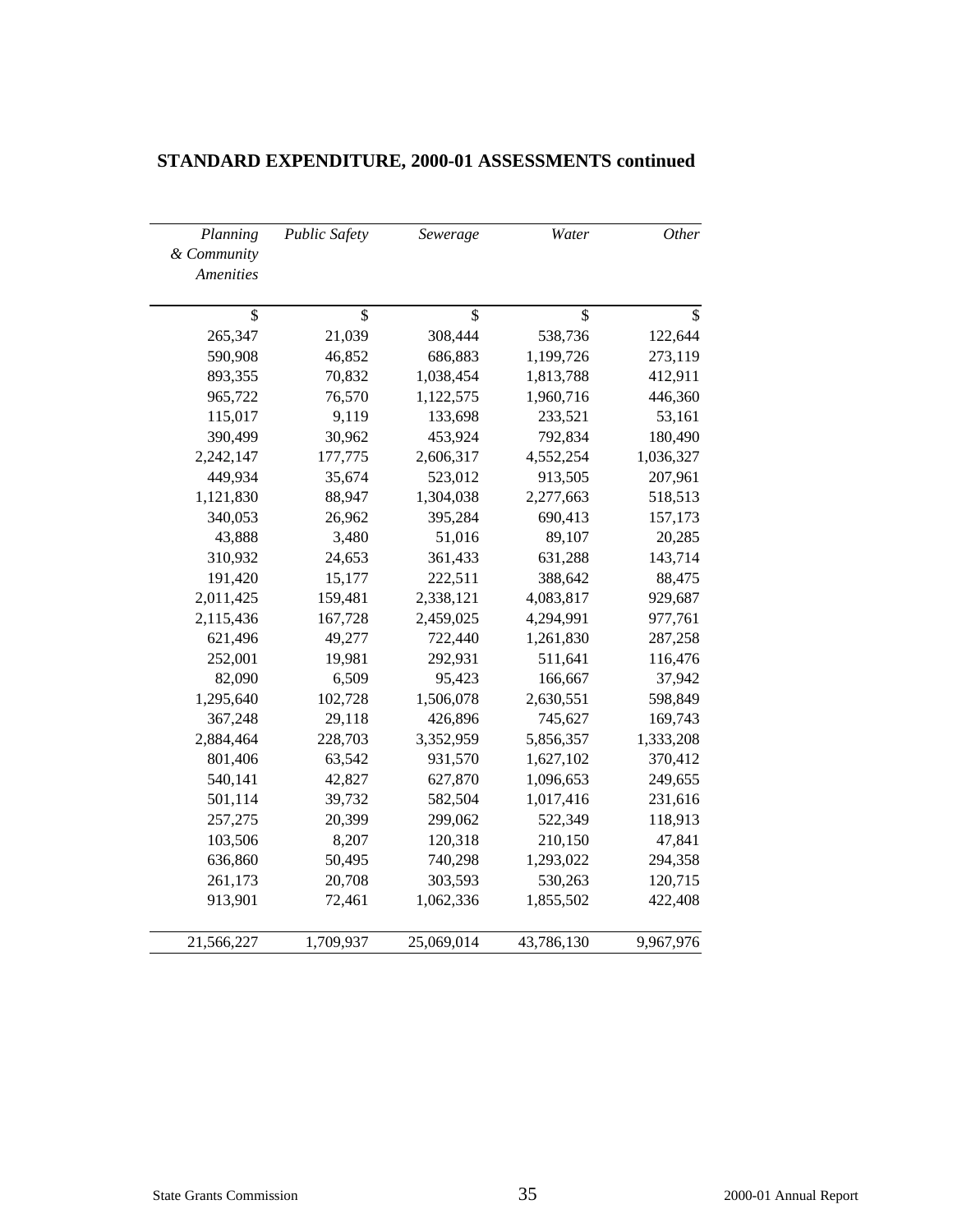| Council               | General        | Health     | Sanitation  | Recreation    | Planning         |
|-----------------------|----------------|------------|-------------|---------------|------------------|
|                       | Administration | Housing    | and the     | & Culture     | & Community      |
|                       |                | & Welfare  | Environment |               | <b>Amenities</b> |
|                       | \$             | \$         | \$          | $\mathsf{\$}$ | $\mathcal{S}$    |
| <b>Break O'Day</b>    | 1,495,358      | 254,379    | 537,249     | 803,253       | 483,659          |
| Brighton              | 2,122,376      | 413,304    | 877,124     | 1,199,146     | 722,036          |
| Burnie                | 3,435,008      | 600,848    | 1,349,835   | 2,146,001     | 1,131,359        |
| <b>Central Coast</b>  | 3,178,052      | 637,702    | 1,396,859   | 1,986,742     | 1,196,268        |
| Central Highlands     | 879,988        | 137,630    | 305,496     | 443,032       | 266,761          |
| Circular Head         | 1,871,455      | 326,293    | 711,563     | 1,059,977     | 638,240          |
| Clarence              | 6,248,095      | 1,292,783  | 2,938,576   | 4,644,334     | 2,572,258        |
| Derwent Valley        | 1,900,406      | 343,865    | 748,567     | 1,091,380     | 657,148          |
| Devonport             | 3,764,833      | 700,497    | 1,527,817   | 2,379,024     | 1,342,725        |
| Dorset                | 1,662,633      | 289,074    | 623,749     | 918,654       | 553,145          |
| Flinders              | 624,786        | 81,763     | 176,068     | 256,830       | 154,644          |
| George Town           | 1,502,748      | 263,950    | 557,210     | 805,757       | 485,167          |
| Glamorgan/Spring Bay  | 1,232,353      | 186,124    | 452,429     | 646,485       | 389,265          |
| Glenorchy             | 5,446,559      | 1,148,333  | 2,593,095   | 3,895,332     | 2,144,337        |
| Hobart                | 8,511,069      | 1,202,346  | 3,613,624   | 4,245,868     | 2,641,163        |
| Huon Valley           | 2,435,457      | 469,115    | 1,021,581   | 1,455,234     | 876,234          |
| Kentish               | 1,302,595      | 216,561    | 477,932     | 681,557       | 410,383          |
| King Island           | 681,189        | 100,993    | 203,511     | 324,889       | 195,624          |
| Kingborough           | 3,760,911      | 768,699    | 1,786,197   | 2,523,559     | 1,519,499        |
| Latrobe               | 1,650,994      | 287,843    | 647,496     | 912,886       | 549,672          |
| Launceston            | 9,043,815      | 1,758,991  | 3,961,551   | 6,353,303     | 3,594,729        |
| <b>Meander Valley</b> | 2,943,358      | 564,149    | 1,264,199   | 1,792,231     | 1,079,149        |
| Northern Midlands     | 2,176,563      | 399,375    | 889,969     | 1,285,344     | 773,939          |
| Sorell                | 2,058,573      | 380,553    | 841,141     | 1,172,469     | 705,974          |
| Southern Midlands     | 1,336,890      | 228,423    | 483,590     | 698,773       | 420,749          |
| Tasman                | 781,403        | 117,544    | 266,213     | 398,388       | 239,880          |
| Waratah/Wynyard       | 2,406,453      | 446,369    | 993,140     | 1,410,461     | 849,275          |
| West Coast            | 1,587,132      | 262,255    | 559,130     | 878,123       | 528,740          |
| West Tamar            | 3,085,050      | 596,266    | 1,331,442   | 1,887,153     | 1,136,303        |
| <b>TOTAL</b>          | 77,630,741     | 14,221,649 | 32,599,102  | 47,492,932    | 27,774,666       |

### **STANDARDISED EXPENDITURE, 2000-01 ASSESSMENTS\***

*\* These are the values for the latest year only. The grant calculations use an average of the most recent three years' values.*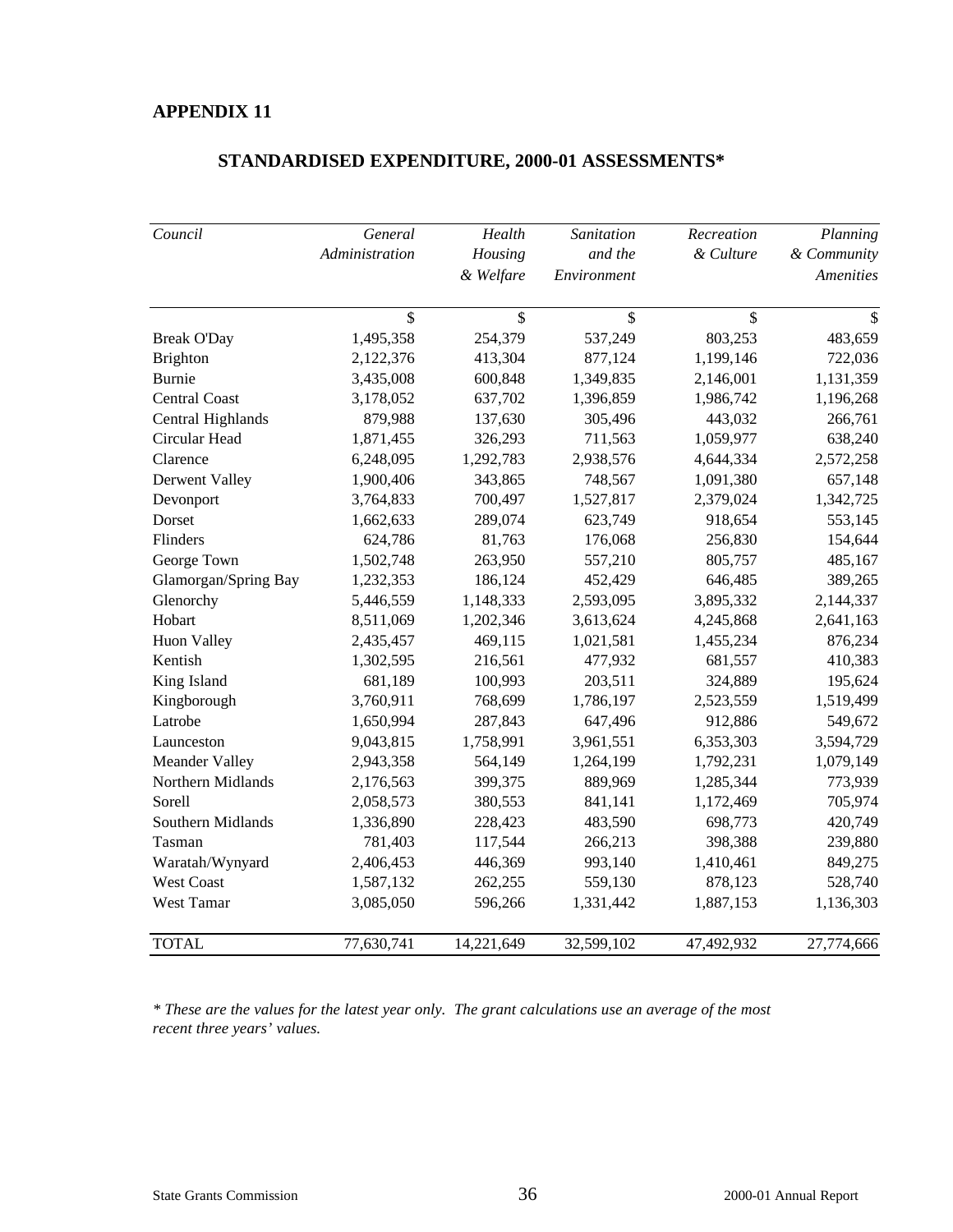| Total        | Roads         | Other      | Water      | Sewerage   | <b>Public Safety</b> |
|--------------|---------------|------------|------------|------------|----------------------|
|              |               |            |            |            |                      |
| \$           | \$            | \$         | \$         | \$         | \$                   |
| 8,209,101    | 3,444,745     | 122,644    | 663,448    | 379,859    | 26,409               |
| 9,378,632    | 1,800,381     | 273,119    | 1,225,497  | 700,969    | 48,915               |
| 17,145,423   | 4,561,254     | 412,911    | 2,184,635  | 1,251,458  | 78,519               |
| 18,168,110   | 5,880,136     | 446,360    | 2,145,324  | 1,221,532  | 86,057               |
| 5,959,070    | 3,309,250     | 53,161     | 351,123    | 201,030    | 12,424               |
| 10,643,033   | 4,340,624     | 180,490    | 940,530    | 537,883    | 38,778               |
| 32,356,907   | 5,644,544     | 1,036,327  | 4,982,378  | 2,825,332  | 188,354              |
| 8,385,771    | 1,798,820     | 207,961    | 1,017,808  | 582,681    | 40,360               |
| 18,585,469   | 4,313,895     | 518,513    | 2,514,391  | 1,436,327  | 95,488               |
| 9,908,475    | 4,416,150     | 157,173    | 800,034    | 457,548    | 32,753               |
| 3,427,572    | 1,855,889     | 101,426    | 109,951    | 62,875     | 4,913                |
| 7,106,117    | 2,223,003     | 143,714    | 698,800    | 399,784    | 28,213               |
| 5,997,938    | 2,133,737     | 88,475     | 542,709    | 309,906    | 17,828               |
| 28,724,288   | 5,374,468     | 929,687    | 4,464,997  | 2,575,858  | 166,038              |
| 37,650,970   | 5,524,260     | 977,761    | 6,845,201  | 3,928,299  | 176,544              |
| 12,552,951   | 3,649,573     | 287,258    | 1,468,718  | 837,346    | 56,890               |
| 7,160,152    | 3,033,091     | 116,476    | 572,937    | 328,307    | 22,121               |
| 4,110,487    | 2,174,420     | 113,826    | 196,175    | 112,306    | 9,318                |
| 19,742,205   | 4,127,661     | 598,849    | 2,898,436  | 1,656,219  | 111,464              |
| 7,548,758    | 1,996,457     | 169,743    | 829,480    | 474,342    | 32,477               |
| 48,200,445   | 10,449,426    | 1,333,208  | 7,293,460  | 4,178,209  | 254,430              |
| 17,087,539   | 6,013,132     | 370,412    | 1,903,378  | 1,087,649  | 75,626               |
| 14,480,899   | 6,715,184     | 249,655    | 1,237,970  | 707,682    | 49,090               |
| 9,434,121    | 2,184,717     | 231,616    | 1,156,460  | 661,921    | 44,289               |
| 8,702,127    | 4,479,448     | 118,913    | 580,702    | 332,477    | 24,006               |
| 3,277,117    | 980,747       | 47,841     | 277,283    | 158,753    | 9,808                |
| 12,609,060   | 3,906,389     | 294,358    | 1,431,328  | 819,206    | 56,647               |
| 7,035,706    | 1,880,837     | 120,715    | 757,993    | 434,058    | 28,594               |
| 15, 121, 353 | 3,414,358     | 422,408    | 2,018,831  | 1,154,335  | 81,759               |
| 408,709,799  | 108, 181, 853 | 10,002,357 | 51,446,531 | 29,434,288 | 1,871,701            |

# **STANDARDISED EXPENDITURE, 2000-01 ASSESSMENTS\* continued**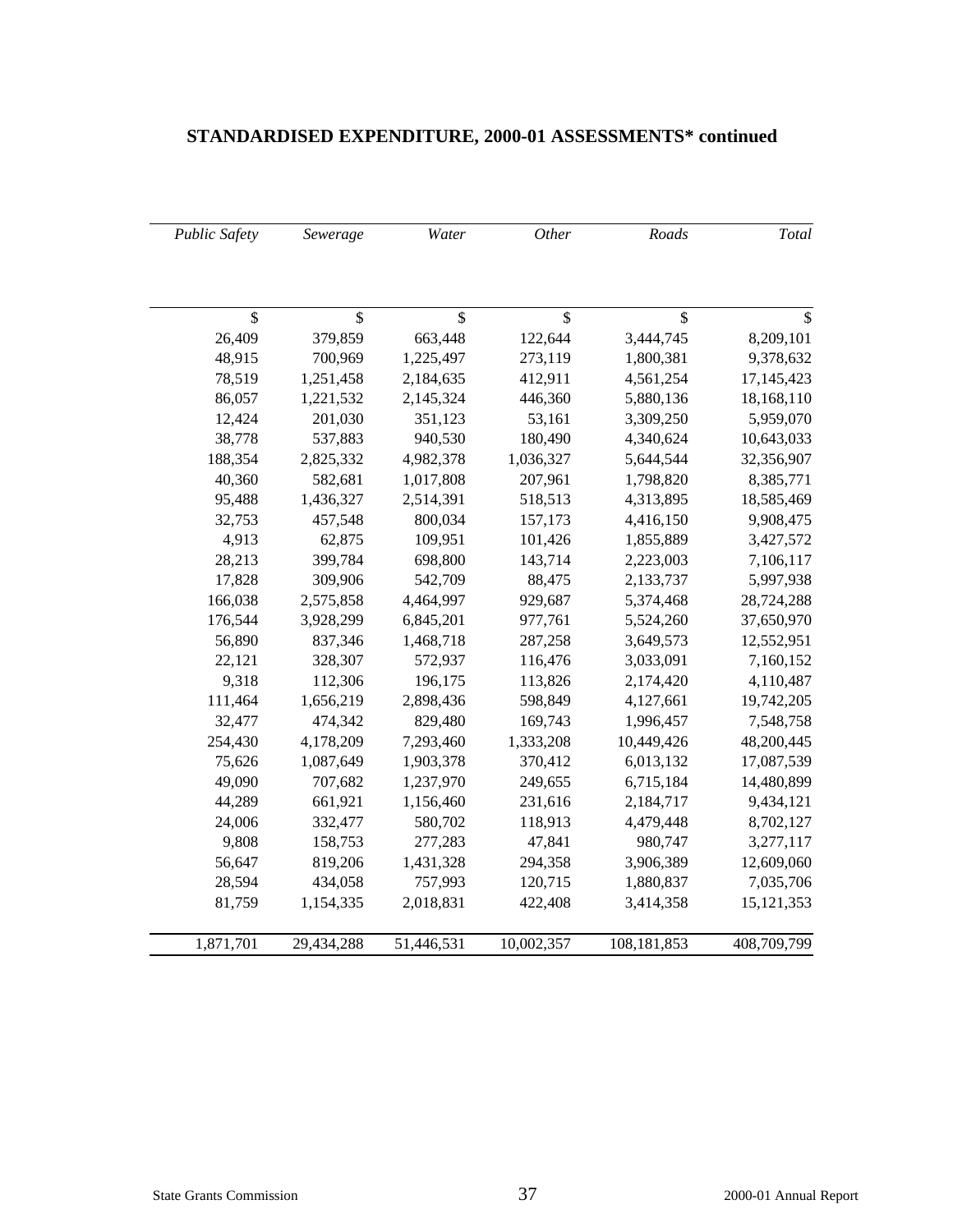| Council              | Absentee<br>Population | Unemp-<br>loyment | Age<br>Profile | <b>Influx</b> | Worker Climate | tripper |      | Day- Dispersion Isolation | Popu-<br>lation<br>Decline |
|----------------------|------------------------|-------------------|----------------|---------------|----------------|---------|------|---------------------------|----------------------------|
| <b>Break O'Day</b>   | 1.07                   | 1.10              | 1.01           | 1.00          | 1.00           | 1.03    | 1.08 | 1.16                      | 1.00                       |
| <b>Brighton</b>      | 1.00                   | 1.11              | 1.01           | 1.00          | 1.00           | 1.00    | 1.01 | 1.02                      | 1.00                       |
| <b>Burnie</b>        | 1.01                   | 1.09              | 1.02           | 1.06          | 1.00           | 1.04    | 1.03 | 1.03                      | 1.03                       |
| <b>Central Coast</b> | 1.00                   | 1.07              | 1.02           | 1.00          | 1.00           | 1.02    | 1.05 | 1.05                      | 1.00                       |
| Central Highlands    | 1.12                   | 1.08              | 1.00           | 1.00          | 1.02           | 1.03    | 1.22 | 1.08                      | 1.06                       |
| Circular Head        | 1.02                   | 1.03              | 1.02           | 1.00          | 1.02           | 1.02    | 1.10 | 1.13                      | 1.00                       |
| Clarence             | 1.01                   | 1.04              | 1.02           | 1.00          | 1.00           | 1.08    | 1.03 | 1.00                      | 1.01                       |
| Derwent Valley       | 1.01                   | 1.07              | 1.01           | 1.00          | 1.00           | 1.06    | 1.07 | 1.03                      | 1.02                       |
| Devonport            | 1.00                   | 1.08              | 1.02           | 1.00          | 1.00           | 1.03    | 1.01 | 1.02                      | 1.02                       |
| Dorset               | 1.03                   | 1.05              | 1.02           | 1.00          | 1.00           | 1.03    | 1.09 | 1.09                      | 1.02                       |
| Flinders             | 1.05                   | 1.06              | 1.01           | 1.00          | 1.00           | 1.00    | 1.12 | 1.28                      | 1.00                       |
| George Town          | 1.04                   | 1.09              | 1.02           | 1.00          | 1.00           | 1.02    | 1.03 | 1.07                      | 1.02                       |
| Glamorgan/Spring Bay | 1.08                   | 1.09              | 1.02           | 1.00          | 1.00           | 1.03    | 1.07 | 1.09                      | 1.00                       |
| Glenorchy            | 1.00                   | 1.06              | 1.03           | 1.00          | 1.00           | 1.02    | 1.00 | 1.00                      | 1.00                       |
| Hobart               | 1.01                   | 1.05              | 1.04           | 1.30          | 1.00           | 1.03    | 1.00 | 1.00                      | 1.01                       |
| <b>Huon Valley</b>   | 1.03                   | 1.09              | 1.01           | 1.00          | 1.00           | 1.05    | 1.11 | 1.03                      | 1.00                       |
| Kentish              | 1.01                   | 1.09              | 1.00           | 1.00          | 1.00           | 1.04    | 1.05 | 1.06                      | 1.00                       |
| King Island          | 1.04                   | 1.00              | 1.00           | 1.00          | 1.02           | 1.00    | 1.05 | 1.35                      | 1.02                       |
| Kingborough          | 1.01                   | 1.02              | 1.01           | 1.00          | 1.00           | 1.05    | 1.07 | 1.00                      | 1.00                       |
| Latrobe              | 1.02                   | 1.06              | 1.02           | 1.00          | 1.00           | 1.04    | 1.03 | 1.03                      | 1.00                       |
| Launceston           | 1.01                   | 1.07              | 1.04           | 1.01          | 1.00           | 1.03    | 1.04 | 1.01                      | 1.02                       |
| Meander Valley       | 1.01                   | 1.03              | 1.01           | 1.00          | 1.00           | 1.02    | 1.09 | 1.05                      | 1.00                       |
| Northern Midlands    | 1.01                   | 1.05              | 1.01           | 1.00          | 1.00           | 1.06    | 1.09 | 1.04                      | 1.00                       |
| Sorell               | 1.04                   | 1.06              | 1.01           | 1.00          | 1.00           | 1.03    | 1.04 | 1.02                      | 1.00                       |
| Southern Midlands    | 1.02                   | 1.08              | 1.00           | 1.00          | 1.00           | 1.03    | 1.09 | 1.09                      | 1.00                       |
| Tasman               | 1.10                   | 1.12              | 1.01           | 1.00          | 1.00           | 1.13    | 1.04 | 1.11                      | 1.00                       |
| Waratah/Wynyard      | 1.02                   | 1.04              | 1.02           | 1.00          | 1.00           | 1.02    | 1.05 | 1.04                      | 1.01                       |
| <b>West Coast</b>    | 1.04                   | 1.07              | 1.00           | 1.00          | 1.05           | 1.02    | 1.11 | 1.18                      | 1.09                       |
| West Tamar           | 1.02                   | 1.02              | 1.01           | 1.00          | 1.00           | 1.01    | 1.06 | 1.06                      | 1.00                       |

# **DISABILITY FACTORS, 2000-01 ASSESSMENTS**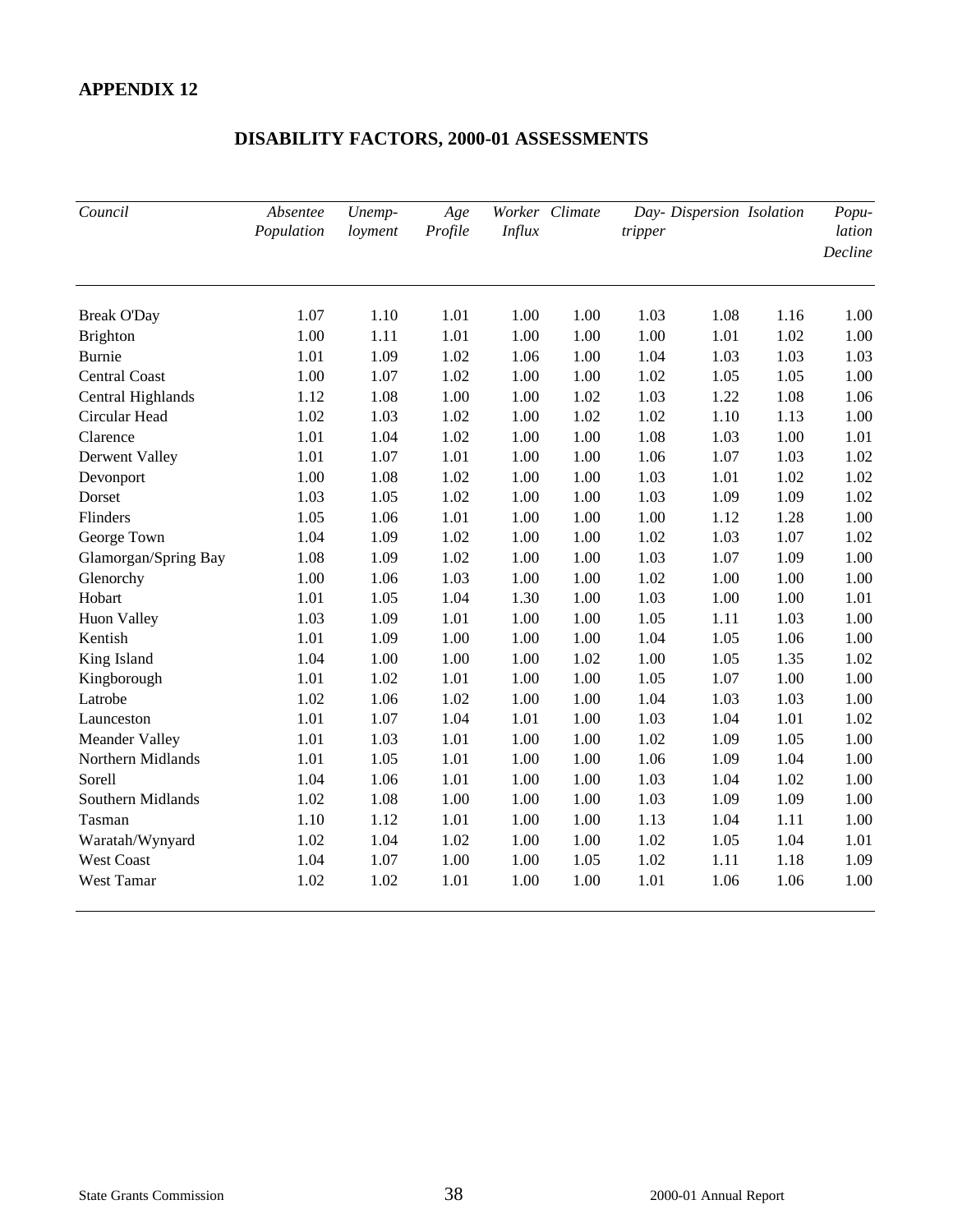| Council                   | Popu-  | Tourism |         | Regional Responsibility | Scale     |              |        |      | Equivalent       |              |
|---------------------------|--------|---------|---------|-------------------------|-----------|--------------|--------|------|------------------|--------------|
|                           | lation |         | General | Comm.                   | Recreat.  | High         | Medium | Low  | <b>Tenements</b> |              |
|                           | Growth |         |         | Admin & Region.         | & Culture |              |        |      | Sewerage         | Water        |
|                           |        |         |         | Devel.                  |           |              |        |      |                  |              |
|                           | 1.00   | 1.07    | 1.00    | 1.00                    | 1.00      |              | 1.40   | 1.00 | 1.00             |              |
| <b>Break O'Day</b>        | 1.00   | 1.00    | 1.00    | 1.00                    | 1.00      | 1.79<br>1.36 | 1.18   | 1.00 | 1.01             | 1.00<br>1.01 |
| Brighton<br><b>Burnie</b> |        |         |         |                         |           |              |        |      |                  |              |
|                           | 1.00   | 1.01    | 1.14    | 1.01                    | 1.19      | 1.17         | 1.09   | 1.00 | 1.06             | 1.06         |
| <b>Central Coast</b>      | 1.00   | 1.02    | 1.00    | 1.00                    | 1.00      | 1.14         | 1.07   | 1.00 | 1.01             | 1.01         |
| Central Highlands         | 1.00   | 1.08    | 1.00    | 1.00                    | 1.00      | 2.40         | 1.70   | 1.00 | 1.00             | 1.00         |
| Circular Head             | 1.00   | 1.03    | 1.00    | 1.00                    | 1.00      | 1.57         | 1.28   | 1.00 | 1.01             | 1.01         |
| Clarence                  | 1.00   | 1.00    | 1.03    | 1.00                    | 1.10      | 1.00         | 1.00   | 1.00 | 1.04             | 1.05         |
| Derwent Valley            | 1.00   | 1.02    | 1.00    | 1.00                    | 1.00      | 1.49         | 1.25   | 1.00 | 1.00             | 1.00         |
| Devonport                 | 1.00   | 1.02    | 1.14    | 1.02                    | 1.10      | 1.08         | 1.04   | 1.00 | 1.05             | 1.05         |
| Dorset                    | 1.00   | 1.02    | 1.00    | 1.00                    | 1.00      | 1.64         | 1.32   | 1.00 | 1.00             | 1.00         |
| Flinders                  | 1.00   | 1.06    | 1.00    | 1.00                    | 1.00      | 5.00         | 3.00   | 1.00 | 1.00             | 1.00         |
| George Town               | 1.00   | 1.01    | 1.00    | 1.00                    | 1.00      | 1.70         | 1.35   | 1.00 | 1.00             | 1.00         |
| Glamorgan/Spring Bay      | 1.00   | 1.24    | 1.00    | 1.00                    | 1.00      | 2.01         | 1.51   | 1.00 | 1.00             | 1.01         |
| Glenorchy                 | 1.00   | 1.00    | 1.03    | 1.00                    | 1.10      | 1.00         | 1.00   | 1.00 | 1.09             | 1.08         |
| Hobart                    | 1.00   | 1.04    | 1.20    | 1.12                    | 1.08      | 1.00         | 1.00   | 1.00 | 1.24             | 1.24         |
| Huon Valley               | 1.00   | 1.01    | 1.00    | 1.00                    | 1.00      | 1.33         | 1.17   | 1.00 | 1.01             | 1.01         |
| Kentish                   | 1.00   | 1.06    | 1.00    | 1.00                    | 1.00      | 1.83         | 1.41   | 1.00 | 1.00             | 1.00         |
| King Island               | 1.00   | 1.04    | 1.00    | 1.00                    | 1.00      | 2.70         | 1.85   | 1.00 | 1.00             | 1.00         |
| Kingborough               | 1.00   | 1.01    | 1.00    | 1.00                    | 1.00      | 1.03         | 1.02   | 1.00 | 1.01             | 1.01         |
| Latrobe                   | 1.03   | 1.02    | 1.00    | 1.00                    | 1.00      | 1.60         | 1.30   | 1.00 | 1.00             | 1.01         |
| Launceston                | 1.00   | 1.02    | 1.11    | 1.08                    | 1.16      | 1.00         | 1.00   | 1.00 | 1.16             | 1.16         |
| Meander Valley            | 1.04   | 1.02    | 1.00    | 1.00                    | 1.00      | 1.22         | 1.11   | 1.00 | 1.01             | 1.02         |
| Northern Midlands         | 1.00   | 1.01    | 1.00    | 1.00                    | 1.00      | 1.40         | 1.20   | 1.00 | 1.01             | 1.01         |
| Sorell                    | 1.05   | 1.00    | 1.00    | 1.00                    | 1.00      | 1.44         | 1.22   | 1.00 | 1.00             | 1.00         |
| Southern Midlands         | 1.00   | 1.01    | 1.00    | 1.00                    | 1.00      | 1.81         | 1.41   | 1.00 | 1.00             | 1.00         |
| Tasman                    | 1.03   | 1.15    | 1.00    | 1.00                    | 1.00      | 2.49         | 1.75   | 1.00 | 1.00             | 1.00         |
| Waratah/Wynyard           | 1.00   | 1.02    | 1.00    | 1.00                    | 1.00      | 1.32         | 1.16   | 1.00 | 1.01             | 1.01         |
| <b>West Coast</b>         | 1.00   | 1.13    | 1.00    | 1.00                    | 1.00      | 1.80         | 1.40   | 1.00 | 1.01             | 1.01         |
| West Tamar                | 1.00   | 1.01    | 1.00    | 1.00                    | 1.00      | 1.16         | 1.08   | 1.00 | 1.00             | 1.00         |

# **DISABILITY FACTORS, 2000-01 ASSESSMENTS continued**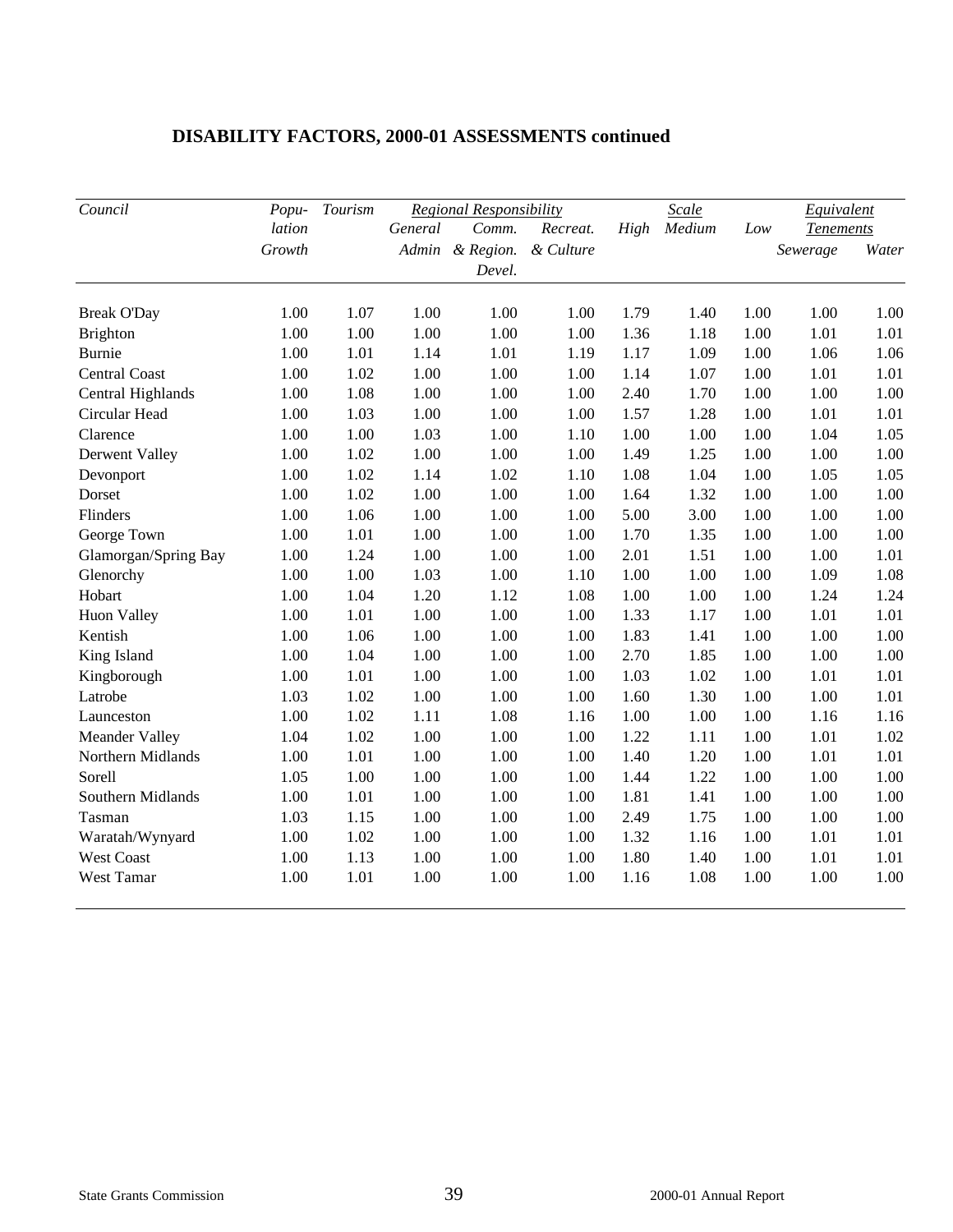|                      | <b>Urban Sealed Roads</b> |                           |      |      |         |         | <b>Urban Unsealed</b> |         |  |
|----------------------|---------------------------|---------------------------|------|------|---------|---------|-----------------------|---------|--|
| Municipality         |                           | Climate Drainage Material |      | Soil | Terrain | Traffic | Climate               | Traffic |  |
| <b>Break O'Day</b>   | 0.98                      | 0.99                      | 1.01 | 0.93 | 1.05    | 0.99    | 0.98                  | 0.99    |  |
| Brighton             | 0.94                      | 1.01                      | 1.05 | 1.01 | 1.06    | 0.98    | 0.94                  | 0.96    |  |
| <b>Burnie</b>        | 1.00                      | 0.99                      | 1.00 | 0.97 | 1.09    | 1.02    | 1.00                  | 0.96    |  |
| <b>Central Coast</b> | 1.00                      | 0.99                      | 1.00 | 0.94 | 1.05    | 1.01    | 1.00                  | 0.97    |  |
| Central Highlands    | 0.95                      | 1.00                      | 1.06 | 1.05 | 1.02    | 0.96    | 0.95                  | 0.96    |  |
| Circular Head        | 1.00                      | 0.99                      | 1.00 | 0.76 | 1.04    | 0.99    | 1.00                  | 0.96    |  |
| Clarence             | 0.94                      | 1.00                      | 0.96 | 1.01 | 1.09    | 0.98    | 0.94                  | 0.96    |  |
| Derwent Valley       | 0.95                      | 1.00                      | 1.02 | 0.94 | 1.01    | 0.97    | 0.95                  | 0.96    |  |
| Devonport            | 1.00                      | 0.98                      | 1.00 | 1.05 | 1.05    | 1.02    | 1.00                  | 0.96    |  |
| Dorset               | 0.99                      | 0.99                      | 1.04 | 0.97 | 1.07    | 0.99    | 0.99                  | 0.96    |  |
| Flinders             | 0.96                      | 1.01                      | 0.99 | 0.73 | 1.02    | 0.99    | 0.96                  | 1.00    |  |
| George Town          | 1.00                      | 0.99                      | 1.10 | 1.15 | 1.03    | 0.98    | 1.00                  | 0.96    |  |
| Glamorgan/Spring Bay | 0.96                      | 0.99                      | 1.03 | 0.95 | 1.07    | 0.97    | 0.96                  | 0.96    |  |
| Glenorchy            | 0.94                      | 1.00                      | 0.92 | 1.00 | 1.11    | 1.03    | 0.94                  | 0.99    |  |
| Hobart               | 0.94                      | 0.99                      | 0.91 | 1.01 | 1.11    | 0.98    | 1.01                  | 0.96    |  |
| <b>Huon Valley</b>   | 0.98                      | 1.03                      | 0.97 | 0.99 | 1.01    | 0.96    | 0.99                  | 0.96    |  |
| Kentish              | 1.00                      | 1.00                      | 1.00 | 1.00 | 1.03    | 1.00    | 1.00                  | 0.96    |  |
| King Island          | 1.04                      | 0.98                      | 1.00 | 0.94 | 1.07    | 0.99    | 1.04                  | 0.97    |  |
| Kingborough          | 1.00                      | 1.00                      | 0.90 | 1.08 | 1.07    | 0.98    | 1.00                  | 1.00    |  |
| Latrobe              | 1.00                      | 1.00                      | 1.00 | 0.85 | 1.01    | 1.01    | 1.00                  | 0.97    |  |
| Launceston           | 0.97                      | 1.00                      | 1.00 | 1.12 | 1.10    | 0.99    | 0.97                  | 0.99    |  |
| Meander Valley       | 1.00                      | 0.99                      | 0.98 | 0.84 | 1.05    | 0.98    | 1.00                  | 0.96    |  |
| Northern Midlands    | 0.95                      | 1.02                      | 1.02 | 1.04 | 1.01    | 0.99    | 0.95                  | 0.96    |  |
| Sorell               | 0.95                      | 0.99                      | 1.02 | 1.07 | 1.06    | 1.00    | 0.95                  | 0.97    |  |
| Southern Midlands    | 0.95                      | 1.01                      | 1.03 | 1.06 | 1.07    | 0.98    | 0.95                  | 0.97    |  |
| Tasman               | 0.95                      | 0.99                      | 1.07 | 1.02 | 1.10    | 0.96    | 0.95                  | 0.96    |  |
| Waratah/Wynyard      | 1.01                      | 1.02                      | 1.00 | 0.93 | 1.03    | 1.01    | 1.00                  | 0.96    |  |
| <b>West Coast</b>    | 1.07                      | 0.99                      | 1.00 | 1.06 | 1.04    | 0.98    | 1.07                  | 0.97    |  |
| West Tamar           | 1.00                      | 0.98                      | 1.01 | 0.98 | 1.08    | 0.98    | 1.00                  | 0.98    |  |

# **MULHOLLAND MODEL DISABILITY FACTORS**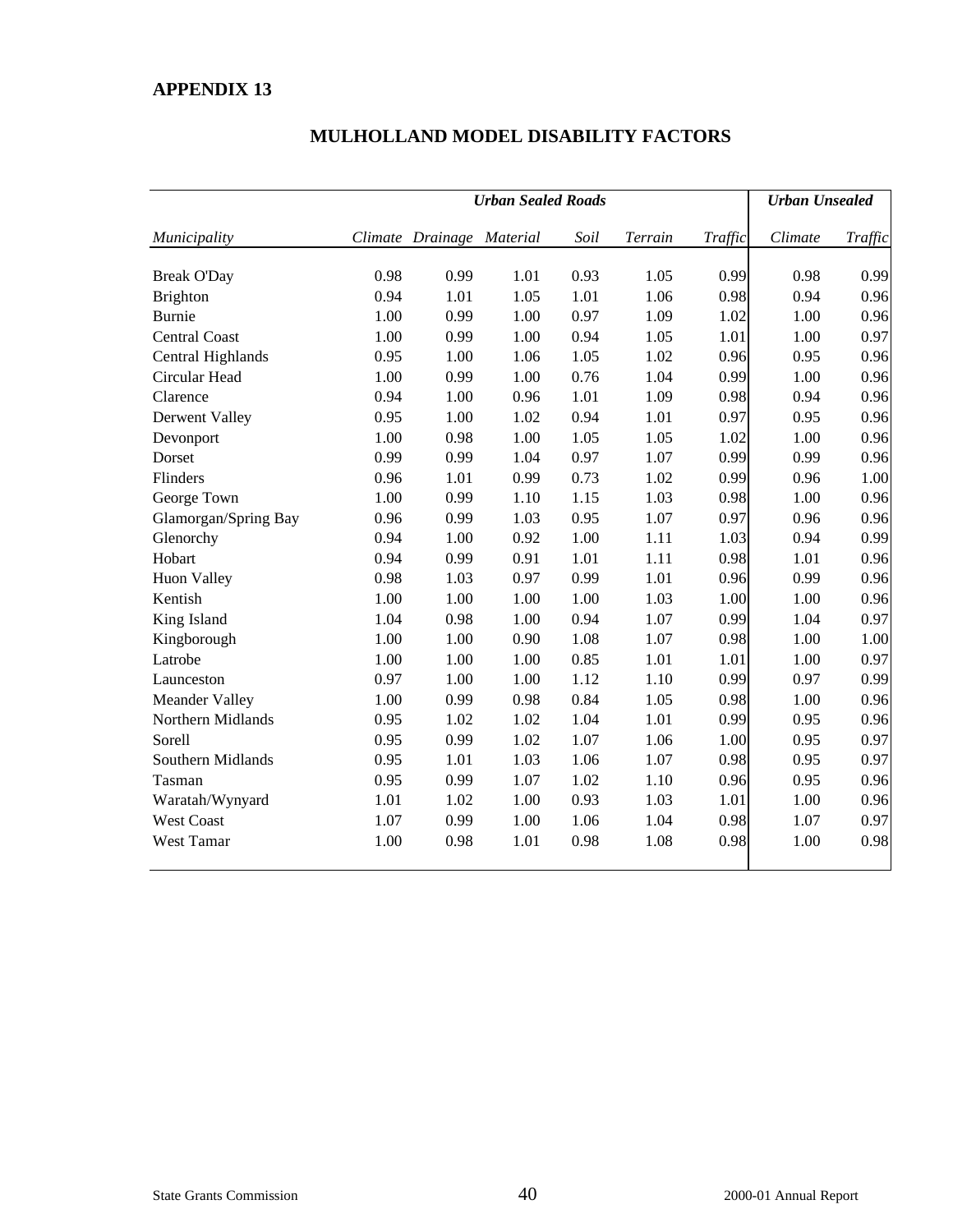|         | <b>Rural Sealed roads</b> |      |      |         |         | <b>Rural Unsealed</b> |         |      |                 |
|---------|---------------------------|------|------|---------|---------|-----------------------|---------|------|-----------------|
| Climate | Drainage Material         |      | Soil | Terrain | Traffic | Climate               | Traffic |      | Cost Remoteness |
| 0.98    | 0.99                      | 1.01 | 1.03 | 1.04    | 0.98    | 0.98                  | 0.98    | 0.99 | 1.00            |
| 0.94    | 1.00                      | 1.05 | 1.07 | 1.05    | 0.98    | 0.94                  | 0.98    | 1.01 | 1.00            |
| 1.02    | 0.99                      | 1.00 | 1.06 | 1.08    | 1.04    | 1.01                  | 1.00    | 1.05 | 1.00            |
| 1.01    | 0.99                      | 1.00 | 0.99 | 1.12    | 1.00    | 1.01                  | 0.98    | 1.00 | 1.00            |
| 0.98    | 1.00                      | 1.06 | 1.02 | 1.12    | 0.97    | 1.00                  | 0.97    | 0.98 | 1.00            |
| 1.04    | 0.99                      | 1.00 | 0.99 | 1.12    | 1.01    | 1.04                  | 0.99    | 0.99 | 1.00            |
| 0.94    | 1.00                      | 0.95 | 0.96 | 1.09    | 0.98    | 0.94                  | 0.96    | 1.03 | 1.00            |
| 0.95    | 1.00                      | 1.01 | 1.00 | 1.05    | 0.96    | 0.95                  | 0.96    | 1.00 | 1.00            |
| 1.00    | 0.99                      | 1.00 | 1.04 | 1.07    | 1.01    | 1.00                  | 0.99    | 1.03 | 1.00            |
| 1.00    | 0.99                      | 1.02 | 1.02 | 1.10    | 1.01    | 1.00                  | 0.99    | 0.99 | 1.00            |
| 0.96    | 0.99                      | 0.99 | 1.00 | 1.05    | 1.00    | 0.96                  | 0.99    | 0.98 | 1.09            |
| 1.00    | 0.97                      | 1.10 | 1.12 | 1.08    | 0.98    | 1.00                  | 0.97    | 1.00 | 1.00            |
| 0.96    | 0.99                      | 1.03 | 1.02 | 1.06    | 0.96    | 0.96                  | 0.96    | 0.99 | 1.00            |
| 0.95    | 0.99                      | 0.95 | 1.00 | 1.16    | 1.01    | 0.95                  | 0.99    | 1.05 | 1.00            |
| 1.00    | 1.00                      | 1.00 | 1.00 | 1.09    | 1.00    | 1.00                  | 1.00    | 1.01 | 1.00            |
| 1.01    | 1.00                      | 0.97 | 1.01 | 1.06    | 0.97    | 1.01                  | 0.97    | 0.99 | 1.00            |
| 1.03    | 0.99                      | 1.00 | 0.95 | 1.15    | 1.01    | 1.01                  | 0.98    | 0.98 | 1.00            |
| 1.03    | 1.02                      | 1.00 | 1.04 | 1.00    | 0.99    | 1.03                  | 0.97    | 0.99 | 1.12            |
| 1.01    | 0.99                      | 0.90 | 1.03 | 1.14    | 0.98    | 1.00                  | 0.96    | 1.02 | 1.00            |
| 1.00    | 1.00                      | 1.00 | 0.92 | 1.05    | 1.01    | 1.00                  | 0.98    | 1.00 | 1.00            |
| 0.99    | 1.00                      | 1.04 | 1.04 | 1.10    | 1.00    | 0.99                  | 0.99    | 1.04 | 1.00            |
| 1.01    | 1.00                      | 0.99 | 1.02 | 1.09    | 0.99    | 1.01                  | 0.97    | 0.99 | 1.00            |
| 0.95    | 1.02                      | 1.03 | 1.07 | 1.05    | 1.01    | 0.95                  | 0.98    | 0.99 | 1.00            |
| 0.95    | 1.00                      | 1.04 | 1.12 | 1.07    | 1.00    | 0.95                  | 0.98    | 1.01 | 1.00            |
| 0.95    | 1.00                      | 1.07 | 1.04 | 1.13    | 1.03    | 0.95                  | 1.00    | 0.98 | 1.00            |
| 1.00    | 1.00                      | 1.07 | 1.04 | 1.10    | 0.97    | 0.98                  | 0.97    | 0.99 | 1.00            |
| 1.03    | 1.00                      | 1.00 | 1.00 | 1.12    | 1.01    | 1.03                  | 1.00    | 0.99 | 1.00            |
| 1.07    | 1.00                      | 1.00 | 1.00 | 1.09    | 0.97    | 1.07                  | 0.99    | 1.00 | 1.00            |
| 1.00    | 0.99                      | 1.01 | 1.02 | 1.05    | 0.98    | 1.00                  | 0.97    | 1.01 | 1.00            |

# **MULHOLLAND MODEL DISABILITY FACTORS continued**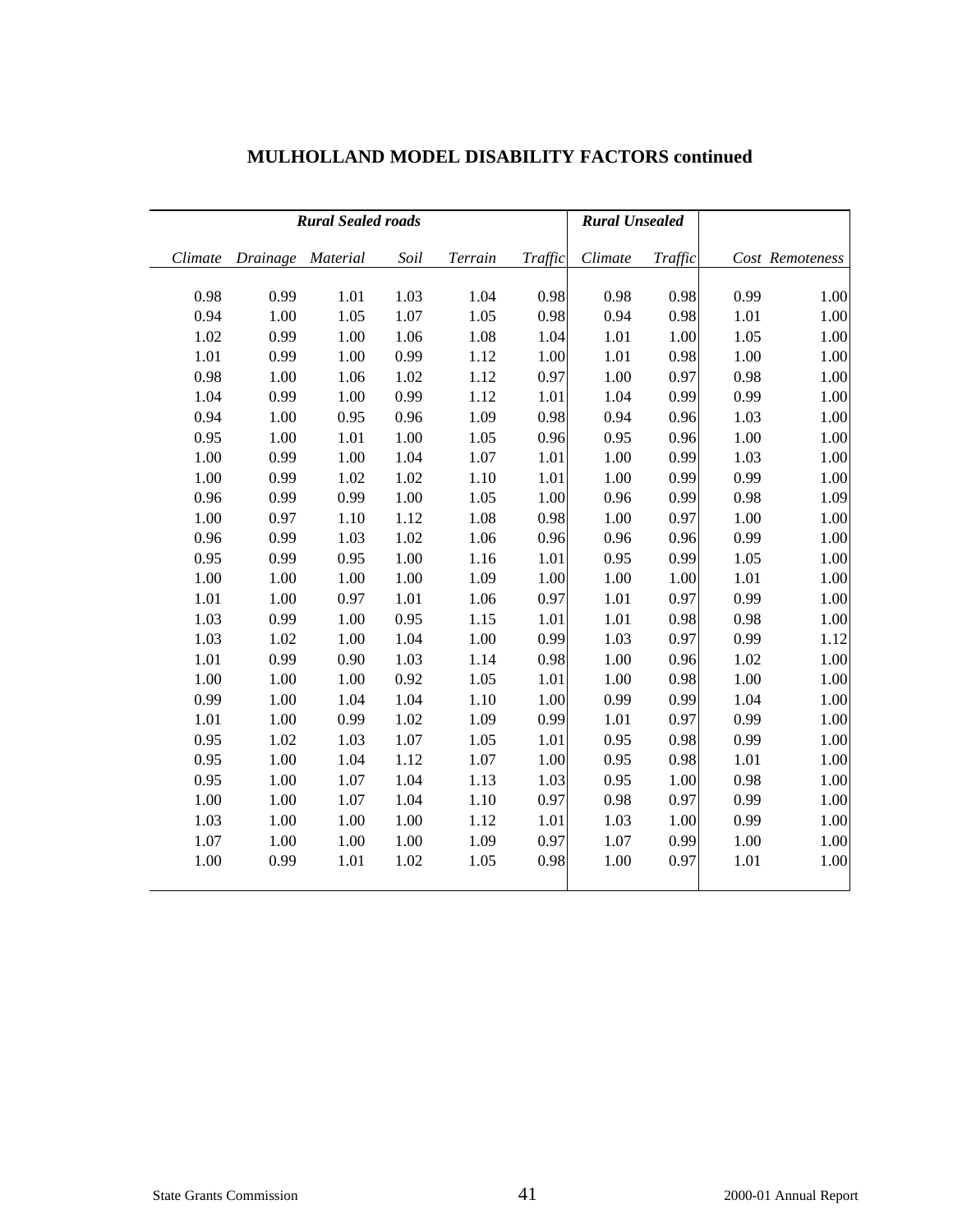#### **REPRESENTATION AT COMMISSION DISCUSSIONS IN 2000**

#### *Tuesday 7 March 2000*

#### **George Town Council**

Clr D Cameron, Deputy Mayor Clr D Mackrill Mr J Ayres, Acting General Manager

#### **West Tamar**

Clr M Burr, Mayor Mr I Pearce, General Manager Mr R Wright, Technical Services Manager Mr G Stagg, Corporate Services Manager

#### *Wednesday 8 March 2000*

#### **Latrobe Council**

Clr B Campbell, Mayor Mr G Atkins, General Manager Mr L Edsall, Director Development Services Ms C Stubbs, Accountant Ms J Feebey, Director Corporate Services

#### **Kentish**

Clr J Deverell Ms C Fraser, General Manager Mr K Winduss, Manager Technical Services Mr D Fraser, IT Consultant

#### *Thursday 9 March 2000*

#### **Launceston City Council**

Mr R Campbell, General Manager Mr M Tidey, Corporate Services Manager Mr G Brayford, Technical Services Manager Mr I Abernathy, Strategic Development Manager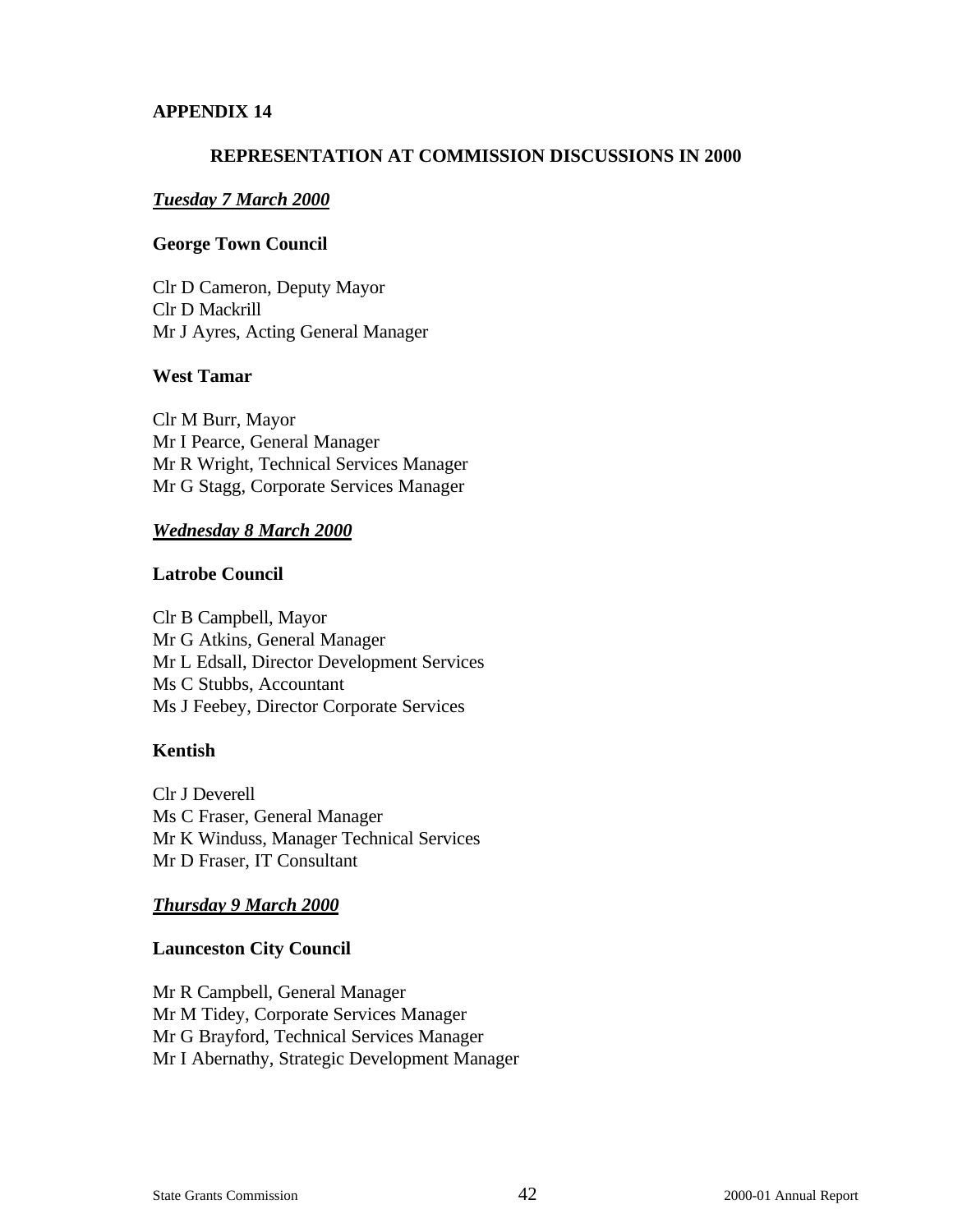#### **Dorset Council**

Clr Y Thorne, Mayor Mr G Preece, General Manager Mr J Martin, Corporate Services Manager Mr L Smith, Works and Infrastructure Manager

#### **Flinders Council**

Clr L Mason, Mayor Mr L Connors, General Manager Mr A Bickford, Finance and Administration Manager

#### **Break O'Day Council**

Clr R Legge, Mayor Mr J Brown, General Manager Mr D Morcom, Finance and Administration Manager

#### **Northern Midlands Council**

Clr K Von Bibra, Mayor Mr G Monson, General Manager Mr H Galea, Technical Services Manager

#### *Wednesday 15 March 2000*

#### **Devonport City Council**

Ald M Binks, Mayor Mr D Sales, General Manager Mr D Sheargold, Manager Technical Services

#### **Waratah/Wynyard Council**

Clr A Beswick, Deputy Mayor Mr J Gibson, General Manager Mr J Riddiford, Director of Engineering

#### **West Coast Council**

Clr M Waller, Mayor Clr A Drake, Deputy Mayor Mr P West, General Manager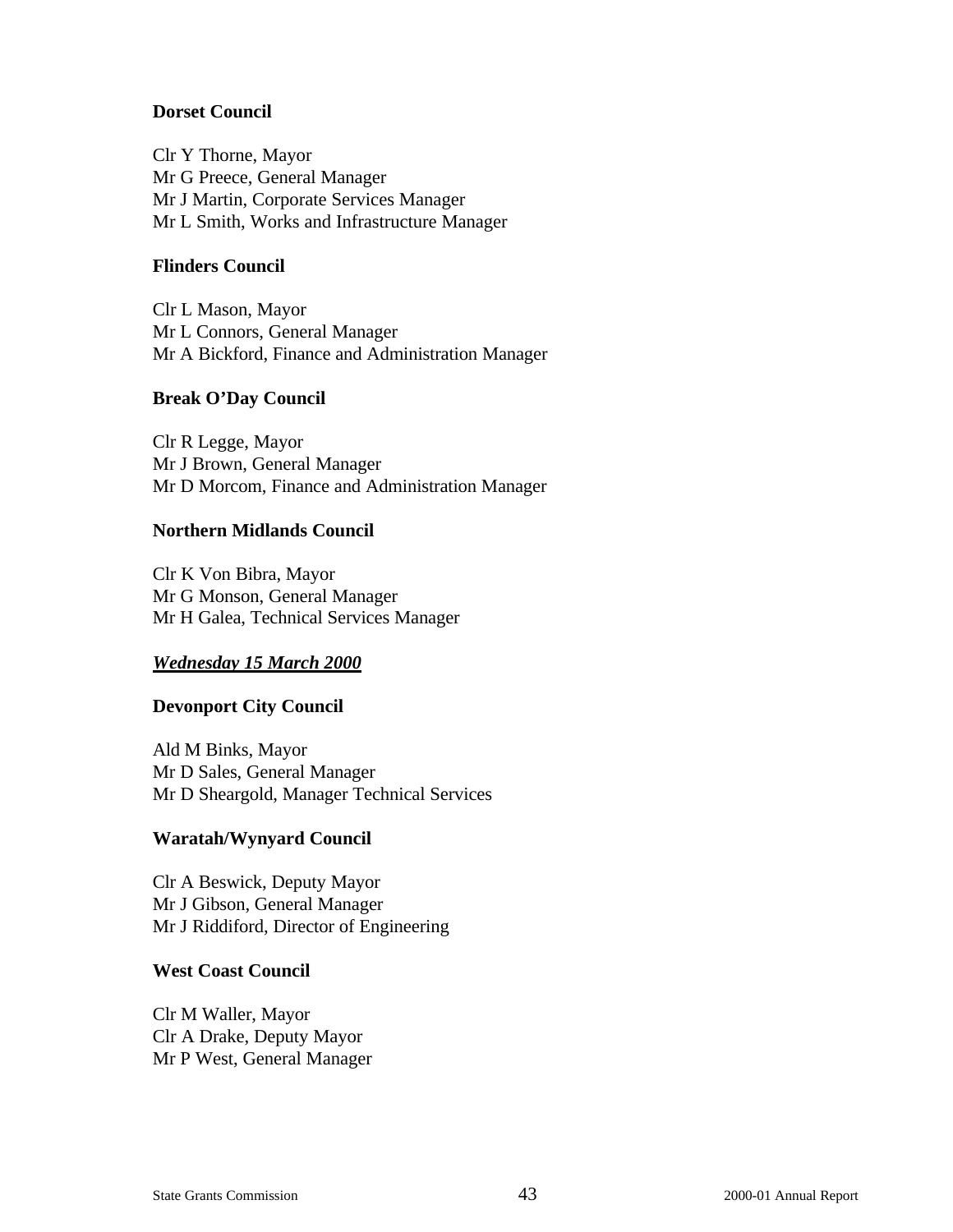#### *Thursday, 16 March, 2000*

#### **King Island Council**

Clr D Brewster, Mayor Clr G Barrett, Deputy Mayor Clr J Payne Clr V Philbey Clr W Stellmaker Clr M Tait Mr J White, General Manager Mr G Conley, Director Works & Engineering Services Mr M Williams, Director of Health, Building and Planning Services Mr D Wilson, Acting Administrative Officer Mr D Luck, Council Consulting Engineer

#### *Friday, 17 March 2000*

#### **Circular Head Council**

Clr M Weldon, Deputy Mayor Mr P Arnold, General Manager Mr M Goldstone, General Manager elect Ms R Gardiner, Administrative Services Manager

#### *Tuesday 4 April 2000*

#### **Clarence City Council**

Ald C Edwards, Mayor Ald J Campbell, Deputy Mayor Mr F Barta, Acting General Manager Mr J Stevens, Group Manager Asset Management

#### **Hobart City Council**

Clr P Bonham, Deputy Mayor Clr E Ruzicka Mr B Armstrong, General Manager Mr T Horacek, Financial Services Manager Mr L Parker, Director Transportation Services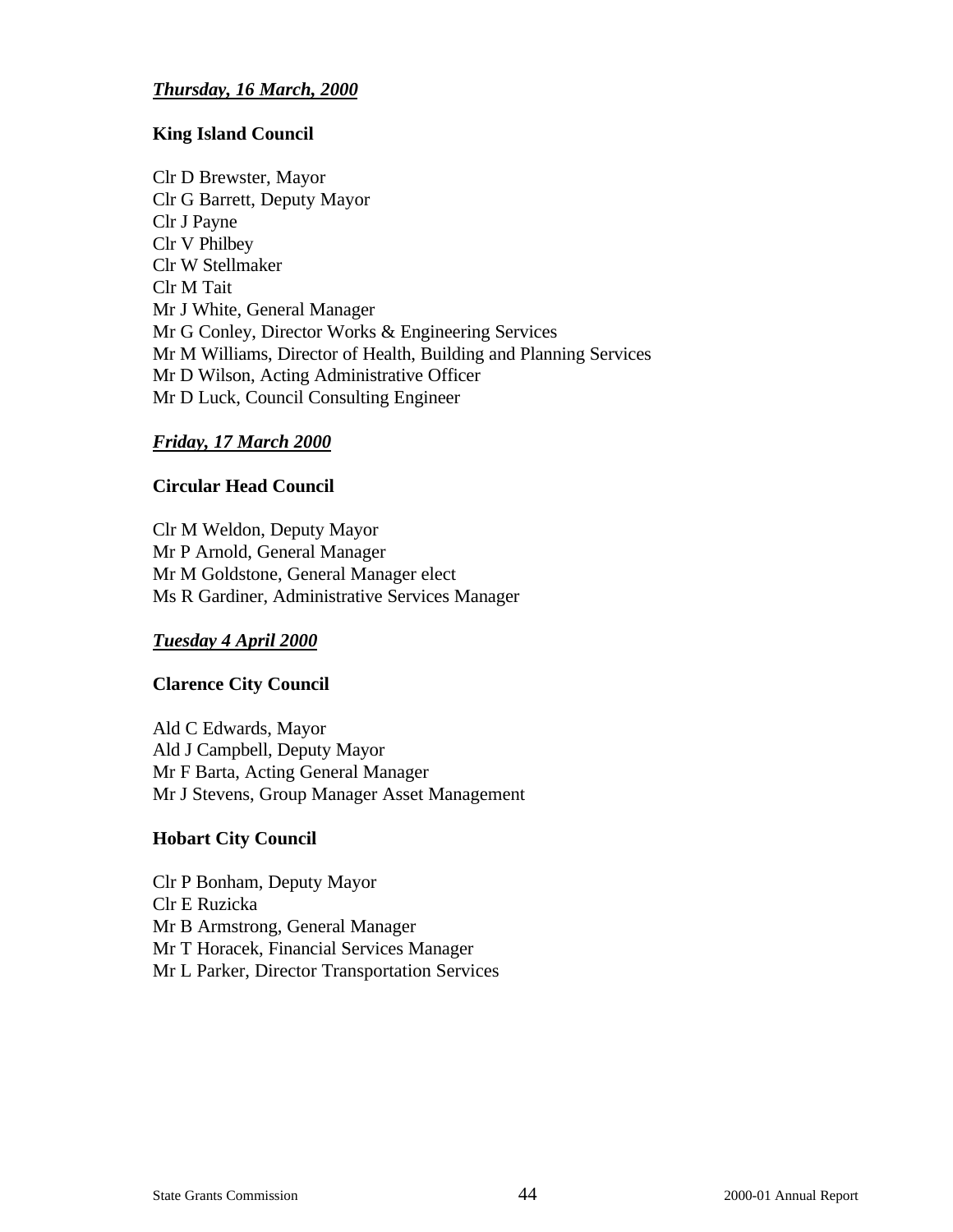#### *Wednesday 5 April 2000*

#### **Glenorchy City Council**

Mr D Lovell, General Manager Ms C Bell, Manager Financial Services Mr A Lawrence, Manager Engineering Ms L Mackey, Manager Community Participation Mr D Hunn, Council Business Consultant

#### **Derwent Valley Council**

Clr T Morris, Mayor Clr N Cracknell, Deputy Mayor Clr A Nicholson Clr J Bromfield Clr R Williams Clr R Wall Mr S Mackey, General Manager Mr J Bradley, Accountant Mr M Clark, Manager Technical Services Mr R McCrossen, Manager Corporate and Family Services Mr K Wall, Works Manager

#### *Thursday, 6 April 2000*

#### **Brighton Council**

Mr G Dodge, General Manager Mr R Sanderson, Deputy General Manager, Manager Corporate and Physical Services Mr G Davoren, Manager Financial Services

#### **Southern Midlands Council**

Clr C Howlett, Mayor Clr D Manning, Deputy Mayor Mr T Kirkwood, General Manager Mr N Marstrand, Engineering/Building Surveyor

#### **Central Highlands Council**

Clr G Ashton-Jones, Mayor Mr T Berriman, General Manager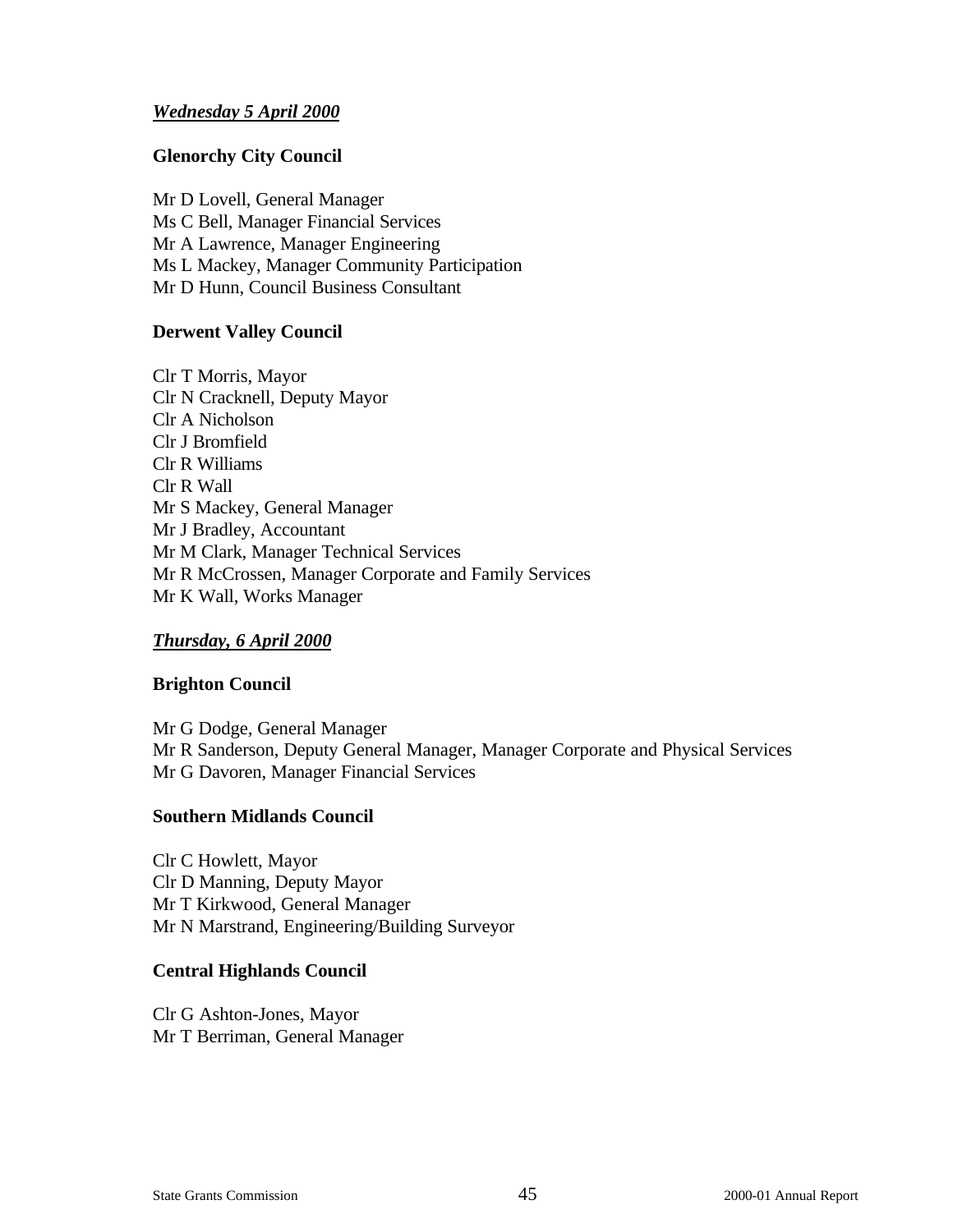#### **Glamorgan/Spring Bay Council**

Clr C Arnol, Mayor Mr G Reid, General Manager Mr D Ewington, Technical Services Manager

#### **Tasman Council**

Mr G Burgess, General Manager Mr B Chandler, Administration & Finance Manager

#### **Sorell Council**

Clr K Degrassi, Mayor Mr B Inches, General Manager Mr M Melton, Council Engineer Mr A Hocking, Consultant